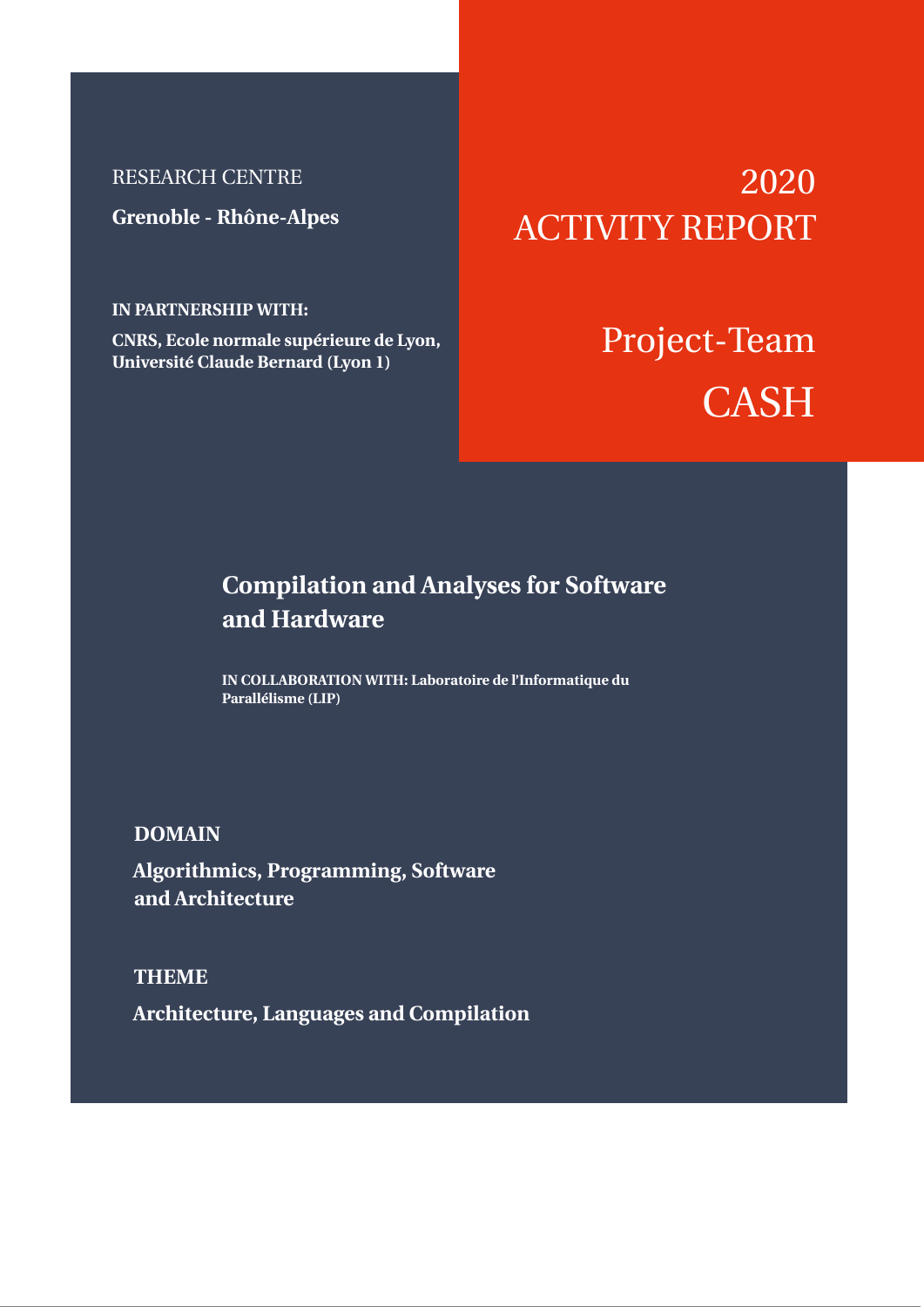## **Contents**

| <b>Project-Team CASH</b><br>1 |                                                |                                                                                     |                |  |  |  |  |  |  |  |
|-------------------------------|------------------------------------------------|-------------------------------------------------------------------------------------|----------------|--|--|--|--|--|--|--|
| 1.                            | Team members, visitors, external collaborators |                                                                                     |                |  |  |  |  |  |  |  |
|                               |                                                | 2 Overall objectives<br>$\mathbf{2}$<br>3                                           |                |  |  |  |  |  |  |  |
| 3                             |                                                | <b>Research program</b>                                                             | 4              |  |  |  |  |  |  |  |
|                               |                                                | 3.1 Definition of dataflow representations of parallel programs<br>$\overline{4}$   |                |  |  |  |  |  |  |  |
|                               |                                                |                                                                                     | 5              |  |  |  |  |  |  |  |
|                               |                                                |                                                                                     | 5              |  |  |  |  |  |  |  |
|                               | 3.2                                            |                                                                                     | 5              |  |  |  |  |  |  |  |
|                               |                                                |                                                                                     | 6              |  |  |  |  |  |  |  |
|                               |                                                |                                                                                     | 6              |  |  |  |  |  |  |  |
|                               | 3.3                                            |                                                                                     | $\overline{7}$ |  |  |  |  |  |  |  |
|                               |                                                |                                                                                     | 8              |  |  |  |  |  |  |  |
|                               |                                                |                                                                                     | 8              |  |  |  |  |  |  |  |
|                               | 3.4                                            |                                                                                     | 9              |  |  |  |  |  |  |  |
|                               |                                                |                                                                                     | 10             |  |  |  |  |  |  |  |
|                               |                                                |                                                                                     | 10             |  |  |  |  |  |  |  |
|                               | 3.5                                            | 3.5.1                                                                               | 11<br>11       |  |  |  |  |  |  |  |
|                               |                                                |                                                                                     | 12             |  |  |  |  |  |  |  |
| 4                             |                                                | <b>Application domains</b>                                                          | 12             |  |  |  |  |  |  |  |
|                               |                                                |                                                                                     |                |  |  |  |  |  |  |  |
| 5.                            |                                                | Social and environmental responsibility<br>13<br>13<br>13                           |                |  |  |  |  |  |  |  |
| 6                             |                                                | <b>New software and platforms</b><br>14                                             |                |  |  |  |  |  |  |  |
|                               |                                                | 14                                                                                  |                |  |  |  |  |  |  |  |
|                               |                                                |                                                                                     | 14             |  |  |  |  |  |  |  |
|                               |                                                |                                                                                     | 14             |  |  |  |  |  |  |  |
|                               |                                                | 6.1.3                                                                               | 15             |  |  |  |  |  |  |  |
|                               |                                                | 6.1.4                                                                               | 15             |  |  |  |  |  |  |  |
|                               |                                                | 6.1.5                                                                               | 15             |  |  |  |  |  |  |  |
|                               |                                                | 6.1.6                                                                               | 15             |  |  |  |  |  |  |  |
|                               |                                                | 6.1.7                                                                               |                |  |  |  |  |  |  |  |
|                               |                                                |                                                                                     | -16<br>17      |  |  |  |  |  |  |  |
|                               |                                                |                                                                                     |                |  |  |  |  |  |  |  |
| 7                             | <b>New results</b>                             |                                                                                     |                |  |  |  |  |  |  |  |
|                               |                                                | 7.1 Direction 1: Definition of Dataflow Representations of Parallel Programs        | 17             |  |  |  |  |  |  |  |
|                               |                                                | 7.1.1                                                                               | 17             |  |  |  |  |  |  |  |
|                               |                                                | Promise Plus: Flexible Synchronization for Parallel Computations on Arrays<br>7.1.2 | 17             |  |  |  |  |  |  |  |
|                               |                                                | 7.1.3                                                                               | 18             |  |  |  |  |  |  |  |
|                               |                                                |                                                                                     | 18             |  |  |  |  |  |  |  |
|                               |                                                |                                                                                     | 18             |  |  |  |  |  |  |  |
|                               |                                                |                                                                                     | 19             |  |  |  |  |  |  |  |
|                               |                                                |                                                                                     |                |  |  |  |  |  |  |  |
|                               |                                                |                                                                                     |                |  |  |  |  |  |  |  |
|                               |                                                |                                                                                     | 20             |  |  |  |  |  |  |  |
|                               |                                                | 7.2.3                                                                               | 20             |  |  |  |  |  |  |  |
|                               | 7.2                                            | 7.1.4<br>7.1.5<br>7.1.6<br>7.1.7<br>7.2.1<br>7.2.2                                  | 19<br>19<br>19 |  |  |  |  |  |  |  |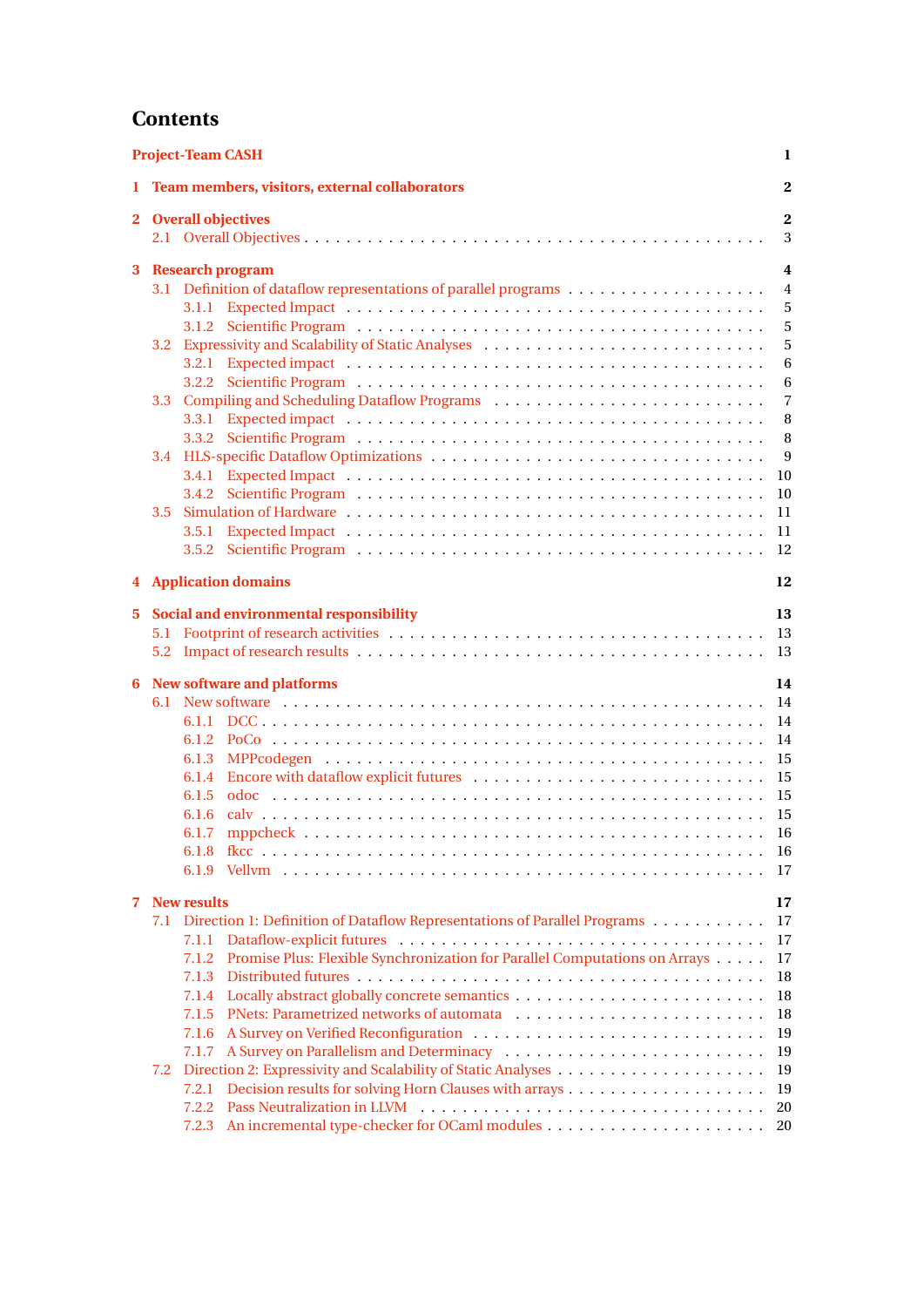|       |     | 7.2.4 A formal, compositional, modular and executable semantics for LLVM IR                | 20       |  |  |  |  |  |
|-------|-----|--------------------------------------------------------------------------------------------|----------|--|--|--|--|--|
|       |     | An equational proof of correctness for the HELIX backend<br>7.2.5                          | 21       |  |  |  |  |  |
| 7.3   |     |                                                                                            |          |  |  |  |  |  |
| 7.3.1 |     |                                                                                            |          |  |  |  |  |  |
|       |     | On the Verification of Polyhedral Program Transformations<br>7.3.2                         | 21       |  |  |  |  |  |
|       |     | 7.3.3                                                                                      | 22       |  |  |  |  |  |
|       |     | 7.3.4                                                                                      | 22       |  |  |  |  |  |
|       | 7.4 |                                                                                            |          |  |  |  |  |  |
| 7.4.1 |     |                                                                                            |          |  |  |  |  |  |
|       | 7.5 |                                                                                            | 22       |  |  |  |  |  |
|       |     | Standard-compliant Parallel SystemC simulation of Loosely-Timed Transaction Level<br>7.5.1 |          |  |  |  |  |  |
|       |     |                                                                                            | 22       |  |  |  |  |  |
|       |     | Simulation of the Portals 4 protocol, and case study on the BXI interconnect<br>7.5.2      | 23       |  |  |  |  |  |
|       |     | Response time analysis of dataflow applications on a many-core processor with<br>7.5.3     |          |  |  |  |  |  |
|       |     |                                                                                            | 23       |  |  |  |  |  |
| 8     |     | <b>Bilateral contracts and grants with industry</b>                                        | 24       |  |  |  |  |  |
| 9     |     | <b>Partnerships and cooperations</b><br>24                                                 |          |  |  |  |  |  |
|       | 9.1 |                                                                                            | 24       |  |  |  |  |  |
|       |     | 9.1.1                                                                                      | 24       |  |  |  |  |  |
|       |     |                                                                                            | 25       |  |  |  |  |  |
|       |     | <b>10 Dissemination</b>                                                                    | 25       |  |  |  |  |  |
|       |     |                                                                                            | 25       |  |  |  |  |  |
|       |     |                                                                                            | 25       |  |  |  |  |  |
|       |     |                                                                                            | 25       |  |  |  |  |  |
|       |     |                                                                                            | 25       |  |  |  |  |  |
|       |     | 10.1.4 Leadership within the scientific community                                          | 25       |  |  |  |  |  |
|       |     |                                                                                            | 25       |  |  |  |  |  |
|       |     |                                                                                            | 25       |  |  |  |  |  |
|       |     |                                                                                            | 25       |  |  |  |  |  |
|       |     |                                                                                            | 26       |  |  |  |  |  |
|       |     |                                                                                            |          |  |  |  |  |  |
|       |     |                                                                                            | 26       |  |  |  |  |  |
|       |     |                                                                                            | 27       |  |  |  |  |  |
|       |     |                                                                                            | 27       |  |  |  |  |  |
|       |     | 11 Scientific production                                                                   | 27       |  |  |  |  |  |
|       |     |                                                                                            | 27       |  |  |  |  |  |
|       |     |                                                                                            | 28<br>28 |  |  |  |  |  |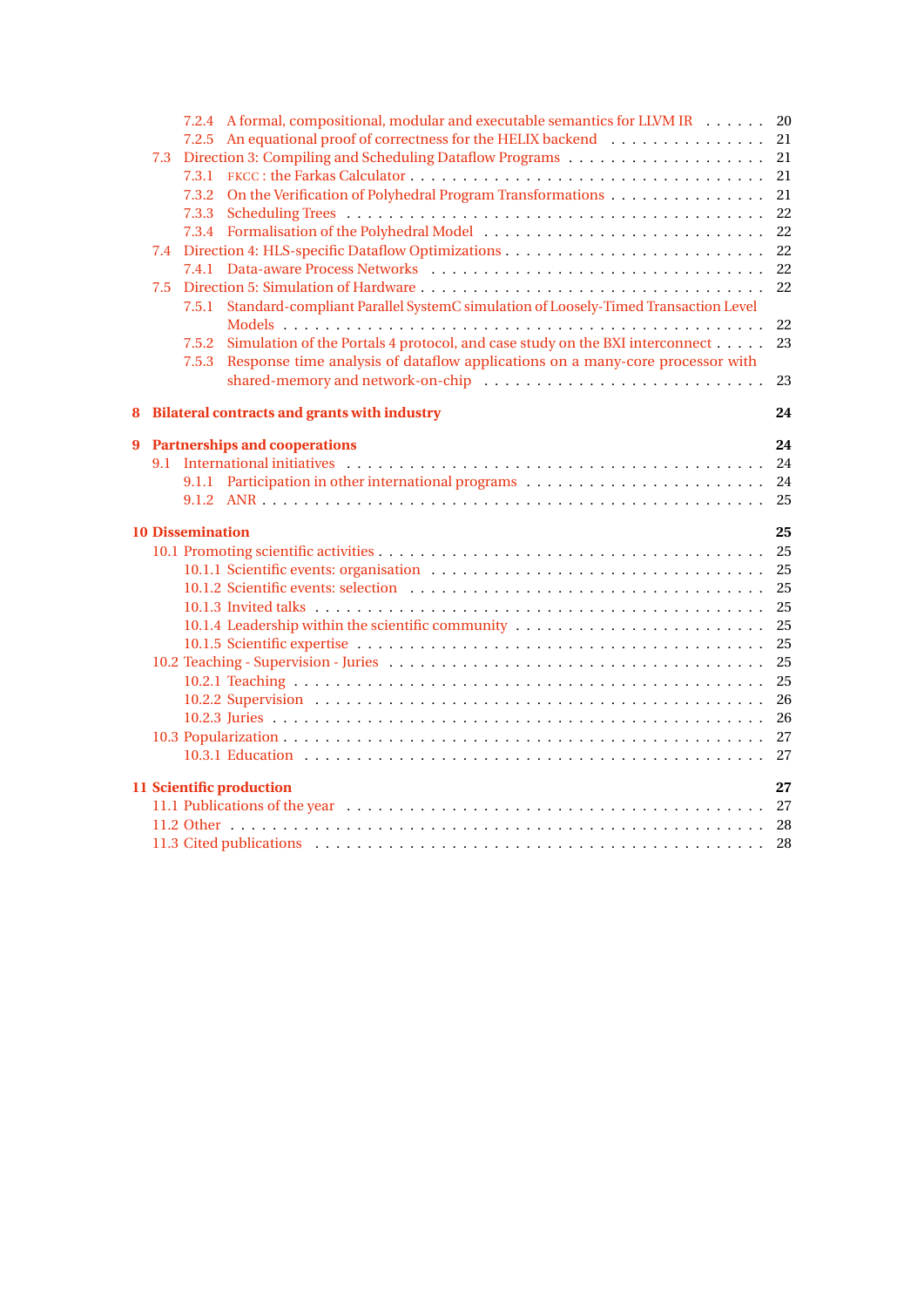## <span id="page-3-0"></span>**Project-Team CASH**

*Creation of the Team: 2018 April 01, updated into Project-Team: 2019 June 01*

## **Keywords**

#### **[Computer sciences and digital sciences](https://raweb.inria.fr/rapportsactivite/RA2020/static/keywords/ComputerScienceandDigitalScience.html)**

B9.5.1. – Computer science

A1.1.1. – Multicore, Manycore A1.1.2. – Hardware accelerators (GPGPU, FPGA, etc.) A1.1.4. – High performance computing A1.1.10. – Reconfigurable architectures A1.1.12. – Non-conventional architectures A2.1. – Programming Languages A2.1.1. – Semantics of programming languages A2.1.2. – Imperative programming A2.1.4. – Functional programming A2.1.6. – Concurrent programming A2.1.7. – Distributed programming A2.1.10. – Domain-specific languages A2.1.11. – Proof languages A2.2. – Compilation A2.2.1. – Static analysis A2.2.2. – Memory models A2.2.3. – Memory management A2.2.4. – Parallel architectures A2.2.6. – GPGPU, FPGA... A2.2.8. – Code generation A2.3.1. – Embedded systems A2.4.1. – Analysis A2.4.3. – Proofs A2.5.3. – Empirical Software Engineering A2.5.4. – Software Maintenance & Evolution A7.2.3. – Interactive Theorem Proving **[Other research topics and application domains](https://raweb.inria.fr/rapportsactivite/RA2020/static/keywords/OtherResearchTopicsandApplicationDomains.html)**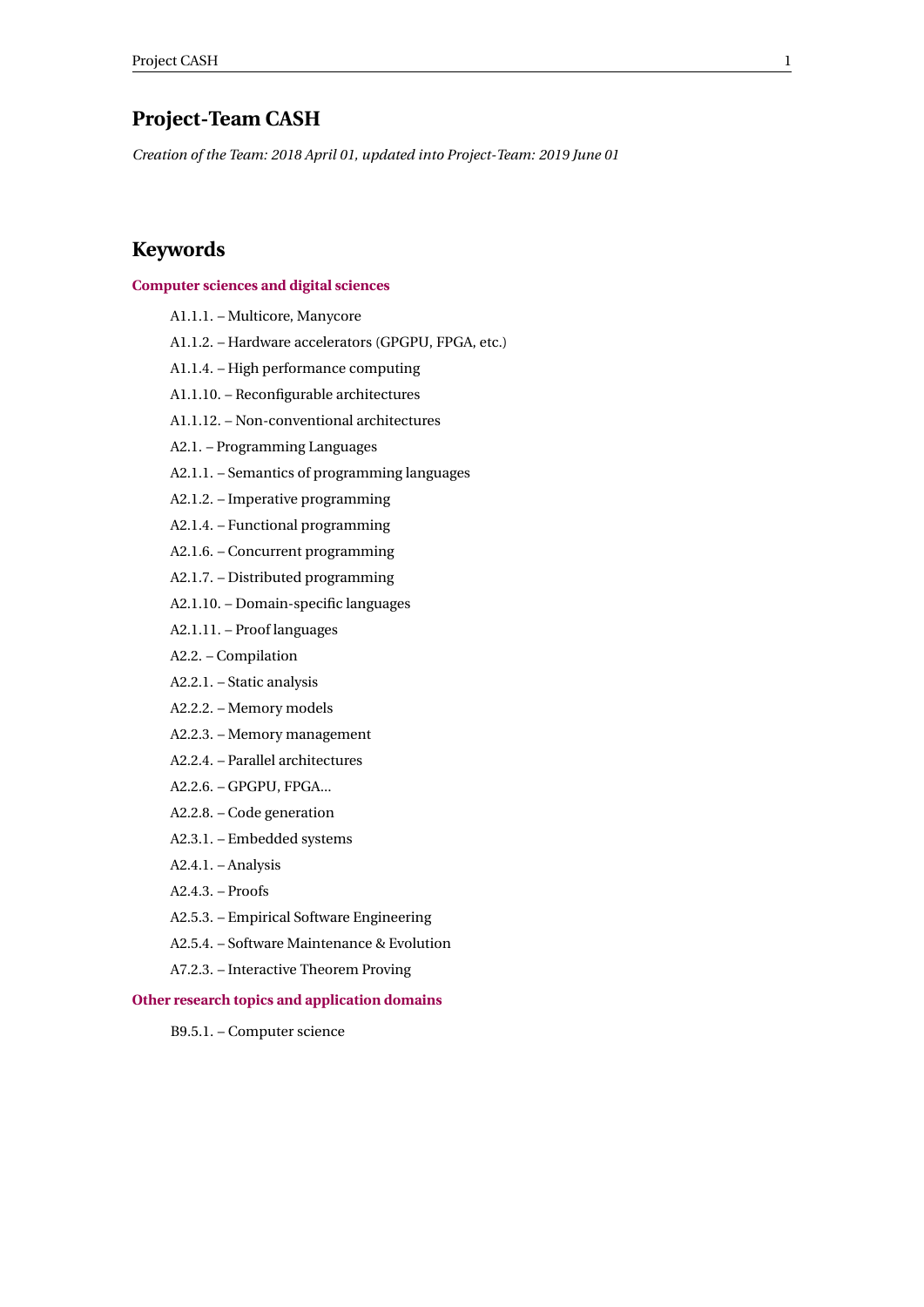## <span id="page-4-0"></span>**1 Team members, visitors, external collaborators**

## **Research Scientists**

- Christophe Alias [Inria, Researcher, HDR]
- Ludovic Henrio [CNRS, Researcher, HDR]
- Gabriel Radanne [Inria, from Dec 2020, Starting Faculty Position]
- Yannick Zakowski [Inria, Researcher, from Oct 2020]

#### **Faculty Members**

- Matthieu Moy [Team leader, Univ Claude Bernard, Associate Professor, HDR]
- Laure Gonnord [Univ Claude Bernard, Associate Professor, HDR]

#### **PhD Students**

- Julien Braine [École Normale Supérieure de Lyon]
- Julien Emmanuel [Bull, CIFRE]
- Paul Iannetta [École Normale Supérieure de Lyon]
- Amaury Maille [École Normale Supérieure de Lyon]

#### **Interns and Apprentices**

- Baptiste Allorant [École Normale Supérieure de Lyon, from Apr 2020 until Jul 2020]
- Mickael Boichot [École Normale Supérieure de Lyon, from Jun 2020 until Aug 2020]
- Nicolas Chappe [École Normale Supérieure de Lyon, until Jun 2020]
- Avril De Goër De Herve [École Normale Supérieure de Lyon, from Apr 2020 until Jul 2020]
- Paul Geneau De Lamarliere [École Normale Supérieure de Lyon, from Apr 2020 until Jul 2020]
- Remy Neveu [École Normale Supérieure de Lyon, until Jun 2020]
- Hadrien Renaud [École polytechnique, from Apr 2020 until Jul 2020]

#### **Administrative Assistants**

- Solene Audoux [Inria, from Dec 2020]
- Sophie Gerard [Inria, until Nov 2020]

## <span id="page-4-1"></span>**2 Overall objectives**

Until 2006, the typical power-consumption of a chip remained constant for a given silicon area as the transistor size decreased (this evolution is referred to as Dennard scaling). In other words, energy efficiency was following an exponential law similar to Moore's law. This is no longer true, hence radical changes are needed to further improve power efficiency, which is the limiting factor for large-scale computing. Improving the performance under a limited energy budget must be done by rethinking computing systems at all levels: hardware, software, compilers, and runtimes.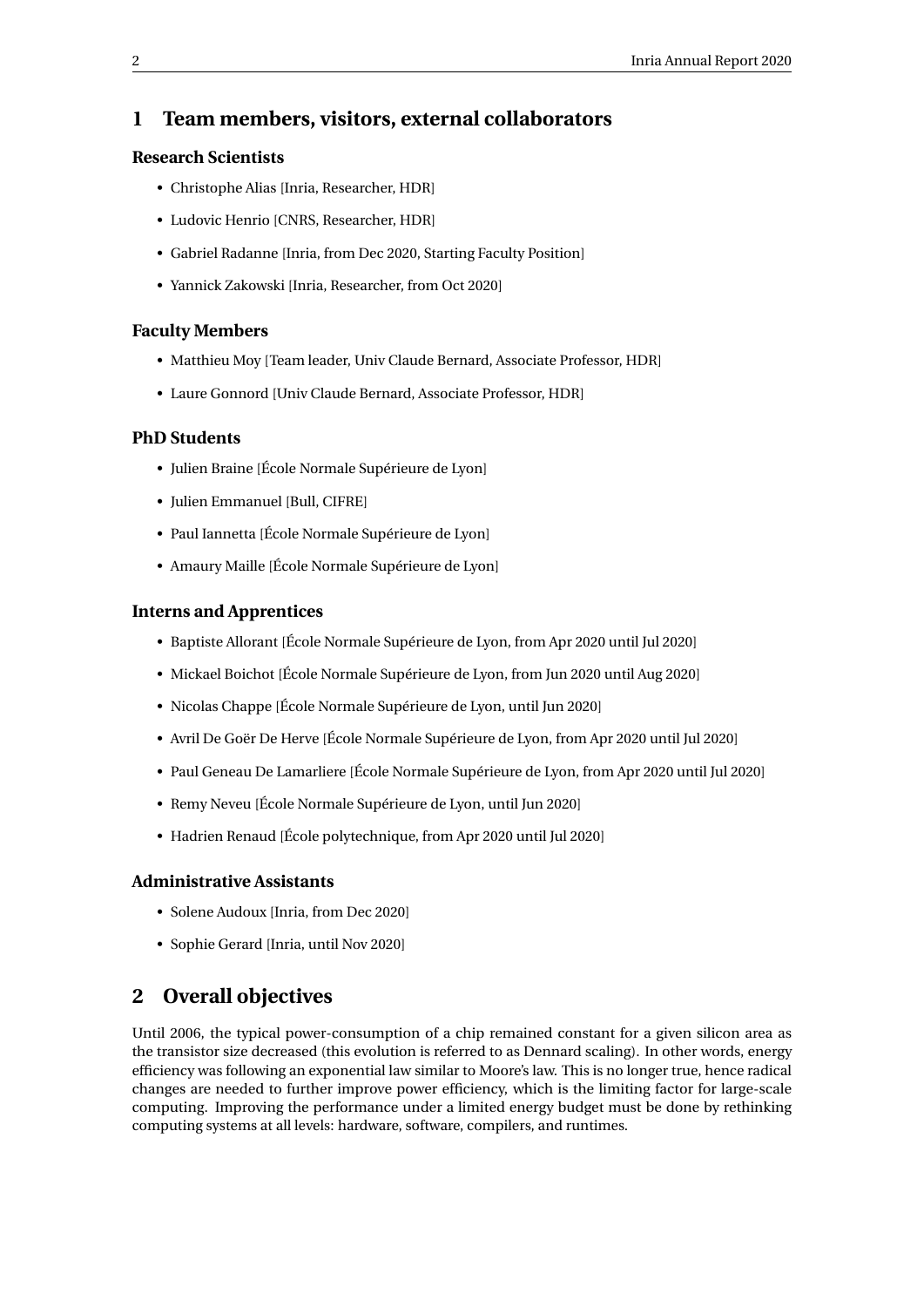On the hardware side, new architectures such as multi-core processors, Graphics Processing Units (GPUs), many-core and FPGA accelerators are introduced, resulting into complex heterogeneous platforms. In particular, FPGAs are now a credible solution for energy-efficient HPC. An FPGA chip can deliver the same computing power as a GPU for an energy budget 10 times smaller.

A consequence of this diversity and heterogeneity is that a given computation can be implemented in many different ways, with different performance characteristics. An obvious example is changing the degree of parallelism: this allows trading execution time for number of cores used. However, many choices are less obvious: for example, augmenting the degree of parallelism of a memory-bounded application will not improve performance. Most architectures involve a complex memory hierarchy, hence memory access patterns have a considerable impact on performance too. The design-space to be explored to find the best performance is much wider than it used to be with older architectures, and new tools are needed to help the programmer explore it. The problem is even stronger for FPGA accelerators, where programmers are expected to design a circuit for their application! Traditional synthesis tools take as input low-level languages like VHDL and Verilog. As opposed to this, high-level languages and hardware compilers (HLS, High-Level Synthesis, that takes as input a C or C-like language and produces a circuit description) are required.

One of the bottlenecks of performance and energy efficiency is data movement. The operational intensity (ratio computation/communication) must be optimized to avoid memory-bounded performance. Compiler analyses are strongly required to explore the trade-offs (operational intensity vs. local memory size, operational intensity vs. peak performance for reconfigurable circuits).

These issues are considered as one of the main challenges in the Hipeac roadmap [\[40\]](#page-32-0) which, among others, cites the two major issues:

- Applications are moving towards global-scale services, accessible across the world and on all devices. Low power processors, systems, and communications are key to computing at this scale. (*Strategic Area 2, Data Center Computing* ).
- Today data movement uses more power than computation. [. . . ] To adapt to this change, we need to expose data movement in applications and optimize them at runtime and compile time and to investigate communication-optimized algorithms (*cross-cutting challenge 1, energy efficiency*).

#### <span id="page-5-0"></span>**2.1 Overall Objectives**

The overall objective of the CASH team is to take advantage of the characteristics of the specific hardware (generic hardware, hardware accelerators, or reconfigurable chips) to *compile energy efficient software and hardware*. More precisely, the CASH team works on:

- 1. Definition of dataflow representations of parallel programs that can capture the parallelism at all levels: fine-grain vs. coarse-grain, data & task parallelism, programming language, and intermediate representation (Section [3.1\)](#page-6-1).
- 2. Scalable and expressive static program analyses. CASH works on improving the scalability of analyses to allow a global analysis of large-scale programs, and on the expressiveness of analysis to find better program invariants. Analysis is performed both on the representation defined above and on general programs (Section [3.2\)](#page-7-2).
- 3. Transformations from and to the dataflow representation, combining traditional tools dedicated to dataflow and specific methods like the polyhedral model (Section [3.3\)](#page-9-0).
- 4. A high-level synthesis (HLS) tool, built on the above item (instantiated with the particularities of FPGAs) and a code generation tool (Section [3.4\)](#page-11-0). This HLS tool focuses on early stages of compilation and rely on an external tool for the back-end.
- 5. A parallel and scalable simulation of hardware systems, which, combined with the preceding activity, will result in an end-to-end workflow for circuit design (Section [3.5\)](#page-13-0).

To ensure the coherency and the correctness of our approach these different tasks will rely on a *precise definition of the manipulated languages and their semantics*. The formalization of the different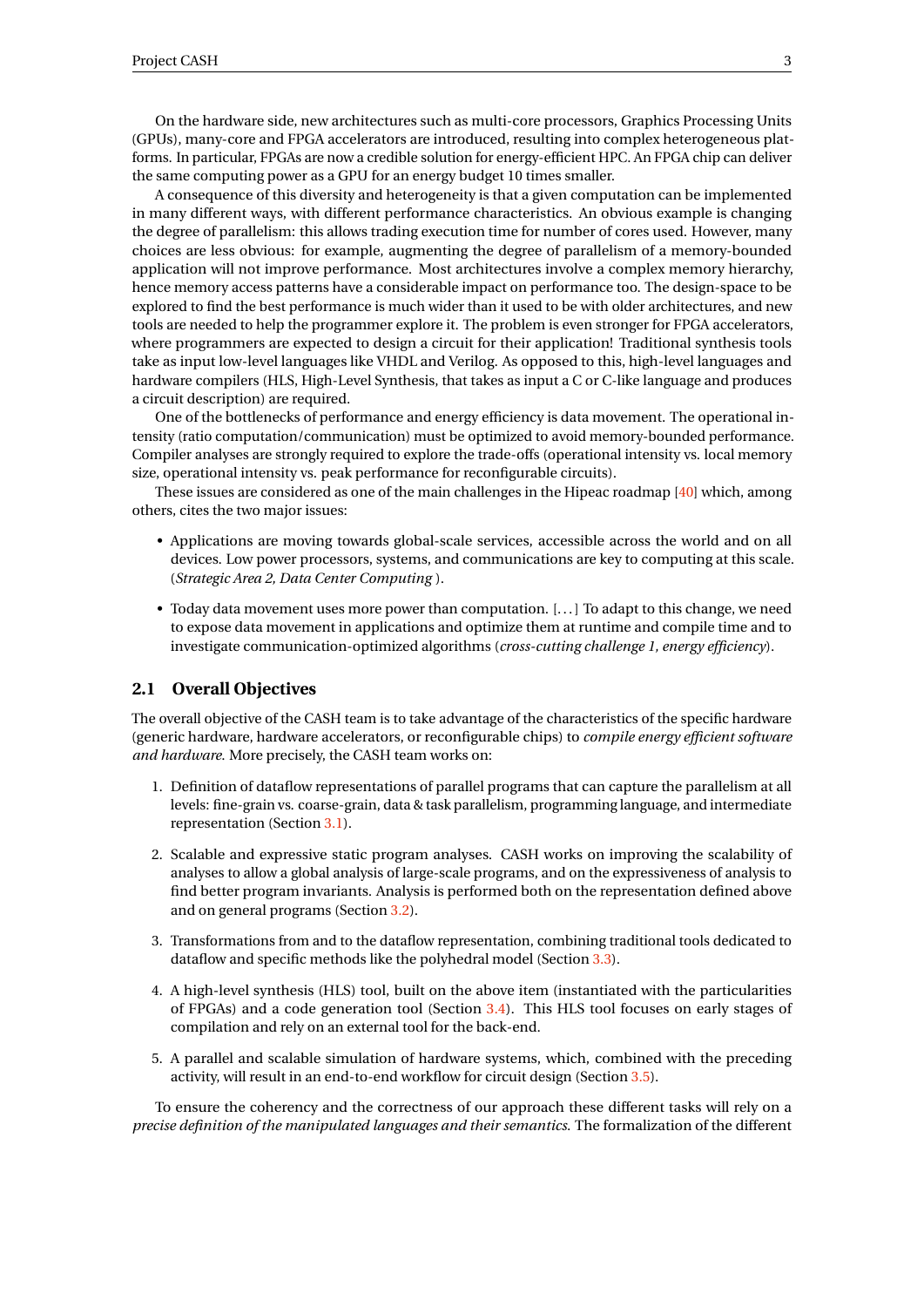representations of the programs and of the analyses will allow us to show that these different tasks will be performed with the same understanding of the program semantics.

Note that these directions are strongly tied together. We use 5 research directions for the sake of the presentation, but their complementarity enables each member of the team to share common research goals while having their own research directions. Most of our results contribute to several directions.

## <span id="page-6-0"></span>**3 Research program**

#### <span id="page-6-1"></span>**3.1 Definition of dataflow representations of parallel programs**

In the last decades, several frameworks have emerged to design efficient compiler algorithms. The efficiency of all the optimizations performed in compilers strongly relies on effective *static analyses* and *intermediate representations*. Dataflow models are a natural intermediate representation for hardware compilers (HLS) and more generally for parallelizing compilers. Indeed, dataflow models capture tasklevel parallelism and can be mapped naturally to parallel architectures. In a way, a dataflow model is a partition of the computation into processes and a partition of the flow dependences into channels. This partitioning prepares resource allocation (which processor/hardware to use) and medium-grain communications.

The main goal of the CASH team is to provide efficient analyses and the optimizing compilation frameworks for dataflow programming models. The results of the team relies on programming languages and representation of programs in which parallelism and dataflow play a crucial role. This first research direction aims at defining these dataflow languages and intermediate representations, both from a practical perspective (syntax or structure), and from a theoretical point of view (semantics). This first research direction thus defines the models on which the other directions will rely. It is important to note that we do not restrict ourselves to a strict definition of dataflow languages: more generally, we are interested in the parallel languages in which dataflow synchronization plays a significant role.

*Intermediate dataflow model.* The intermediate dataflow model is a representation of the program that is adapted for optimization and scheduling. It will be obtained from the analysis of a (parallel or sequential) program and should at some point be used for compilation. The dataflow model must specify precisely its semantics and parallelism granularity. It must also be analyzable with polyhedral techniques, where powerful concepts exist to design compiler analysis, e.g., scheduling or resource allocation. Polyhedral Process Networks [\[63\]](#page-33-0) extended with a module system could be a good starting point. But then, how to fit non-polyhedral parts of the program? A solution is to hide non-polyhedral parts into processes with a proper polyhedral abstraction. This organization between polyhedral and non-polyhedral processes will be a key aspect of our medium-grain dataflow model. The design of our intermediate dataflow model and the precise definition of its semantics will constitute a reliable basis to formally define and ensure the correctness of algorithms proposed by CASH: compilation, optimizations and analyses.

*Dataflow programming languages.* Dataflow paradigm has also been explored quite intensively in programming languages. Indeed, there exists a large panel of dataflow languages, whose characteristics differ notably, the major point of variability being the scheduling of agents and their communications. There is indeed a continuum from the synchronous dataflow languages like Lustre [\[38\]](#page-32-1) or Streamit [\[59\]](#page-33-1), where the scheduling is fully static, and general communicating networks like KPNs [\[43\]](#page-32-2) or RVC-Cal [\[21\]](#page-31-0) where a dedicated runtime is responsible for scheduling tasks dynamically, when they *can* be executed. These languages share some similarities with actor languages that go even further in the decoupling of processes by considering them as independent reactive entities. Another objective of the CASH team is to study dataflow programming *languages*, their semantics, their expressiveness, and their compilation. The specificity of the CASH team is that these languages will be designed taking into consideration the compilation using polyhedral techniques. In particular, we will explore which dataflow constructs are better adapted for our static analysis, compilation, and scheduling techniques. In practice we want to propose high-level primitives to express data dependency, this way the programmer can express parallelism in a dataflow way instead of the classical communication-oriented dependencies. The higher-level more declarative point of view makes programming easier but also give more optimization opportunities. These primitives will be inspired by the existing works in the polyhedral model framework, as well as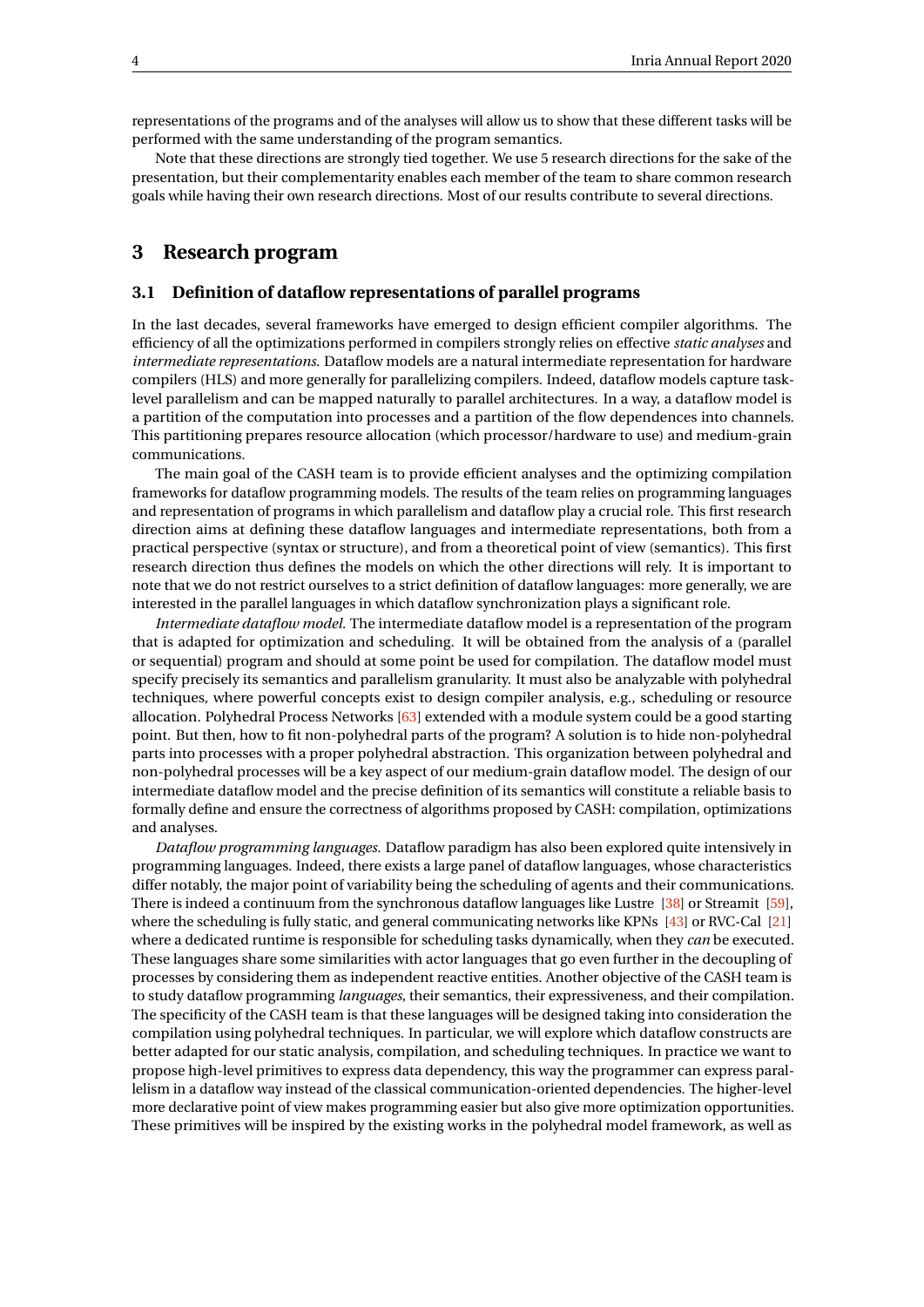dataflow languages, but also in the actors and active object languages [\[28\]](#page-31-1) that nowadays introduce more and more dataflow primitives to enable data-driven interactions between agents, particularly with *futures* [\[16,](#page-30-2) [32\]](#page-31-2).

#### <span id="page-7-0"></span>**3.1.1 Expected Impact**

Consequently, the impact of this research direction is both the usability of our representation for static analyses and optimizations performed in Sections [3.2](#page-7-2) and [3.3,](#page-9-0) and the usability of its semantics to prove the correctness of these analyses.

#### <span id="page-7-1"></span>**3.1.2 Scientific Program**

**Short-term and ongoing activities.** We obtained preliminary experimental [\[19,](#page-31-3) [18,](#page-30-3) [34\]](#page-32-3) and theoretical [\[39\]](#page-32-4) results, exploring several aspects of dataflow models. The next step is to define accurately the intermediate dataflow model and to study existing programming and execution models:

- Define our medium-grain dataflow model. So far, a modular Polyhedral Process Networks appears as a natural candidate but it may need to be extended to be adapted to a wider range of applications. Precise semantics will have to be defined for this model to ensure the articulation with the activities discussed in Section [3.3.](#page-9-0)
- Study precisely existing dataflow languages, their semantics, their programmability, and their **limitations**

**Medium-term activities.** In a second step, we will extend the existing results to widen the expressiveness of our intermediate representation and design new parallelism constructs. We will also work on the semantics of dataflow languages:

- Propose new stream programming models and a clean semantics where all kinds of parallelisms are expressed explicitly, and where all activities from code design to compilation and scheduling can be clearly expressed.
- Identify a core language that is rich enough to be representative of the dataflow languages we are interested in, but abstract and small enough to enable formal reasoning and proofs of correctness for our analyses and optimizations.

Long-term activities. In a longer-term vision, the work on semantics, while remaining driven by the applications, would lead to to more mature results, for instance:

- Design more expressive dataflow languages and intermediate representations which would at the same time be expressive enough to capture all the features we want for aggressive HPC optimizations, and sufficiently restrictive to be (at least partially) statically analyzable at a reasonable cost.
- Define a module system for our medium-grain dataflow language. A program will then be divided into modules that can follow different compilation schemes and execution models but still communicate together. This will allow us to encapsulate a program that does not fit the polyhedral model into a polyhedral one and vice versa. Also, this will allow a compositional analysis and compilation, as opposed to global analysis which is limited in scalability.

## <span id="page-7-2"></span>**3.2 Expressivity and Scalability of Static Analyses**

The design and implementation of efficient compilers becomes more difficult each day, as they need to bridge the gap between *complex languages* and *complex architectures*. Application developers use languages that bring them close to the problem that they need to solve which explains the importance of high-level programming languages. However, high-level programming languages tend to become more distant from the hardware which they are meant to command.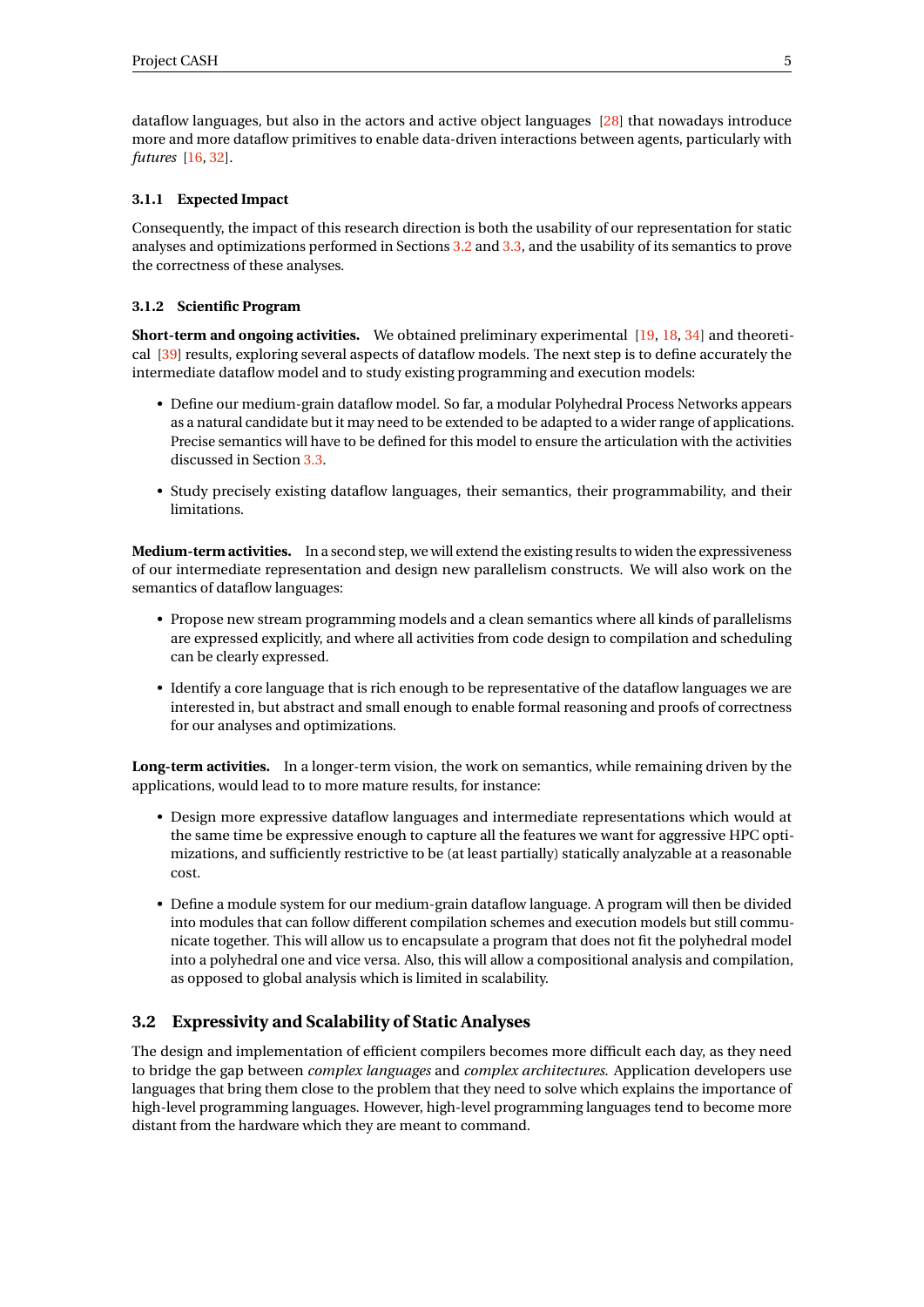In this research direction, we propose to design expressive and scalable static analyses for compilers. This topic is closely linked to Sections [3.1](#page-6-1) and [3.3](#page-9-0) since the design of an efficient intermediate representation is made while regarding the analyses it enables. The intermediate representation should be expressive enough to embed maximal information; however if the representation is too complex the design of scalable analyses will be harder.

The analyses we plan to design in this activity will of course be mainly driven by the HPC dataflow optimizations we mentioned in the preceding sections; however we will also target other kinds of analyses applicable to more general purpose programs. We will thus consider two main directions:

- Extend the applicability of the polyhedral model, in order to deal with HPC applications that do not fit totally in this category. More specifically, we plan to work on more complex control and also on complex data structures, like sparse matrices, which are heavily used in HPC.
- Design of specialized static analyses for memory diagnostic and optimization inside general purpose compilers.

For both activities, we plan to cross fertilize ideas coming from the abstract interpretation community as well as language design, dataflow semantics, and WCET estimation techniques.

*Correct by construction analyses.* The design of well-defined semantics for the chosen programming language and intermediate representation will allow us to show the correctness of our analyses. The precise study of the semantics of Section [3.1](#page-6-1) will allow us to adapt the analysis to the characteristics of the language, and prove that such an adaptation is well founded. This approach will be applicable both on the source language and on the intermediate representation.

Such wellfoundedness criteria relatively to the language semantics will first be used to design our analyses, and then to study which extensions of the languages can be envisioned and analyzed safely, and which extensions (if any) are difficult to analyze and should be avoided. Here the correct identification of a core language for our formal studies (see Section [3.1\)](#page-6-1) will play a crucial role as the core language should feature all the characteristics that might make the analysis difficult or incorrect.

*Scalable abstract domains.* We already have experience in designing low-cost semi relational abstract domains for pointers [\[50,](#page-32-5) [45\]](#page-32-6), as well as tailoring static analyses for specialized applications in compila-tion [\[31,](#page-31-4) [57\]](#page-33-2), Synchronous Dataflow scheduling [\[56\]](#page-33-3), and extending the polyhedral model to irregular applications [\[17\]](#page-30-4). We also have experience in the design of various static verification techniques adapted to different programming paradigms.

#### <span id="page-8-0"></span>**3.2.1 Expected impact**

The impact of this work is the significantly widened applicability of various tools/compilers related to parallelization: allow optimizations for a larger class of programs, and allow low-cost analysis that scale to very large programs.

We target both analysis for optimization and analysis to detect, or prove the absence of bugs.

#### <span id="page-8-1"></span>**3.2.2 Scientific Program**

**Short-term and ongoing activities.** Together with Paul Iannetta and Lionel Morel (INSA/CEA LETI), we are currently working on the *semantic rephrasing* of the polyhedral model [\[35\]](#page-32-7). The objective is to clearly redefine the key notions of the polyhedral model on general flowchart programs operating on arrays, lists and trees. We reformulate the algorithms that are performed to compute dependencies in a more semantic fashion, i.e. considering the program semantics instead of syntactical criteria. The next step is to express classical scheduling and code generation activities in this framework, in order to overcome the classical syntactic restrictions of the polyhedral model.

**Medium-term activities.** In medium term, we want to extend the polyhedral model for more general data-structures like lists and sparse matrices. For that purpose, we need to find polyhedral (or other shapes) abstractions for non-array data-structures; the main difficulty is to deal with non-linearity and/or partial information (namely, over-approximations of the data layout, or over-approximation of the program behavior). This activity will rely on a formalization of the optimization activities (dependency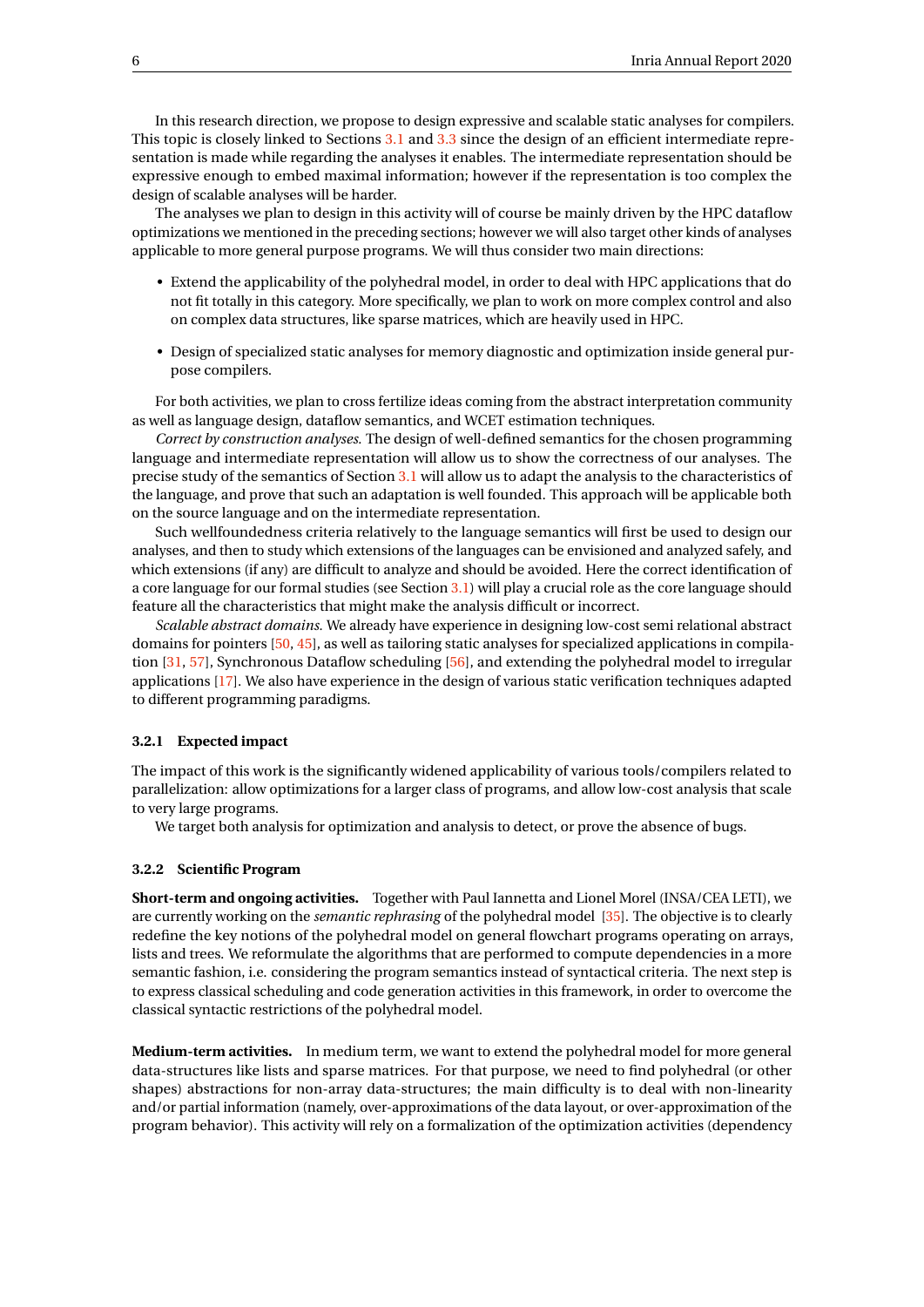computation, scheduling, compilation) in a more general Abstract-Interpretation based framework in order to make the approximations explicit.

At the same time, we plan to continue to work on scaling static analyses for general purpose programs, in the spirit of Maroua Maalej's PhD [\[46\]](#page-32-8), whose contribution is a sequence of memory analyses inside production compilers. We already began a collaboration with Sylvain Collange (PACAP team of IRISA Laboratory) on the design of static analyses to optimize copies from the global memory of a GPU to the block kernels (to increase locality). In particular, we have the objective to design specialized analyses but with an explicit notion of cost/precision compromise, in the spirit of the paper [\[37\]](#page-32-9) that tries to formalize the cost/precision compromise of interprocedural analyses with respect to a "context sensitivity parameter".

**Long-term activities.** In a longer-term vision, the work on scalable static analyses, whether or not directed from the dataflow activities, will be pursued in the direction of large general-purpose programs.

An ambitious challenge is to find a generic way of adapting existing (relational) abstract domains within the Single Static Information [\[22\]](#page-31-5) framework so as to improve their scalability. With this framework, we would be able to design static analyses, in the spirit of the seminal paper [\[27\]](#page-31-6) which gave a theoretical scheme for classical abstract interpretation analyses.

We also plan to work on the interface between the analyses and their optimization clients inside production compilers.

#### <span id="page-9-0"></span>**3.3 Compiling and Scheduling Dataflow Programs**

In this part, we propose to design the compiler analyses and optimizations for the *medium-grain* dataflow model defined in section [3.1.](#page-6-1) We also propose to exploit these techniques to improve the compilation of dataflow languages based on actors. Hence our activity is split into the following parts:

- Translating a sequential program into a medium-grain dataflow model. The programmer cannot be expected to rewrite the legacy HPC code, which is usually relatively large. Hence, compiler techniques must be invented to do the translation.
- Transforming and scheduling our medium-grain dataflow model to meet some classic optimization criteria, such as throughput, local memory requirements, or I/O traffic.
- Combining agents and polyhedral kernels in dataflow languages. We propose to apply the techniques above to optimize the processes in actor-based dataflow languages and combine them with the parallelism existing in the languages.

We plan to rely extensively on the polyhedral model to define our compiler analysis. The polyhedral model was originally designed to analyze imperative programs. Analysis (such as scheduling or buffer allocation) must be redefined in light of dataflow semantics.

*Translating a sequential program into a medium-grain dataflow model.* The programs considered are compute-intensive parts from HPC applications, typically big HPC kernels of several hundreds of lines of C code. In particular, we expect to analyze the process code (actors) from the dataflow programs. On short ACL (Affine Control Loop) programs, direct solutions exist [\[61\]](#page-33-4) and rely directly on array dataflow analysis [\[29\]](#page-31-7). On bigger ACL programs, this analysis no longer scales. We plan to address this issue by *modularizing* array dataflow analysis. Indeed, by splitting the program into processes, the complexity is mechanically reduced. This is a general observation, which was exploited in the past to compute schedules [\[30\]](#page-31-8). When the program is no longer ACL, a clear distinction must be made between polyhedral parts and non polyhedral parts. Hence, our medium-grain dataflow language must distinguish between polyhedral process networks, and non-polyhedral code fragments. This structure raises new challenges: How to abstract away non-polyhedral parts while keeping the polyhedrality of the dataflow program? Which trade-off(s) between precision and scalability are effective?

*Medium-grain data transfers minimization.* When the system consists of a single computing unit connected to a slow memory, the roofline model [\[64\]](#page-33-5) defines the optimal ratio of computation per data transfer (*operational intensity*). The operational intensity is then translated to a partition of the computation (loop tiling) into *reuse units*: inside a reuse unit, data are transfered locally; between reuse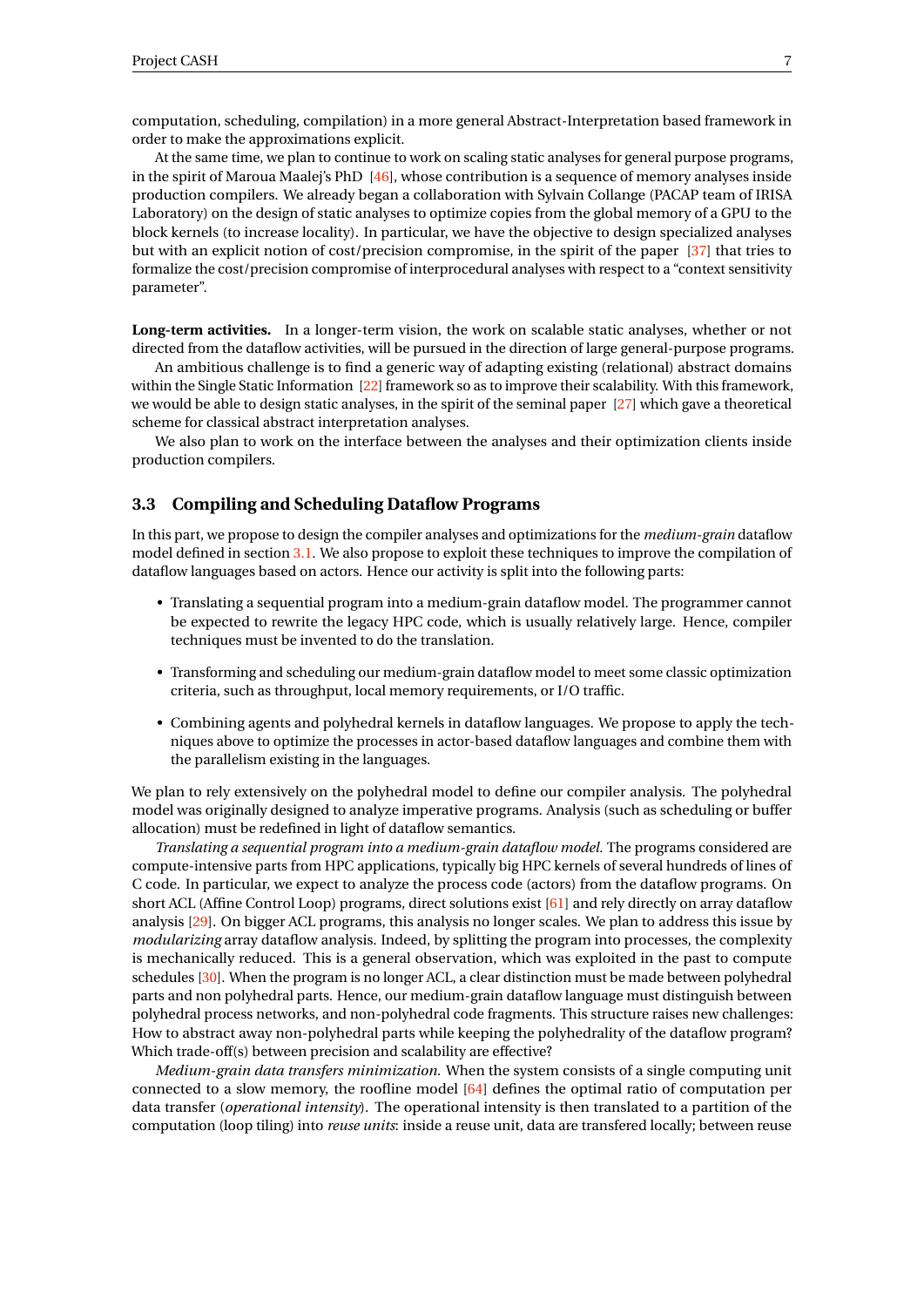units, data are transfered through the slow memory. On a *fine-grain* dataflow model, reuse units are exposed with loop tiling; this is the case for example in Data-aware Process Network (DPN) [\[18\]](#page-30-3). The following questions are however still open: How does that translate on *medium-grain* dataflow models? And fundamentally what does it mean to *tile* a dataflow model?

*Combining agents and polyhedral kernels in dataflow languages.* In addition to the approach developed above, we propose to explore the compilation of dataflow programming languages. In fact, among the applications targeted by the project, some of them are already thought or specified as dataflow actors (video compression, machine-learning algorithms,. . . ).

So far, parallelization techniques for such applications have focused on taking advantage of the decomposition into agents, potentially duplicating some agents to have several instances that work on different data items in parallel [\[36\]](#page-32-10). In the presence of big agents, the programmer is left with the splitting (or merging) of these agents by-hand if she wants to further parallelize her program (or at least give this opportunity to the runtime, which in general only sees agents as non-malleable entities). In the presence of arrays and loop-nests, or, more generally, some kind of regularity in the agent's code, however, we believe that the programmer would benefit from automatic parallelization techniques such as those proposed in the previous paragraphs. To achieve the goal of a totally integrated approach where programmers write the applications they have in mind (application flow in agents where the agents' code express potential parallelism), and then it is up to the system (compiler, runtime) to propose adequate optimizations, we propose to build on solid formal definition of the language semantics (thus the formal specification of parallelism occurring at the agent level) to provide hierarchical solutions to the problem of compilation and scheduling of such applications.

#### <span id="page-10-0"></span>**3.3.1 Expected impact**

In general, splitting a program into simpler processes simplifies the problem. This observation leads to the following points:

- By abstracting away irregular parts in processes, we expect to structure the long-term problem of handling irregular applications in the polyhedral model. The long-term impact is to widen the applicability of the polyhedral model to irregular kernels.
- Splitting a program into processes reduces the problem size. Hence, it becomes possible to scale traditionally expensive polyhedral analysis such as scheduling or tiling to quote a few.

As for the third research direction, the short term impact is the possibility to combine efficiently classical dataflow programming with compiler polyhedral-based optimizations. We will first propose ad-hoc solutions coming from our HPC application expertise, but supported by strong theoretical results that prove their correctness and their applicability in practice. In the longer term, our work will allow specifying, designing, analyzing, and compiling HPC dataflow applications in a unified way. We target semi-automatic approaches where pertinent feedback is given to the developer during the development process.

#### <span id="page-10-1"></span>**3.3.2 Scientific Program**

**Short-term and ongoing activities.** We are currently working on the RTM (Reverse-Time Migration) kernel for oil and gas applications ( $\approx$  500 lines of C code). This kernel is long enough to be a good starting point, and small enough to be handled by a polyhedral splitting algorithm. We figured out the possible splittings so the polyhedral analysis can scale and irregular parts can be hidden. In a first step, we plan to define splitting metrics and algorithms to optimize the usual criteria: communication volume, latency and throughput.

Together with Lionel Morel (INSA/CEA LETI), we currently work on the evaluation of the practical advantage of combining the dataflow paradigm with the polyhedral optimization framework. We empirically build a proof-of-concept tooling approach, using existing tools on existing languages [\[34\]](#page-32-3). We combine dataflow programming with polyhedral compilation in order to enhance program parallelization by leveraging both inter-agent parallelism and intra-agent parallelism (i.e., regarding loop nests inside agents). We evaluate the approach practically, on benchmarks coming from image transformation or neural networks, and the first results demonstrate that there is indeed a room for further improvement.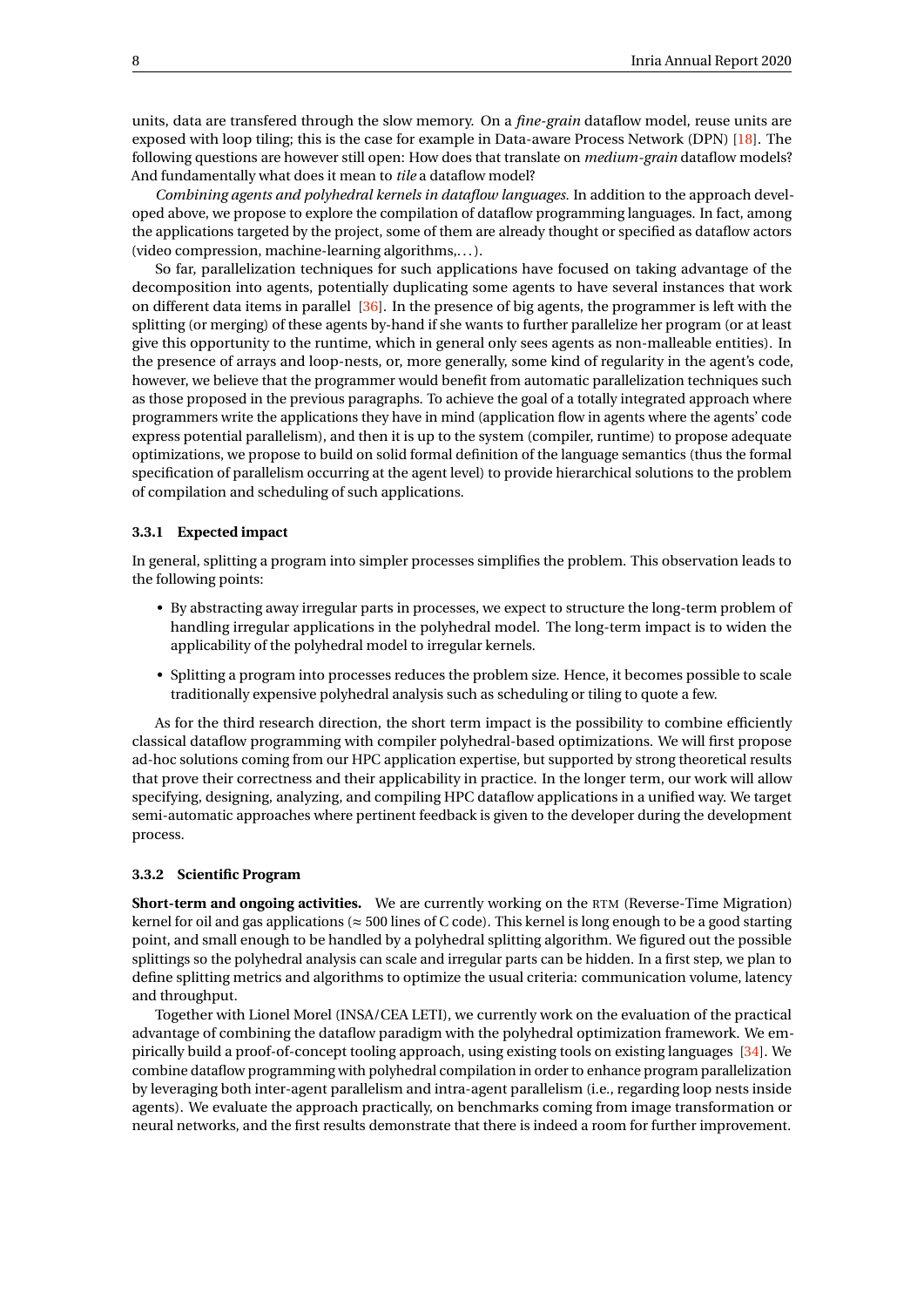**Medium-term activities.** The results of the preceding paragraph are partial and have been obtained with a simple experimental approach only using off-the-shelf tools. We are thus encouraged to pursue research on combining expertise from dataflow programming languages and polyhedral compilation. Our long term objective is to go towards a formal framework to express, compile, and run dataflow applications with intrinsic instruction or pipeline parallelism.

We plan to investigate in the following directions:

- Investigate how polyhedral analysis extends on modular dataflow programs. For instance, how to modularize polyhedral scheduling analysis on our dataflow programs?
- Develop a proof of concept and validate it on linear algebra kernels (SVD, Gram-Schmidt, etc.).
- Explore various areas of applications from classical dataflow examples, like radio and video processing, to more recent applications in deep learning algorithmic. This will enable us to identify some potential (intra and extra) agent optimization patterns that could be leveraged into new language idioms.

**Long-term activities.** Current work focus on purely polyhedral applications. Irregular parts are not handled. Also, a notion of tiling is required so the communications of the dataflow program with the outside world can be tuned with respect to the local memory size. Hence, we plan to investigate the following points:

- Assess simple polyhedral/non polyhedral partitioning: How non-polyhedral parts can be hidden in processes/channels? How to abstract the dataflow dependencies between processes? What would be the impact on analyses? We target programs with irregular control (e.g., while loop, early exits) and regular data (arrays with affine accesses).
- Design tiling schemes for modular dataflow programs: What does it mean to tile a dataflow program? Which compiler algorithms to use?
- Implement a mature compiler infrastructure from the front-end to code generation for a reasonable subset of the representation.

#### <span id="page-11-0"></span>**3.4 HLS-specific Dataflow Optimizations**

The compiler analyses proposed in section [3.3](#page-9-0) do not target a specific platform. In this part, we propose to leverage these analysis to develop source-level optimizations for high-level synthesis (HLS).

High-level synthesis consists in compiling a kernel written in a high-level language (typically in C) into a circuit. As for any compiler, an HLS tool consists in a *front-end* which translates the input kernel into an *intermediate representation*. This intermediate representation captures the control/flow dependences between computation units, generally in a hierarchical fashion. Then, the *back-end* maps this intermediate representation to a circuit (e.g. FPGA configuration). We believe that HLS tools must be thought as fine-grain automatic parallelizers. In classic HLS tools, the parallelism is expressed and exploited at the back-end level during the scheduling and the resource allocation of arithmetic operations. We believe that it would be far more profitable to derive the parallelism at the front-end level.

Hence, CASH will focus on the *front-end* pass and the *intermediate representation*. Low-level *back-end* techniques are not in the scope of CASH. Specifically, CASH will leverage the dataflow representation developed in Section [3.1](#page-6-1) and the compilation techniques developed in Section [3.3](#page-9-0) to develop a relevant intermediate representation for HLS and the corresponding front-end compilation algorithms.

Our results will be evaluated by using existing HLS tools (e.g., Intel HLS compiler, Xilinx Vivado HLS). We will implement our compiler as a source-to-source transformation in front of HLS tools. With this approach, HLS tools are considered as a "back-end black box". The CASH scheme is thus: (i) *frontend*: produce the CASH dataflow representation from the input C kernel. Then, (ii) turn this dataflow representation to a C program with pragmas for an HLS tool. This step must convey the characteristics of the dataflow representation found by step (i) (e.g. dataflow execution, fifo synchronisation, channel size). This source-to-source approach will allow us to get a full source-to-FPGA flow demonstrating the benefits of our tools while relying on existing tools for low-level optimizations. Step (i) will start from the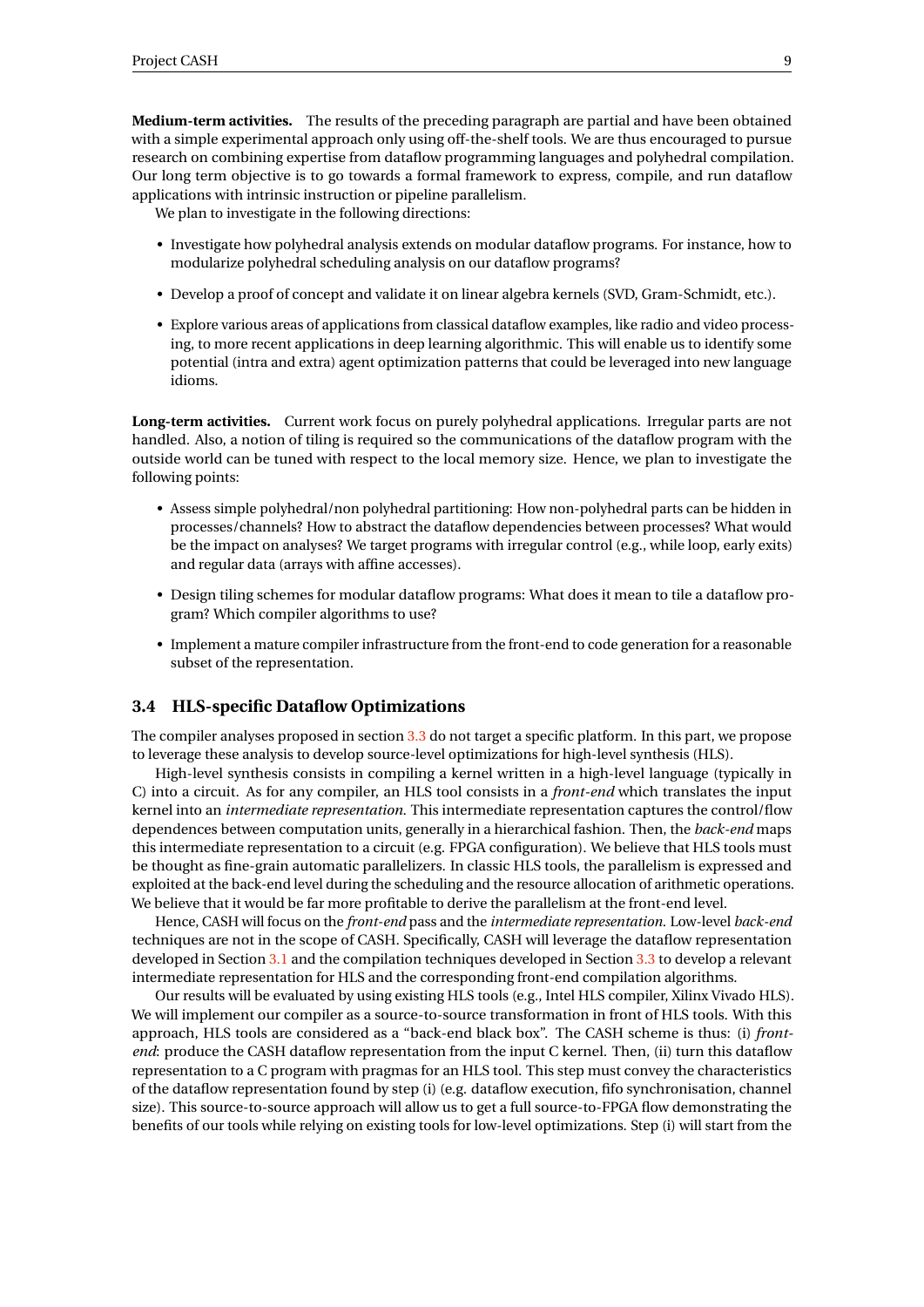DCC tool developed by Christophe Alias, which already produces a dataflow intermediate representation: the Data-aware Process Networks (DPN) [\[18\]](#page-30-3). Hence, the very first step is then to chose an HLS tool and to investiguate which input should be fed to the HLS tool so it "respects" the parallelism and the resource allocation suggested by the DPN. From this basis, we plan to investiguate the points described thereafter.

*Roofline model and dataflow-level resource evaluation*. Operational intensity must be tuned according to the roofline model. The roofline model [\[64\]](#page-33-5) must be redefined in light of FPGA constraints. Indeed, the peak performance is no longer constant: it depends on the operational intensity itself. The more operational intensity we need, the more local memory we use, the less parallelization we get (since FPGA resources are limited), and finally the less performance we get! Hence, multiple iterations may be needed before reaching an efficient implementation. To accelerate the design process, we propose to iterate at the dataflow program level, which implies a fast resource evaluation at the dataflow level.

*Reducing FPGA resources.* Each parallel unit must use as little resources as possible to maximize parallel duplication, hence the final performance. This requires to factorize the control and the channels. Both can be achieved with source-to-source optimizations at dataflow level. The main issue with outputs from polyhedral optimization is large piecewise affine functions that require a wide silicon surface on the FPGA to be computed. Actually we do not need to compute a closed form (expression that can be evaluated in bounded time on the FPGA) *statically*. We believe that the circuit can be compacted if we allow control parts to be evaluated dynamically. Finally, though dataflow architectures are a natural candidate, adjustments are required to fit FPGA constraints (2D circuit, few memory blocks). Ideas from systolic arrays [\[54\]](#page-33-6) can be borrowed to re-use the same piece of data multiple times, despite the limitation to regular kernels and the lack of I/O flexibility. A trade-off must be found between pure dataflow and systolic communications.

*Improving circuit throughput.* Since we target streaming applications, the throughput must be optimized. To achieve such an optimization, we need to address the following questions. How to derive an optimal upper bound on the throughput for polyhedral process network? Which dataflow transformations should be performed to reach it? The limiting factors are well known: I/O (decoding of burst data), communications through addressable channels, and latencies of the arithmetic operators. Finally, it is also necessary to find the right methodology to measure the throughput statically and/or dynamically.

#### <span id="page-12-0"></span>**3.4.1 Expected Impact**

So far, the HLS front-end applies basic loop optimizations (unrolling, flattening, pipelining, etc.) and use a Hierarchical Control Flow Graph-like representation with data dependencies annotations (HCDFG). With this approach, we intend to demonstrate that polyhedral analysis combined with dataflow representations is an effective solution for HLS tools.

#### <span id="page-12-1"></span>**3.4.2 Scientific Program**

**Short-term and ongoing activities.** The HLS compiler designed in the CASH team currently extracts a fine-grain parallel intermediate representation (DPN [\[18,](#page-30-3) [19\]](#page-31-3)) from a sequential program. We will not write a back-end that produces code for FPGA but we need to provide C programs that can be fed into existing C-to-FPGA compilers. However we obviously need an end-to-end compiler for our experiments. One of the first task of our HLS activity is to develop a DPN-to-C code generator suitable as input to an existing HLS tool like Vivado HLS. The generated code should exhibit the parallelism extracted by our compiler, and allow generating a final circuit more efficient than the one that would be generated by our target HLS tool if ran directly on the input program. Source-to-source approaches have already been experimented successfully, e.g. in Alexandru Plesco's PhD [\[51\]](#page-32-11).

**Medium-term activities.** Our DPN-to-C code generation will need to be improved in many directions. The first point is the elimination of redundancies induced by the DPN model itself: buffers are duplicated to allow parallel reads, processes are produced from statements in the same loop, hence with the same control automaton. Also, multiplexing uses affine constraints which can be factorized [\[20\]](#page-31-9). We plan to study how these constructs can be factorized at C-level and to design the appropriate DPN-to-C translation algorithms.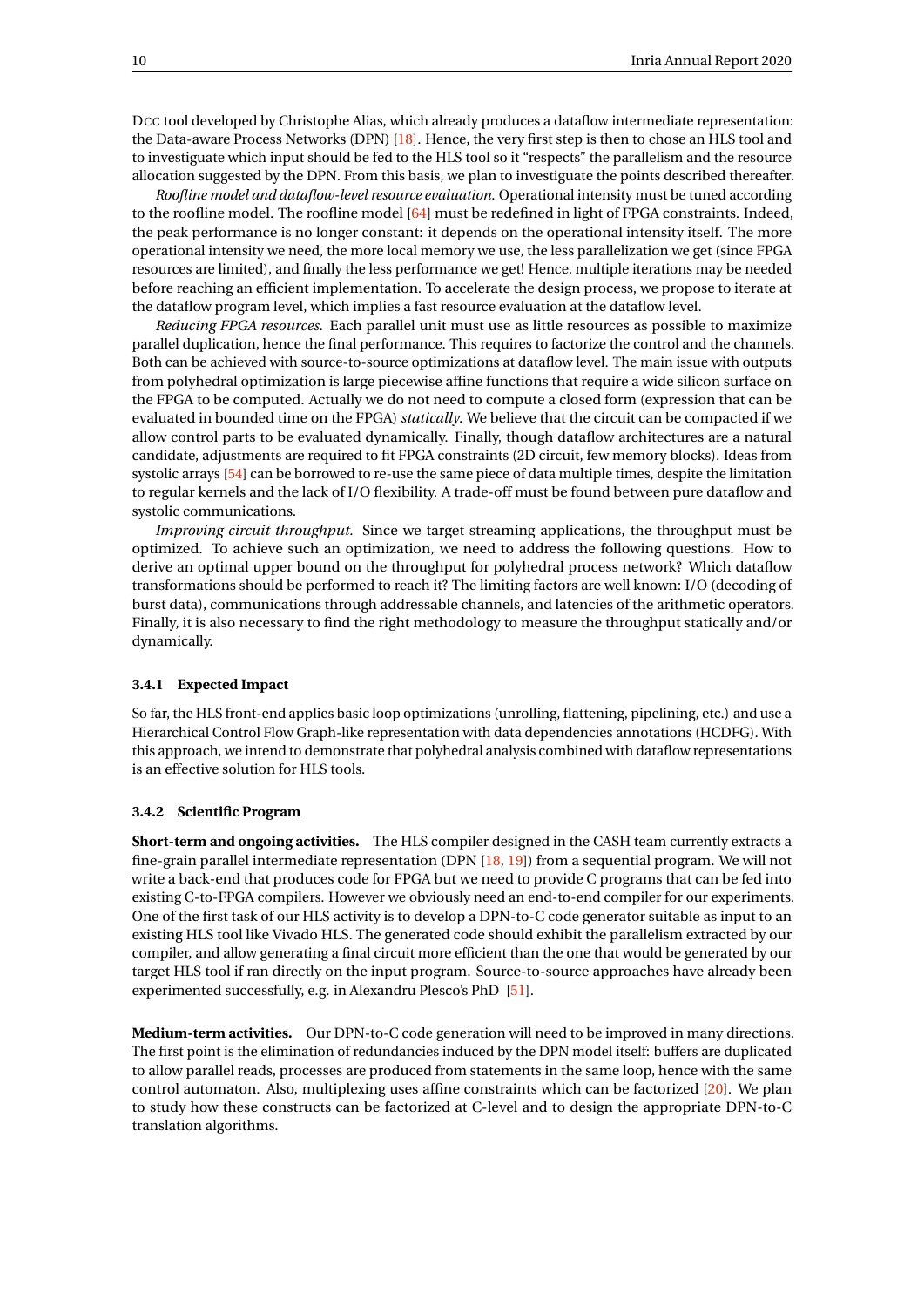Also, we plan to explore how on-the-fly evaluation can reduce the complexity of the control. A good starting point is the control required for the load process (which fetch data from the distant memory). If we want to avoid multiple load of the same data, the FSM (Finite State Machine) that describes it is usually very complex. We believe that dynamic construction of the load set (set of data to load from the main memory) will use less silicon than an FSM with large piecewise affine functions computed statically.

**Long-term activities.** The DPN-to-C compiler opens new research perspectives. We will explore the roofline model accuracy for different applications by playing on DPN parameters (tile size). Unlike the classical roofline model, the peak performance is no longer assumed to be constant, but decreasing with operational intensity [\[58\]](#page-33-7). Hence, we expect a *unique* optimal set of parameters. Thus, we need to build a DPN-level cost model to derive an interval containing the optimal parameters.

Also, we want to develop DPN-level analysis and transformation to quantify the optimal reachable throughput and to reach it. We expect the parallelism to increase the throughput, but in turn it may require an operational intensity beyond the optimal point discussed in the first paragraph. We will assess the trade-offs, build the cost-models, and the relevant dataflow transformations.

### <span id="page-13-0"></span>**3.5 Simulation of Hardware**

Complex systems such as systems-on-a-chip or HPC computer with FPGA accelerator comprise both hardware and software parts, tightly coupled together. In particular, the software cannot be executed without the hardware, or at least a simulator of the hardware.

Because of the increasing complexity of both software and hardware, traditional simulation techniques (Register Transfer Level, RTL) are too slow to allow full system simulation in reasonable time. New techniques such as Transaction Level Modeling (TLM) [\[49\]](#page-32-12) in SystemC [\[42\]](#page-32-13) have been introduced and widely adopted in the industry. Internally, SystemC uses discrete-event simulation, with efficient context-switch using cooperative scheduling. TLM abstracts away communication details, and allows modules to communicate using function calls. We are particularly interested in the loosely timed coding style where the timing of the platform is not modeled precisely, and which allows the fastest simulations. This allowed gaining several orders of magnitude of simulation speed. However, SystemC/TLM is also reaching its limits in terms of performance, in particular due to its lack of parallelism.

Work on SystemC/TLM parallel execution is both an application of other work on parallelism in the team and a tool complementary to HLS presented in Sections [3.1](#page-6-1) (dataflow models and programs) and [3.4](#page-11-0) (application to FPGA). Indeed, some of the parallelization techniques we develop in CASH could apply to SystemC/TLM programs. Conversely, a complete design-flow based on HLS needs fast system-level simulation: the full-system usually contains both hardware parts designed using HLS, handwritten hardware components, and software.

We also work on simulation of the DPN intermediate representation. Simulation is a very important tool to help validate and debug a complete compiler chain. Without simulation, validating the front-end of the compiler requires running the full back-end and checking the generated circuit. Simulation can avoid the execution time of the backend and provide better debugging tools.

Automatic parallelization has shown to be hard, if at all possible, on loosely timed models [\[25\]](#page-31-10). We focus on semi-automatic approaches where the programmer only needs to make minor modifications of programs to get significant speedups.

#### <span id="page-13-1"></span>**3.5.1 Expected Impact**

The short term impact is the possibility to improve simulation speed with a reasonable additional programming effort. The amount of additional programming effort will thus be evaluated in the short term.

In the longer term, our work will allow scaling up simulations both in terms of models and execution platforms. Models are needed not only for individual Systems on a Chip, but also for sets of systems communicating together (e.g., the full model for a car which comprises several systems communicating together), and/or heterogeneous models. In terms of execution platform, we are studying both parallel and distributed simulations.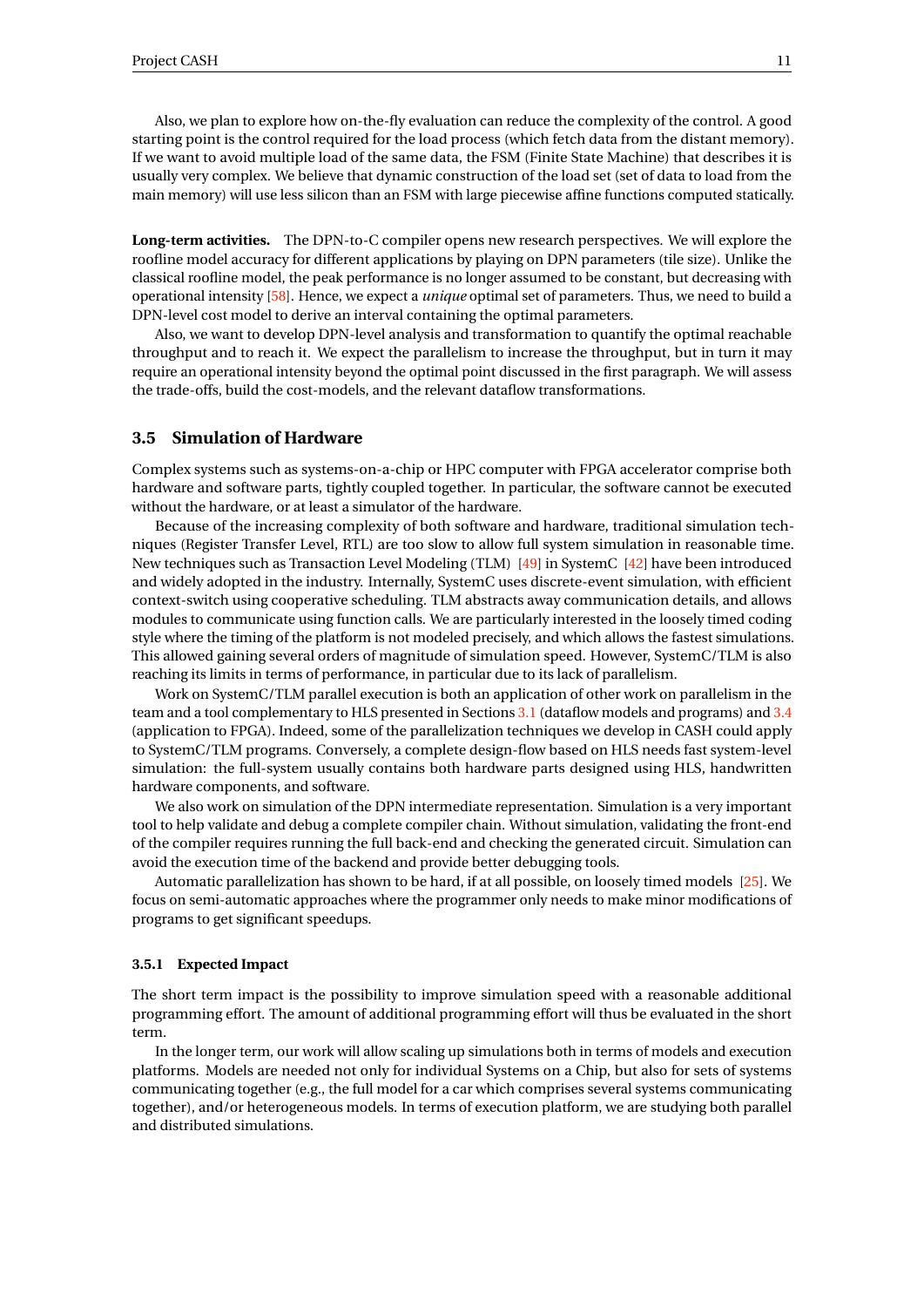#### <span id="page-14-0"></span>**3.5.2 Scientific Program**

**Short-term and ongoing activities.** We started the joint PhD (with Tanguy Sassolas) of Gabriel Busnot with CEA-LIST. The research targets parallelizing SystemC heterogeneous simulations. CEA-LIST already developed SCale [\[62\]](#page-33-8), which is very efficient to simulate parallel homogeneous platforms such as multicore chips. However, SCale cannot currently load-balance properly the computations when the platform contains different components modeled at various levels of abstraction. Also, SCale requires manual annotations to identify accesses to shared variables. These annotations are given as address ranges in the case of a shared memory. This annotation scheme does not work when the software does non-trivial memory management (virtual memory using a memory management unit, dynamic allocation), since the address ranges cannot be known statically. We started working on the "heterogeneous" aspect of simulations with an approach allowing changing the level of details in a simulation at runtime, and started tackling the virtual and dynamic memory management problem by porting Linux on our simulation platform.

We also started working on an improved support for simulation and debugging of the DPN internal representation of our parallelizing compiler (see Section [3.3\)](#page-9-0). A previous quick experiment with simulation was to generate C code that simulates parallelism with POSIX-threads. While this simulator greatly helped debug the compiler, this is limited in several ways: simulations are not deterministic, and the simulator does not scale up since it would create a very large number of threads for a non-trivial design.

We are working in two directions. The first is to provide user-friendly tools to allow graphical inspection of traces. For example, we started working on the visualization of the sequence of steps leading to a deadlock when the situation occurs, and will give hints on how to fix the problem in the compiler. The second is to use an efficient simulator to speed up the simulation. We plan to generate SystemC/TLM code from the DPN representation to benefit from the ability of SystemC to simulate a large number of processes.

**Medium-term activities.** Several research teams have proposed different approaches to deal with parallelism and heterogeneity. Each approach targets a specific abstraction level and coding style. While we do not hope for a universal solution, we believe that a better coordination of different actors of the domain could lead to a better integration of solutions. We could imagine, for example, a platform with one subsystem accelerated with SCale [\[62\]](#page-33-8) from CEA-LIST, some compute-intensive parts delegated to sc-during [\[48\]](#page-32-14) from Matthieu Moy, and a co-simulation with external physical solvers using SystemC-MDVP [\[23\]](#page-31-11) from LIP6. We plan to work on the convergence of approaches, ideally both through point-topoint collaborations and with a collaborative project.

A common issue with heterogeneous simulation is the level of abstraction. Physical models only simulate one scenario and require concrete input values, while TLM models are usually abstract and not aware of precise physical values. One option we would like to investigate is a way to deal with loose information, e.g. manipulate intervals of possible values instead of individual, concrete values. This would allow a simulation to be symbolic with respect to the physical values.

Obviously, works on parallel execution of simulations would benefit to simulation of data-aware process networks (DPN). Since DPN are generated, we can even tweak the generator to guarantee some properties on the generated code, which gives us more freedom on the parallelization and partitioning techniques.

**Long-term activities.** In the long term, our vision is a simulation framework that will allow combining several simulators (not necessarily all SystemC-based), and allow running them in a parallel way. The Functional Mockup Interface (FMI) standard is a good basis to build upon, but the standard does not allow expressing timing and functional constraints needed for a full co-simulation to run properly.

## <span id="page-14-1"></span>**4 Application domains**

The CASH team targets HPC programs, at different levels. Small computation kernels (tens of lines of code) that can be analyzed and optimized aggressively, medium-size kernels (hundreds of lines of code)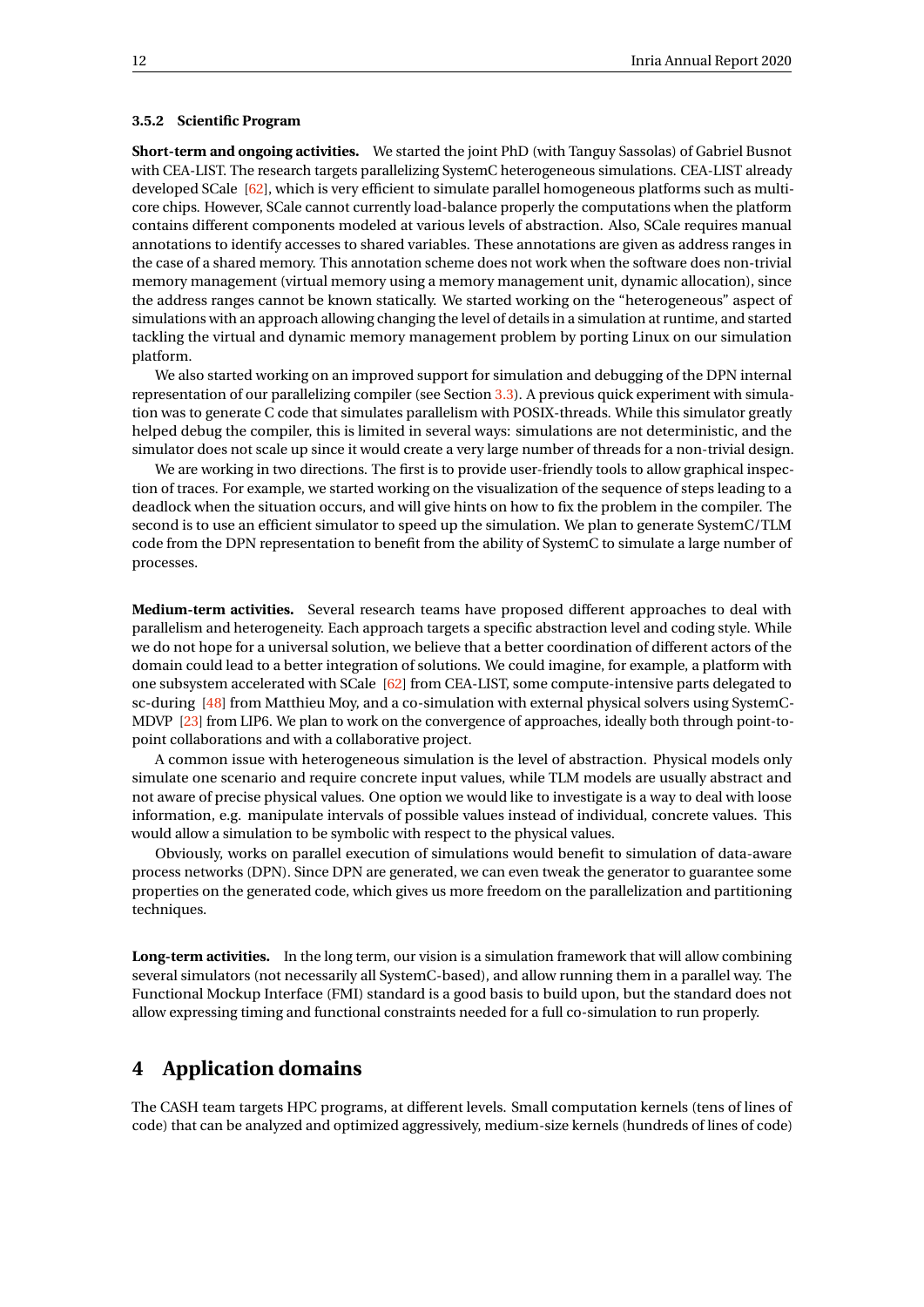that require modular analysis, and assembly of compute kernels (either as classical imperative programs or written directly in a dataflow language).

The work on various application domains and categories of programs is driven by the same idea: exploring various topics is a way to converge on unifying representations and algorithms even for specific applications. All these applications share the same research challenge: find a way to integrate computations, data, mapping, and scheduling in a common analysis and compilation framework.

Typical HPC kernels include linear solvers, stencils, matrix factorizations, BLAS kernels, etc. Many kernels can be found in the Polybench/C benchmark suite [\[52\]](#page-33-9). The irregular versions can be found in [\[53\]](#page-33-10). Numerical kernels used in quantitative finance [\[65\]](#page-33-11) are also good candidates, e.g., finite difference and Monte-Carlo simulation.

The medium-size applications we target are streaming algorithms [\[21\]](#page-31-0), scientific workflows [\[60\]](#page-33-12), and also the now very rich domain of deep learning applications [\[44\]](#page-32-15). We explore the possibilities of writing (see Section [3.1\)](#page-6-1) and compiling (see Section [3.3\)](#page-9-0) applications using a dataflow language. As a first step, we will target dataflow programs written in SigmaC [\[24\]](#page-31-12) for which the fine grain parallelism is not taken into account. In parallel, we will also study the problem of deriving relevant (with respect to safety or optimization) properties on dataflow programs with array iterators.

The approach of CASH is based on compilation, and our objective is to allow developers to design their own kernels, and benefit from good performance in terms of speed and energy efficiency without having to deal with fine-grained optimizations by hand. Consequently, our objective is first to improve the performance and energy consumption for HPC applications, while providing programming tools that can be used by developers and are at a convenient level of abstraction.

Obviously, large applications are not limited to assembly of compute kernels. Our languages and formalism definitions and analyses must also be able to deal with general programs. Our targets also include generalist programs with complex behaviors such as recursive programs operating on arrays, lists and trees; worklist algorithms (lists are not handled within the polyhedral domain). Analysis on these programs should be able to detect non licit memory accesses, memory consumption, hotspots, . . . , and to prove functional properties.

The simulation activities are both applied internally in CASH, to simulate intermediate representations, and for embedded systems. We are interested in Transaction-Level Models (TLM) of Systems-on-a-Chip (SoCs) including processors and hardware accelerators. TLM provides an abstract but executable model of the chip, with enough details to run the embedded software. We are particularly interested in models written in a loosely timed coding style. We plan to extend these to heterogeneous simulations including a SystemC/TLM part to model the numerical part of the chip, and other simulators to model physical parts of the system.

## <span id="page-15-0"></span>**5 Social and environmental responsibility**

#### <span id="page-15-1"></span>**5.1 Footprint of research activities**

Although we do not have a precise measure of our carbon (and other environmental) footprint, the two main sources of impact of computer-science research activities are usually transport (plane) and digital equipment (lifecycle of computers and other electronic devices).

Obviously, 2020 was a very particular year as we currently cannot do international travel. Many members of the CASH team are already in an approach of reducing their international travel, and hopefully the new solutions we had to set up to continue our activities during the COVID crisis will allow us to continue our research with a sustainable amount of travel, and using other forms of remote collaborations when possible.

As far as digital equipment is concerned, we try to extend the lifetime of our machines as much as possible.

#### <span id="page-15-2"></span>**5.2 Impact of research results**

Many aspects of our research are meant to provide tools to make programs more efficient, in particular more power-efficient. It is very hard, however, to asses the actual impact of such research. In many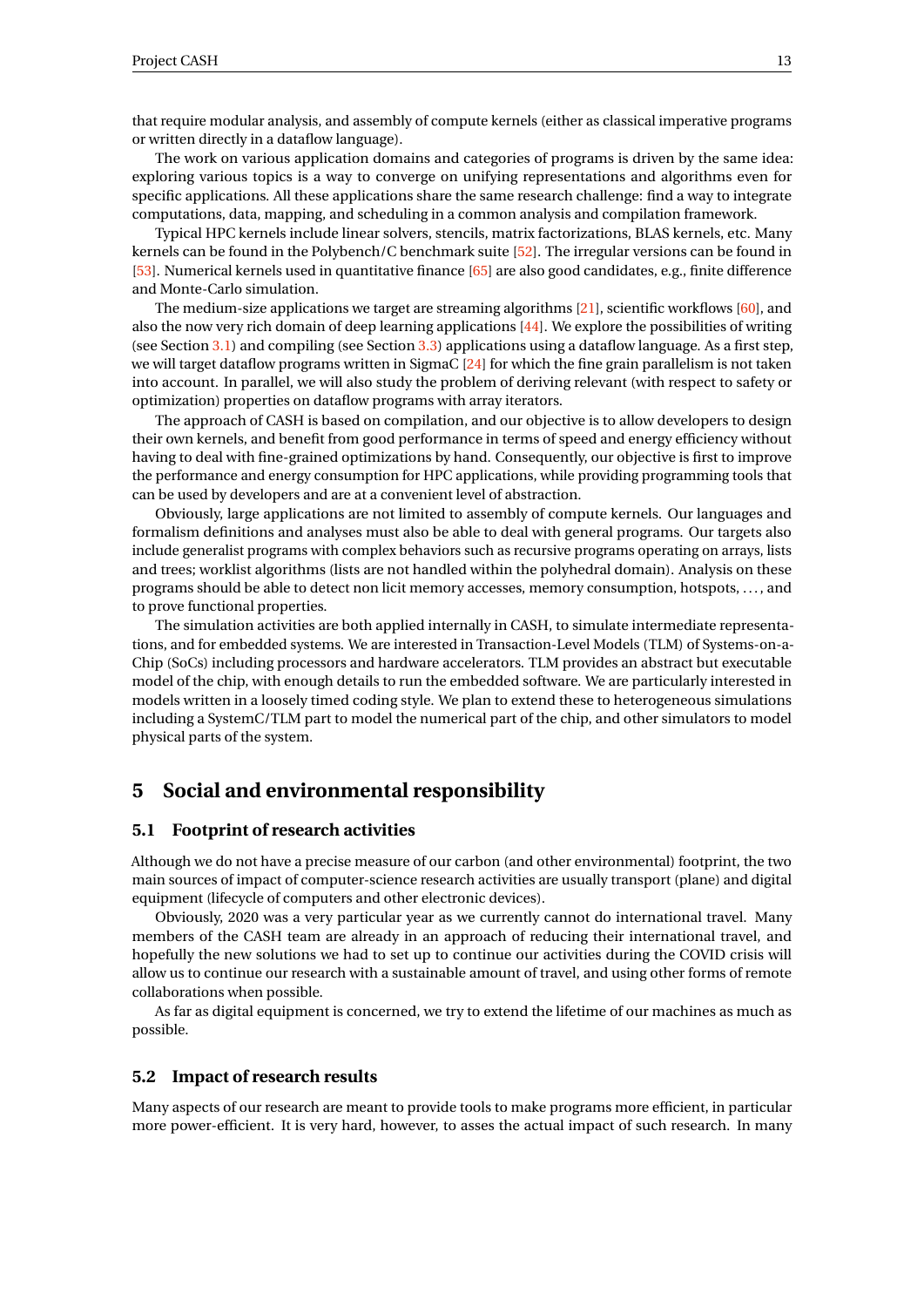cases, improvements in power-efficiency lead to a rebound effect which may weaken the benefit of the improvement, or even lead to an increase in total consumption (backfire).

CASH provides tools for developers, but does not develop end-user applications. We believe the social impact of our research depends more on the way developpers will use our tools than on the way we conduct our research. We do have a responsibility on the application domains we promote, though.

## <span id="page-16-0"></span>**6 New software and platforms**

#### <span id="page-16-1"></span>**6.1 New software**

<span id="page-16-2"></span>**6.1.1 DCC**

**Name:** DPN C Compiler

**Keywords:** Polyhedral compilation, Automatic parallelization, High-level synthesis

- **Functional Description:** Dcc (Data-aware process network C Compiler) compiles a regular C kernel to a data-aware process network (DPN), a dataflow intermediate representation suitable for high-level synthesis in the context of high-performance computing. Dcc has been registered at the APP ("Agence de protection des programmes") and transferred to the XtremLogic start-up under an Inria license.
- **News of the Year:** This year, Christophe implemented significant features in Dcc. First, channel systolization, a feature to reduce the overall size of the buffers. Second, a meta-compilation technique to speed-up the DPN parallelization. Finally, a dynamic deadlock detection feature to the thread model used for the debugging process.

**Publication:** [hal-03143777](https://hal.inria.fr/hal-03143777)

**Authors:** Christophe Alias, Alexandru Plesco

**Contact:** Christophe Alias

**Participants:** Christophe Alias, Alexandru Plesco

<span id="page-16-3"></span>**6.1.2 PoCo**

**Name:** Polyhedral Compilation Library

**Keywords:** Polyhedral compilation, Automatic parallelization

- **Functional Description:** PoCo (Polyhedral Compilation Library) is framework to develop program analysis and optimizations in the polyhedral model. PoCo features polyhedral building blocks as well as state-of-the-art polyhedral program analysis. PoCo has been registered at the APP ("agence de protection des programmes") and transferred to the XtremLogic start-up under an Inria licence.
- **News of the Year:** This year, Christophe implemented significant features in PoCo. First, an algorithm to derive an affine loop tiling from a regular kernel. Also, several polyhedral scheduling algorithms (greedy and shallow heuristics).

**Author:** Christophe Alias

**Contact:** Christophe Alias

**Participant:** Christophe Alias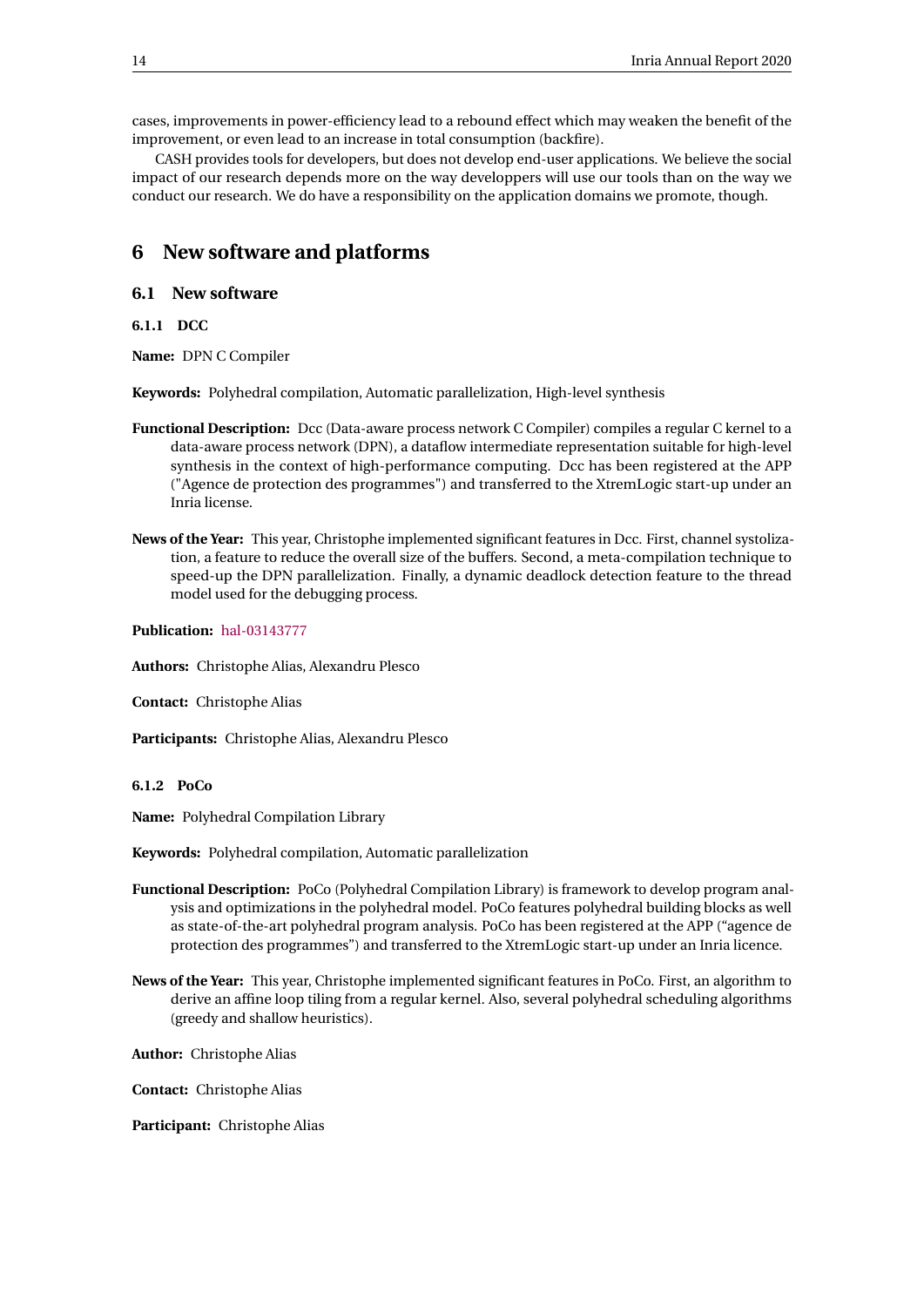#### <span id="page-17-0"></span>**6.1.3 MPPcodegen**

**Name:** Source-to-source loop tiling based on MPP

**Keywords:** Source-to-source compiler, Polyhedral compilation

**Functional Description:** MPPcodegen applies a monoparametric tiling to a C program enriched with pragmas specifying the tiling and the scheduling function. The tiling can be generated by any convex polyhedron and translation functions, it is not necessarily a partition. The result is a C program depending on a scaling factor (the parameter). MPPcodegen relies on the MPP mathematical library to tile the iteration sets.

**URL:** <http://foobar.ens-lyon.fr/mppcodegen/>

**Publication:** [hal-02493164](https://hal.inria.fr/hal-02493164)

**Authors:** Christophe Alias, Guillaume Iooss, Sanjay Rajopadhye

**Contacts:** Christophe Alias, Guillaume Iooss, Sanjay Rajopadhye

**Partner:** Colorado State University

#### <span id="page-17-1"></span>**6.1.4 Encore with dataflow explicit futures**

**Keywords:** Language, Optimizing compiler, Source-to-source compiler, Compilers

**Functional Description:** Fork of the Encore language compiler, with a new "Flow" construct implementing data-flow explicit futures.

**URL:** <https://gitlab.inria.fr/lhenrio/encorewithdatafuts>

**Contacts:** Ludovic Henrio, Matthieu Moy

#### <span id="page-17-2"></span>**6.1.5 odoc**

**Keyword:** Ocaml

- **Functional Description:** OCaml is a statically typed programming language with wide-spread use in both academia and industry. Odoc is a tool to generate documentation of OCaml libraries, either as HTML websites for online distribution or to create PDF manuals and man pages.
- **News of the Year:** This year, Gabriel Radanne rewrote a significant portion of odoc to provide improved HTML output, make it possible to produce other document formats, and introduce the ability to produce man pages. Florian Angeletti then implemented PDF output and integrated the usage of odoc in the official OCaml distribution. Concurrently, Jon Ludlam and Leo White rewrote the resolution mechanism of odoc. This all led to a joint presentation at the OCaml workshop and an upcoming new major release.

**URL:** <https://github.com/ocaml/odoc/>

**Contacts:** Jon Ludlam, Gabriel Radanne

**Participants:** Jon Ludlam, Gabriel Radanne, Florian Angeletti, Leo White

<span id="page-17-3"></span>**6.1.6 calv**

**Name:** AVL calculator

- **Keywords:** Data structures, OpenMP
- **Functional Description:** calv is a calculator which is used to run different implementations of AVL trees, and compare their relative performances.

**URL:** <https://gitlab.inria.fr/paiannet/calv>

**Contact:** Paul Iannetta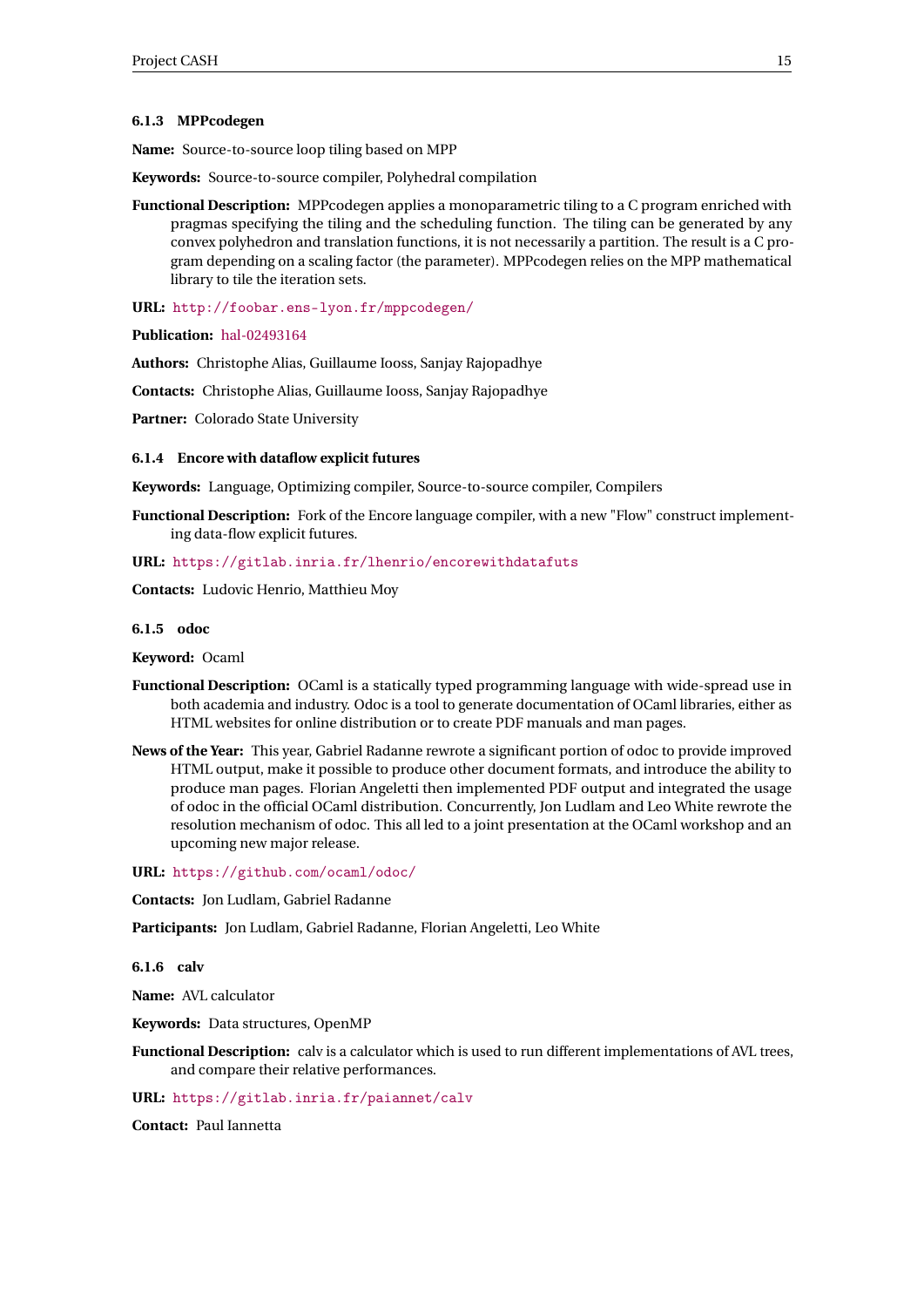#### <span id="page-18-0"></span>**6.1.7 mppcheck**

**Keywords:** Polyhedral compilation, Program verification

**Functional Description:** mppcheck features a pragma language to specify a polyhedral program transformation directly in the code and a verification algorithm able to check the correctness of the specified transformation. Our language is general enough to specify a loop tiling by an arbitrary polyhedral tile shape (e.g., hexagons, diamonds, trapezoids), and whose size may depend on a scaling parameter (monoparametric tiling). Our verification algorithm checks the legality of the proposed transformation, and provides counterexamples of unsatisfied dependences when it is incorrect. In addition, out tool infers the domain of scaling parameters where the tiling is not legal.

**URL:** <http://foobar.ens-lyon.fr/mppcheck/>

**Publication:** [hal-03106070](https://hal.inria.fr/hal-03106070)

**Authors:** Christophe Alias, Guillaume Iooss, Sanjay Rajopadhye

**Contacts:** Christophe Alias, Guillaume Iooss, Sanjay Rajopadhye

**Participants:** Christophe Alias, Guillaume Iooss, Sanjay Rajopadhye

**Partner:** Colorado State University

<span id="page-18-1"></span>**6.1.8 fkcc**

**Name:** The Farkas Calculator

**Keywords:** DSL, Farkas Lemma, Polyhedral compilation

- **Scientific Description:** fkcc is a scripting tool to prototype program analyses and transformations exploiting the affine form of Farkas lemma. Our language is general enough to prototype in a few lines sophisticated termination and scheduling algorithms. The tool is freely available and may be tried online via a web interface. We believe that fkcc is the missing chain to accelerate the development of program analyses and transformations exploiting the affine form of Farkas lemma.
- **Functional Description:** fkcc is a scripting tool to prototype program analyses and transformations exploiting the affine form of Farkas lemma. Our language is general enough to prototype in a few lines sophisticated termination and scheduling algorithms. The tool is freely available and may be tried online via a web interface. We believe that fkcc is the missing chain to accelerate the development of program analyses and transformations exploiting the affine form of Farkas lemma.

**Release Contributions:** - Script language - Polyhedral constructors - Farkas summation solver

**News of the Year:** This year, Christophe improved the projection algorithm invoked by the 'keep' keyword by combining a Gaussian elimination with a Fourier-Motzkin elimination. Compared to Chernikova algorithm, the performances are greatly improved.

**URL:** <http://foobar.ens-lyon.fr/fkcc/>

**Publication:** [hal-03106000](https://hal.inria.fr/hal-03106000)

**Author:** Christophe Alias

**Contact:** Christophe Alias

**Participant:** Christophe Alias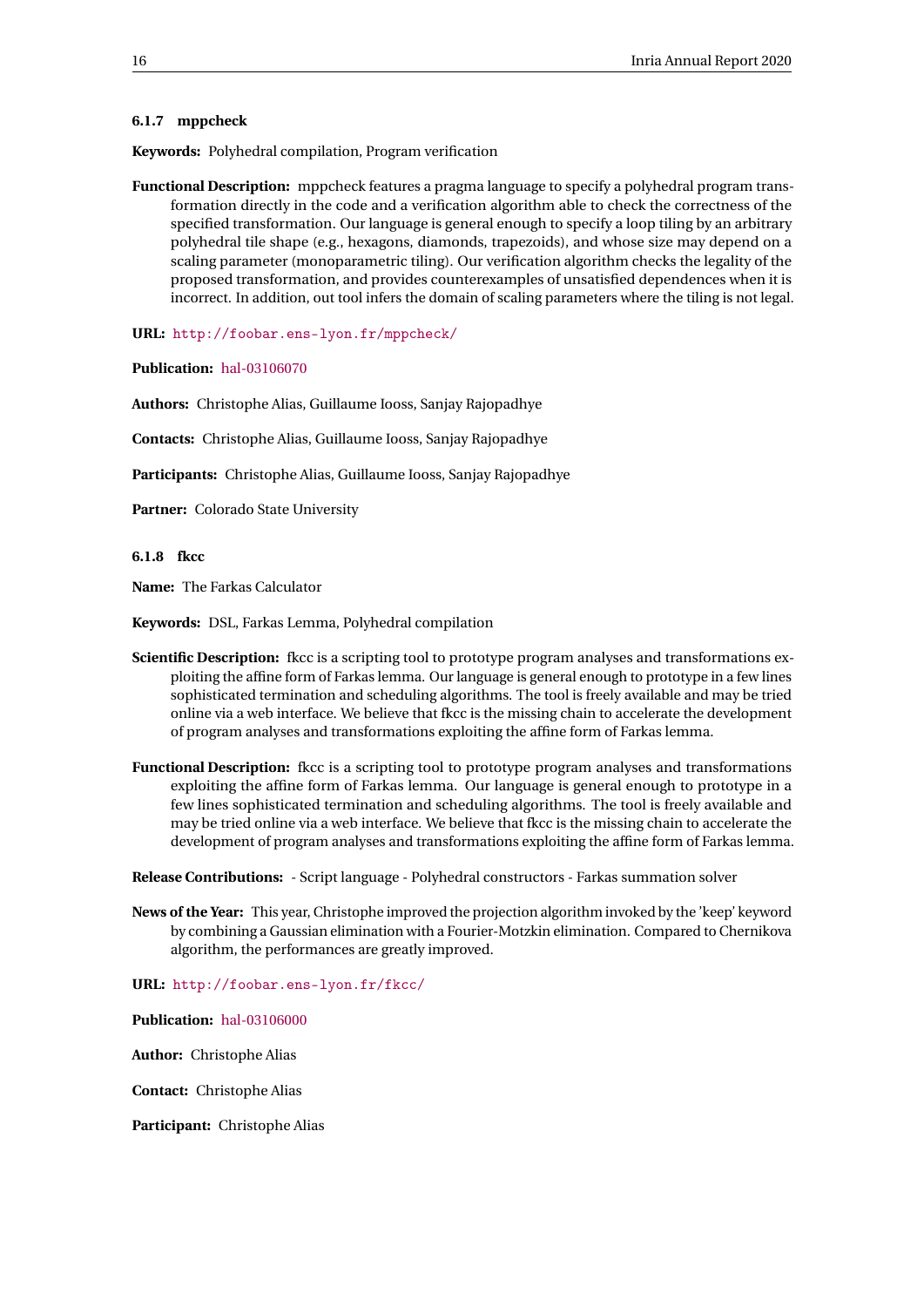#### <span id="page-19-0"></span>**6.1.9 Vellvm**

**Keywords:** Coq, Semantic, Compilation, Proof assistant, Proof

- **Scientific Description:** A modern formalization in the Coq proof assistant of the sequential fragment of LLVM IR. The semantics, based on the Interaction Trees library, presents several rare properties for mechanized development of this scale: it is compositional, modular, and extracts to a certified executable interpreter. A rich equational theory of the language is provided, and several verified tools based on this semantics are in development.
- **Functional Description:** Formalization in the Coq proof assistant of a subset of the LLVM compilation infrastructure.

**URL:** <https://github.com/vellvm/vellvm>

**Contacts:** Yannick Zakowski, Steve Zdancewic

**Participants:** Yannick Zakowski, Steve Zdancewic, Calvin Beck, Irene Yoon

**Partner:** University of Pennsylvania

## <span id="page-19-1"></span>**7 New results**

This section presents the scientific results obtained in the evaluation period. They are grouped according to the directions of our research program.

#### <span id="page-19-2"></span>**7.1 Direction 1: Definition of Dataflow Representations of Parallel Programs**

#### <span id="page-19-3"></span>**7.1.1 Dataflow-explicit futures**

**Participants** Ludovic Henrio, Matthieu Moy, Amaury Maillé, Nicolas Chappe.

A future is a place-holder for a value being computed, and we generally say that a future is resolved when the associated value is computed. In existing languages futures are either implicit, if there is no syntactic or typing distinction between futures and non-future values, or explicit when futures are typed by a parametric type and dedicated functions exist for manipulating futures. We defined a new form of future, named data-flow explicit futures [\[39,](#page-32-4) [33\]](#page-31-13), with specific typing rules that do not use classical parametric types. The new futures allow at the same time code reuse and the possibility for recursive functions to return futures like with implicit futures, and let the programmer declare which values are futures and where synchronisation occurs, like with explicit futures. We prove that the obtained programming model is as expressive as implicit futures but exhibits a different behaviour compared to explicit futures.

In 2020, we continued our work on the implementation of data-flow explicit futures in the Encore compiler. We also showed that the forward [\[32\]](#page-31-2) construct proposed in the context of control-flow futures was semantically equivalent to the usual return construct in the context of data-flow explicit futures. We submitted this work to the <Programming> journal, and submitted a major revision, currently under review.

#### <span id="page-19-4"></span>**7.1.2 Promise Plus: Flexible Synchronization for Parallel Computations on Arrays**

**Participants** Ludovic Henrio, Matthieu Moy, Amaury Maillé.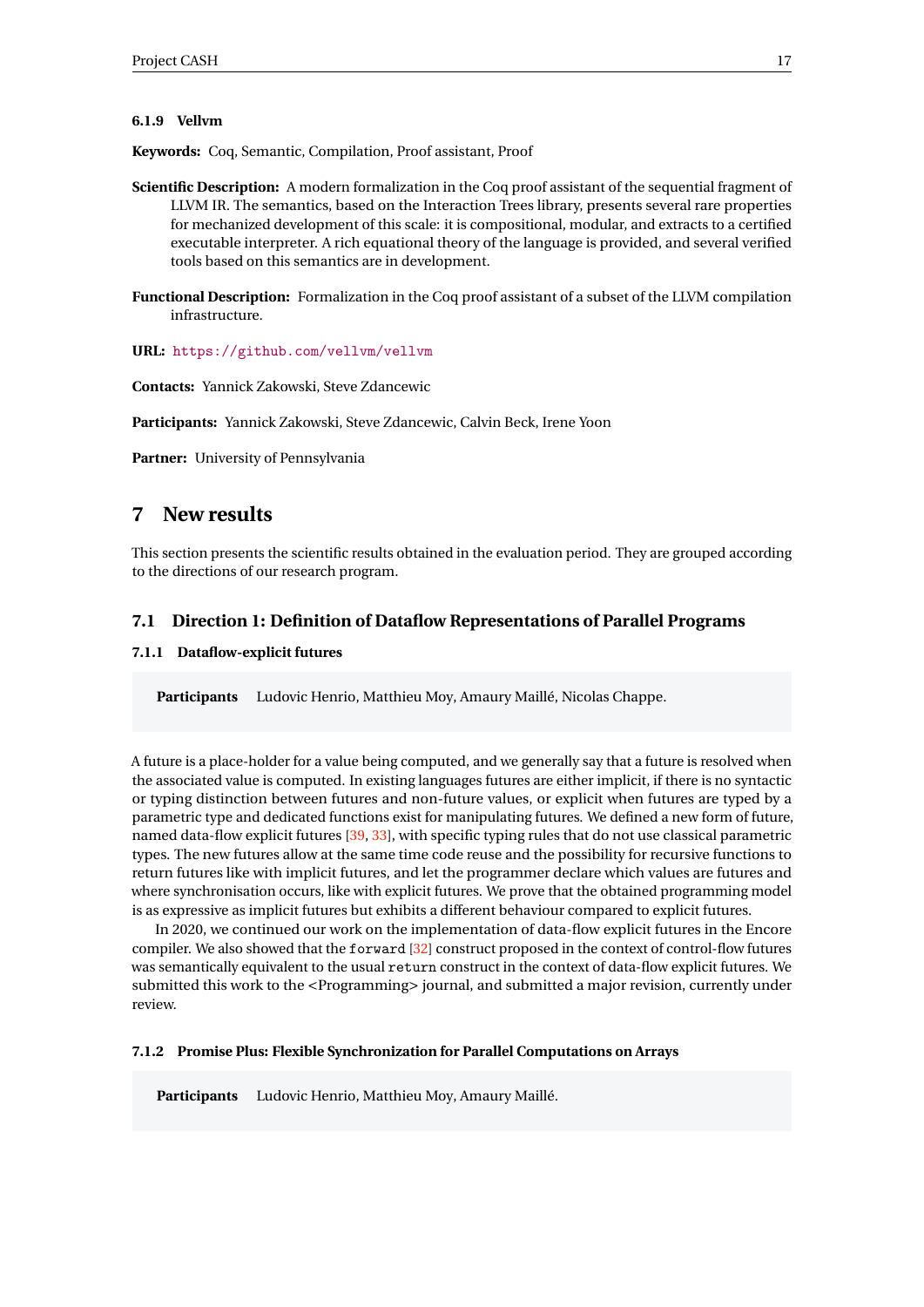Parallel applications make use of parallelism where work is shared between tasks; often, tasks need to exchange data stored in arrays and synchronize depending on the availability of these data. Finegrained synchronizations, *e.g.* one synchronization for each element in the array, may lead to too many synchronizations while coarse-grained synchronizations, *e.g.* a single synchronization for the whole array, may prevent parallelism. We propose PromisePlus, a synchronization tool allowing tasks to synchronize on chunks of arrays with a granularity configurable by the programmer.

Results are still preliminary, but promising, and have been accepted for publication at the FSEN 2021 conference [\[11\]](#page-30-5). We are currently working on an extension where the granularity of synchronization can vary at runtime.

#### <span id="page-20-0"></span>**7.1.3 Distributed futures**

**Participants** Ludovic Henrio.

We proposed the definition of *distributed futures*, a construct that provides at the same time a data container similar to a distributed vector, and a single synchronization entity that behaves similarly to a standard future. This simple construct makes it easy to program a composition, in a task-parallel way, of several massively data-parallel tasks. This work is realised in collaboration with Pierre Leca and Wijnand Suijlen (Huawei Technologies), and Françoise Baude (Université Côte d'Azur, CNRS, I3S). Pierre Leca defended his PhD Thesis in October 2020.

#### <span id="page-20-1"></span>**7.1.4 Locally abstract globally concrete semantics**

**Participants** Ludovic Henrio.

This research direction aims at designing a new way to write semantics for concurrent languages. The objective is to design semantics in a compositional way, where each primitive has a local behavior, and to adopt a style much closer to verification frameworks so that the design of an automatic verifier for the language is easier. The local semantics is expressed in a symbolic and abstract way, a global semantics gathers the abstract local traces and concretizes them. We have a reliable basis for the semantics of a simple language (a concurrent while language) and for a complex one (ABS), but the exact semantics and the methodology for writing it is still under development. After 2 meetings in 2019, this work has slowed down in 2020, partly because the visit (as invited professor) od Reiner Hahnle had to be postponned. The final version of the article is almost ready for a first submission.

This is a joint with Reiner Hähnle (TU Darmstadt), Einar Broch Johnsen, Crystal Chang Din, Lizeth Tapia Tarifa (Univ Oslo), Ka I Pun (Univ Oslo and Univ of applied science).

#### <span id="page-20-2"></span>**7.1.5 PNets: Parametrized networks of automata**

**Participants** Ludovic Henrio.

pNets (parameterised networks of synchronised automata) are semantic objects for defining the semantics of composition operators and parallel systems. We have used pNets for the behavioral specification and verification of distributed components, and proved that open pNets (i.e. pNets with holes) were a good formalism to reason on operators and parameterized systems. This year, we have the following new results:

• A weak bisimulation theory for open pNets. This work is realized with Eric Madelaine (INRIA Sophia-Antipolis) and Rabéa Ameur Boulifa (Telecom ParisTech). A journal article has been polished during the year and submitted to LMCS in September 2020.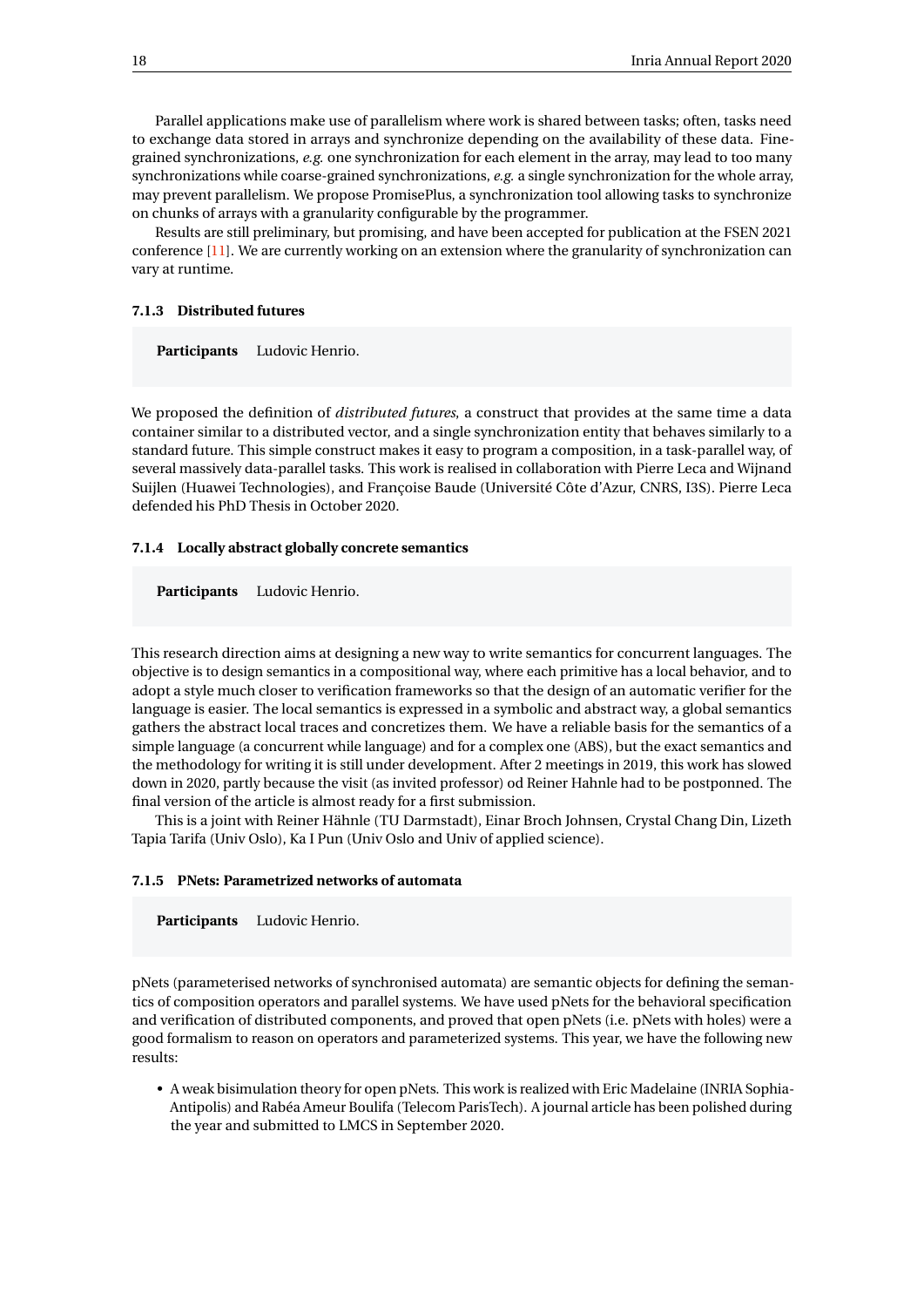These work should be continued in 2021 and an internship student will be co-advised by ric Madelaine, Rabéa Ameur Boulifa, and Ludovic Henrio. The subject of the internship is on "refinement for open automata".

#### <span id="page-21-0"></span>**7.1.6 A Survey on Verified Reconfiguration**

**Participants** Ludovic Henrio.

We are conducting a survey on the use of formal methods to ensure safety of reconfiguration of distributed system, that is to say the runtime adaptation of a deployed distributed software system. The survey article is written together with Hélène Coullon and Simon Robillard (IMT Atlantique, Inria, LS2N, UBL), and Frédéric Loulergue (Northern Arizona University). Hélène Coullon is the coordinator and we expect the article to be submitted in 2021.

#### <span id="page-21-1"></span>**7.1.7 A Survey on Parallelism and Determinacy**

**Participants** Ludovic Henrio, Laure Gonnord, Christophe Alias, Gabriel Radanne.

We have started to investigate on the solutions that exist to ensure complete or partial determinacy in parallel programs. The objective of this work is to provide a survey based on the different kinds of solutions that exist to ensure determinism or at least limit data-races in concurrent execution of programs. The study will cover language-based, compilation-based and also runtime-based solutions. We started the bibliographic studies in 2019. The survey is in the last phase of writing before submission in Spring 2021

This work, coordinated by Laure Gonnord and Ludovic Henrio, also involves contributors outside the CASH team. For the moment Gabriel Radanne (Initially Inria Paris, but joined CASH in 2020) and Lionel Morel (CEA).

#### <span id="page-21-2"></span>**7.2 Direction 2: Expressivity and Scalability of Static Analyses**

#### <span id="page-21-3"></span>**7.2.1 Decision results for solving Horn Clauses with arrays**

**Participants** Laure Gonnord, Julien Braine.

Many approaches exist for verifying programs operating on Boolean and integer values (e.g. abstract interpretation, counterexample-guided abstraction refinement using interpolants), but transposing them to array properties has been fraught with difficulties. In the context of the Phd of Julien Braine, we propose to work directly on horn clauses, because we think that it is a suitable intermediate representation for verifying programs.

Currently, two techniques strike out to infer very precise quantified invariants on arrays using Horn clauses: a quantifier instantiation method [1] and a cell abstraction method that can be rephrased on Horn clauses. However, the quantifier instantiation method is parametrized by an heuristic and finding a good heuristic is a major challenge, and the cell abstraction method uses an abstract interpretation to completely remove arrays and is limited to linear Horn clauses. We combine these two techniques. We provide an heuristic for the quantifier instantiation method of [\[26\]](#page-31-14) by using the ideas from the cell abstraction method of [\[47\]](#page-32-16) and discover a requirement such that, when met, the heuristic is complete, that is, there is no loss of information by using that heuristic. Furthermore, we prove that Horn clauses that come from program semantic translation verify the requirement and therefore, we have an optimal instantiation technique for program analysis.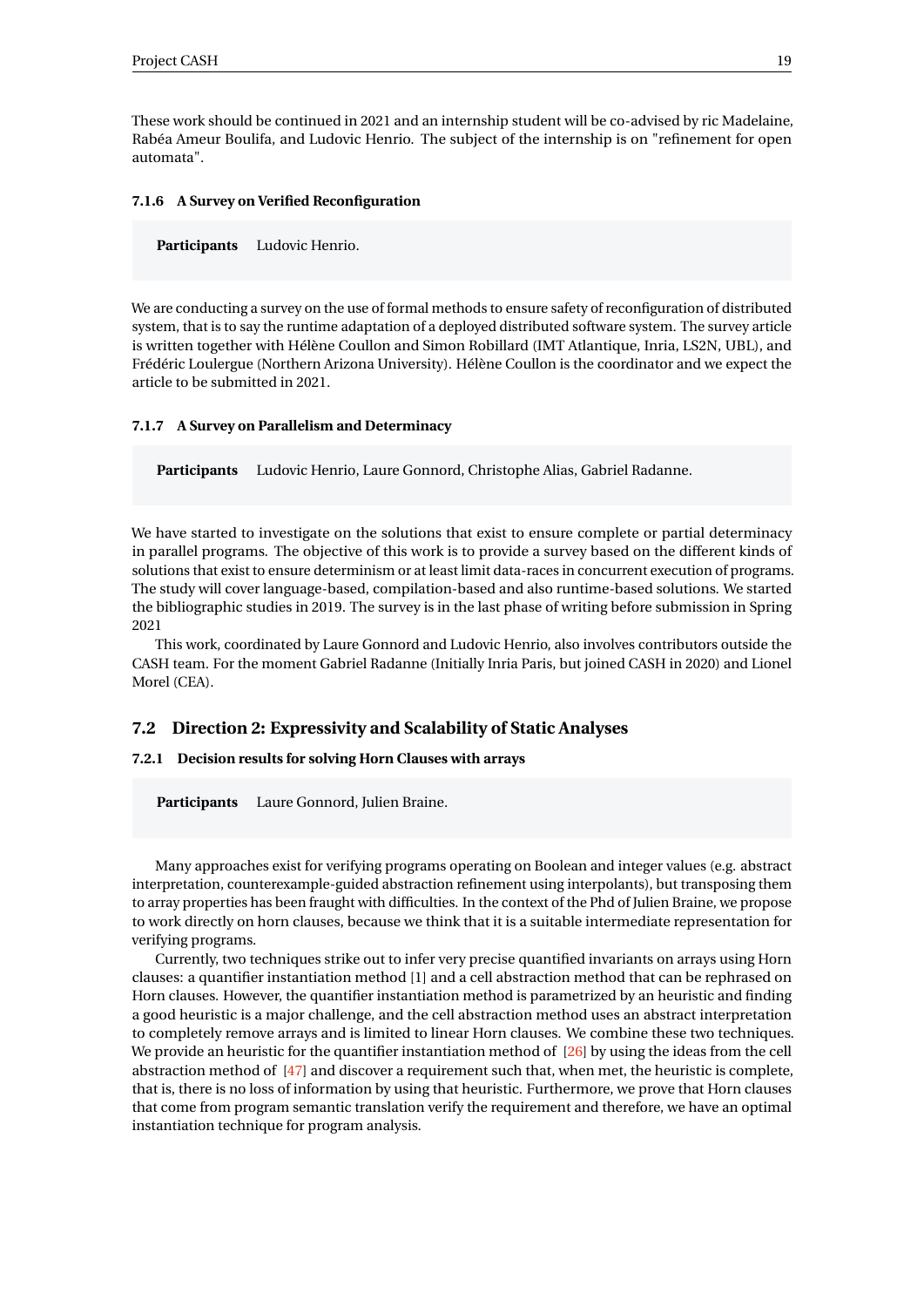This work is done in collaboration with David Monniaux (Verimag), coadvisor of the PhD of Julien Braine. A short versionof the technique has been accepted in [\[5\]](#page-29-4) The full contribution will be submitted soon.

#### <span id="page-22-0"></span>**7.2.2 Pass Neutralization in LLVM**

**Participants** Laure Gonnord, Avril De Goer de Hervé.

In the context of the CAPESA project, Sebastien Mosser, Jean Privat and Laure Gonnordcoadvised the master internship of Avril De Goer de Hervé. The objective was to work on the definition and implementation of Pass Neutralization inside the LLVM compiler.

We proposed a dynamic approach for measuring impact of passes improvement in theLLVMcompiler. Pursuing the previous work on LLVM cartography, we propose a refinement of the previous collectedi nformation with fine-grain dynamic analyses by pass neutralization, for which we propose a general methodology.

A technical report has been produced. We submitted an extended version to the SLE conference, but unfortunately the paper was rejected. We plan to do further experiments before re-submitting.

#### <span id="page-22-1"></span>**7.2.3 An incremental type-checker for OCaml modules**

**Participants** Gabriel Radanne, Didier Remy, Jacques Garrigue *(University of Nagoya)*.

Modules are a core feature of ML languages, allowing to assemble pieces of software in a high-level and composable fashion. OCaml benefits from a particularly rich module system which was originally described more than two decades ago, but has significantly grown since.

This year, Gabriel Radanne, in collaboration with Didier Rémy and Jacques Garrigue, started formalizing a new module system which combines all of the features that have been introduced since the last formalization effort by Xavier Leroy. This new system also improves inference and provides a solid basis for further experiments, such as the "modular implicits" that are currently being investigated in the cambium inria team. Gabriel Radanne started a "clean room" implementation of a prototype type-checker for this new module system.

#### <span id="page-22-2"></span>**7.2.4 A formal, compositional, modular and executable semantics for LLVM IR**

**Participants** Yannick Zakowski, Calvin Beck *(University of Pennsylvania)*, Irene Yoon *(University of Pennsylvania)*, Steve Zdancewic *(University of Pennsylvania)*.

The industrial-strength compilation infrastructure LLVM is particularly centered around an informally defined intermediate representation named LLVM IR. The correctness of all optimizations, static analyzes and tools used at the core of LLVM hence rely on a fine understanding of the semantics of this SSA-based language.

Yannick Zakowski, in collaboration with Calvin Beck, Irene Yoon and Steve Zdancewic from the University of UPenn, has developed in the Coq proof assistant a new formal semantics for a large subset of sequential LLVM IR. In contrast with previous formal works, this semantics brings modern semantic approaches – denotational and exploiting algebraic-effects – to the formal verification of realistic languages. This feat is achieved by building on the Interaction Trees library that Yannick Zakowski has developed with co-authors a year prior.

This work is currently submitted at PLDI'21. The associated artifact is available publicly: [https:](https://github.com/vellvm/vellvm/tree/artifact) [//github.com/vellvm/vellvm/tree/artifact](https://github.com/vellvm/vellvm/tree/artifact).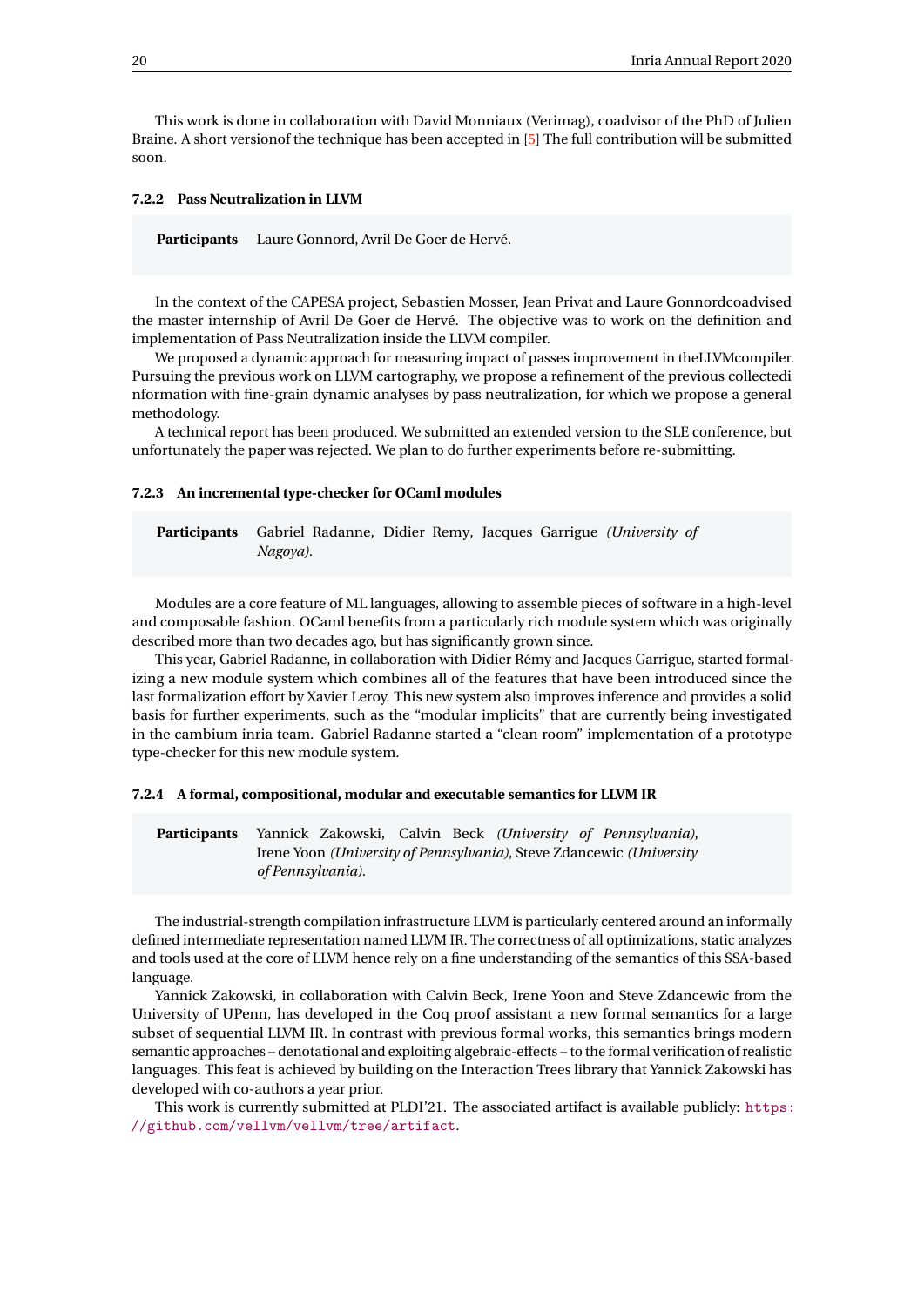#### <span id="page-23-0"></span>**7.2.5 An equational proof of correctness for the HELIX backend**

| <b>Participants</b> | Yannick Zakowski, Calvin Beck (University of Pennsylvania),       |  |                                                                                     |  |  |  |  |
|---------------------|-------------------------------------------------------------------|--|-------------------------------------------------------------------------------------|--|--|--|--|
|                     | Irene Yoon (University of Pennsylvania), Ilia Zaichuk (Di Gamma), |  |                                                                                     |  |  |  |  |
|                     |                                                                   |  | Vadim Zaliva <i>(Carneggie Mellon University)</i> , Steve Zdancewic <i>(Univer-</i> |  |  |  |  |
|                     | sity of Pennsylvania).                                            |  |                                                                                     |  |  |  |  |

The SPIRAL project, developped over the last twenty years, is a compilation infrastructure to synthesize high performance code for numerical computations from high level mathematical specifications. The HELIX project is a recent effort to formalize in the Coq proof assistant part of this infrastructure, developped by Vadim Zaliva during his PhD.

Yannick Zakowski has written with his collaborators a backend for HELIX by compiling down to Vellvm, the formalization of LLVM IR he has developed. They proved most of this compiler correct – some operators are not yet covered. The same way Vellvm introduces modern semantic techniques, this proof of correctness introduces modern proof techniques: we reason compositionaly and equationaly using a termination sensitive relational program logic, in stark contrast with the traditional simulation diagrams.

This work is currently submitted at ITP'21. The associated artifact is available publicly: [https:](https://github.com/vzaliva/helix/tree/itp21) [//github.com/vzaliva/helix/tree/itp21](https://github.com/vzaliva/helix/tree/itp21).

#### <span id="page-23-1"></span>**7.3 Direction 3: Compiling and Scheduling Dataflow Programs**

<span id="page-23-2"></span>**7.3.1** FKCC **: the Farkas Calculator**

**Participants** Christophe Alias.

We propose a new domain-specific language and a tool, FKCC, to prototype program analyses and transformations exploiting the affine form of Farkas lemma. Our language is general enough to prototype in a few lines sophisticated termination and scheduling algorithms. The tool is freely available and may be tried online via a web interface. We believe that FKCC is the missing chain to accelerate the development of program analyses and transformations exploiting the affine form of Farkas lemma.

This work has been presented in the IMPACT'20 workshop [\[2\]](#page-29-5).

#### <span id="page-23-3"></span>**7.3.2 On the Verification of Polyhedral Program Transformations**

**Participants** Christophe Alias, Guillaume Iooss, Sanjay Rajopadhye.

This work presents a pragma language to specify a polyhedral program transformation directly in the code and a verification algorithm able to check the correctness of the specified transformation. Our language is general enough to specify a loop tiling by an arbitrary polyhedral tile shape (e.g., hexagons, diamonds, trapezoids), and whose size may depend on a scaling parameter (monoparametric tiling). Our verification algorithm checks the legality of the proposed transformation, and provides counterexamples of unsatisfied dependences when it is incorrect. In addition, out tool infers the domain of scaling parameters where the tiling is not legal. We developed a tool suite implementing these concepts with a verification tool (mppcheck) and a code generation tool (mppcodegen), that are available and may be downloaded together with a rich set of examples. We evaluate the performance of the verification and the code generation on kernels from the PolyBench suite.

This work is achieved in collaboration with Guillaume Iooss (CORSE team) and Sanjay Rajopadhye (Colorado State University) and will be presented as a regular paper in the HPCS'20 conference (special session CADO) [\[3\]](#page-29-6).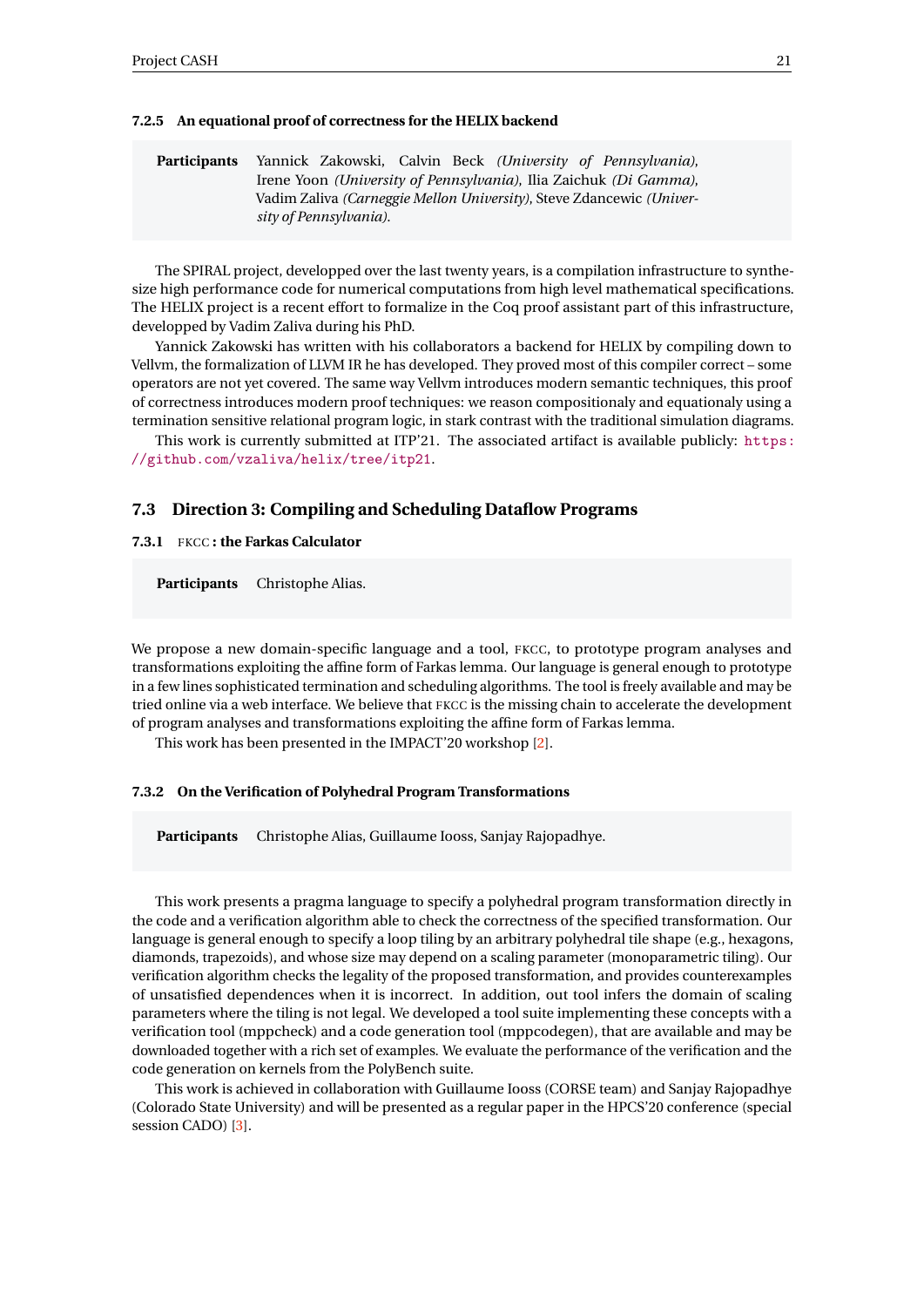#### <span id="page-24-0"></span>**7.3.3 Scheduling Trees**

**Participants** Laure Gonnord, Paul Iannetta.

As a first step to schedule non polyhedral computation kernels, we investigated the tree datastructure. A large bibliography on tree algorithmics and complexity leds us to chose to work on balanced binary trees, for which we have designed algorithms to change their memory layout into adjacent arrays. We rephrased the classical algorithms (construction, search, destruction . . . ) in this setting, and implemented them in C.

The results of the experimentation and the new data layout have been accepted at the COMPAS french conference[\[12\]](#page-30-6) and as a short CGO paper. Further promising experiments with openMP and a benchmark coming from the ocaml typer (with Gabriel Radanne) are currently done.

This work is done in collaboration with Lionel Morel (CEA Grenoble), coadvisor of the PhD of Paul Iannetta.

#### <span id="page-24-1"></span>**7.3.4 Formalisation of the Polyhedral Model**

**Participants** Laure Gonnord, Paul Iannetta.

Last year, together with Lionel Morel (Insa/CEA) and Tomofumi Yuki (Inria, Rennes), we revisited the polyhedral model's key analysis, dependency analysis, published in a research report [\[41\]](#page-32-17). This year we pursued in this direction. We have now a better formalisation, and a better understanding of the expressivity and applicability.

We still have one step to study in order to be able to have a full semantic polyhedral model: properly formalise code scheduling and code generation within our semantic model. Code sheduling is under progress.

This work is made in collaboration with Lionel Morel (CEA Grenoble) who coadvise Paul Iannetta.

#### <span id="page-24-2"></span>**7.4 Direction 4: HLS-specific Dataflow Optimizations**

#### <span id="page-24-3"></span>**7.4.1 Data-aware Process Networks**

**Participants** Christophe Alias, Alexandru Plesco.

With the emergence of reconfigurable FPGA circuits as a credible alternative to GPUs for HPC acceleration, new compilation paradigms are required to map high-level algorithmic descriptions to a circuit configuration (High-Level Synthesis, HLS). In particular, novel parallelization algorithms and intermediate representations are required. In this work, we present the data-aware process networks (DPN), a dataflow intermediate representation suitable for HLS in the context of high-performance computing. DPN combines the benefits of a low-level dataflow representation – close to the final circuit – and affine iteration space tiling to explore the parallelization trade-offs (local memory size, communication volume, parallelization degree). We outline our compilation algorithms to map a C program to a DPN (frontend), then to map a DPN to an FPGA configuration (back-end). Finally, we present synthesis results on compute-intensive kernels from the Polybench suite.

The results of this work have been transferred to the XtremLogic startup, it will be presented as a regular paper in the CC'21 conference.

#### <span id="page-24-4"></span>**7.5 Direction 5: Simulation of Hardware**

<span id="page-24-5"></span>**7.5.1 Standard-compliant Parallel SystemC simulation of Loosely-Timed Transaction Level Models**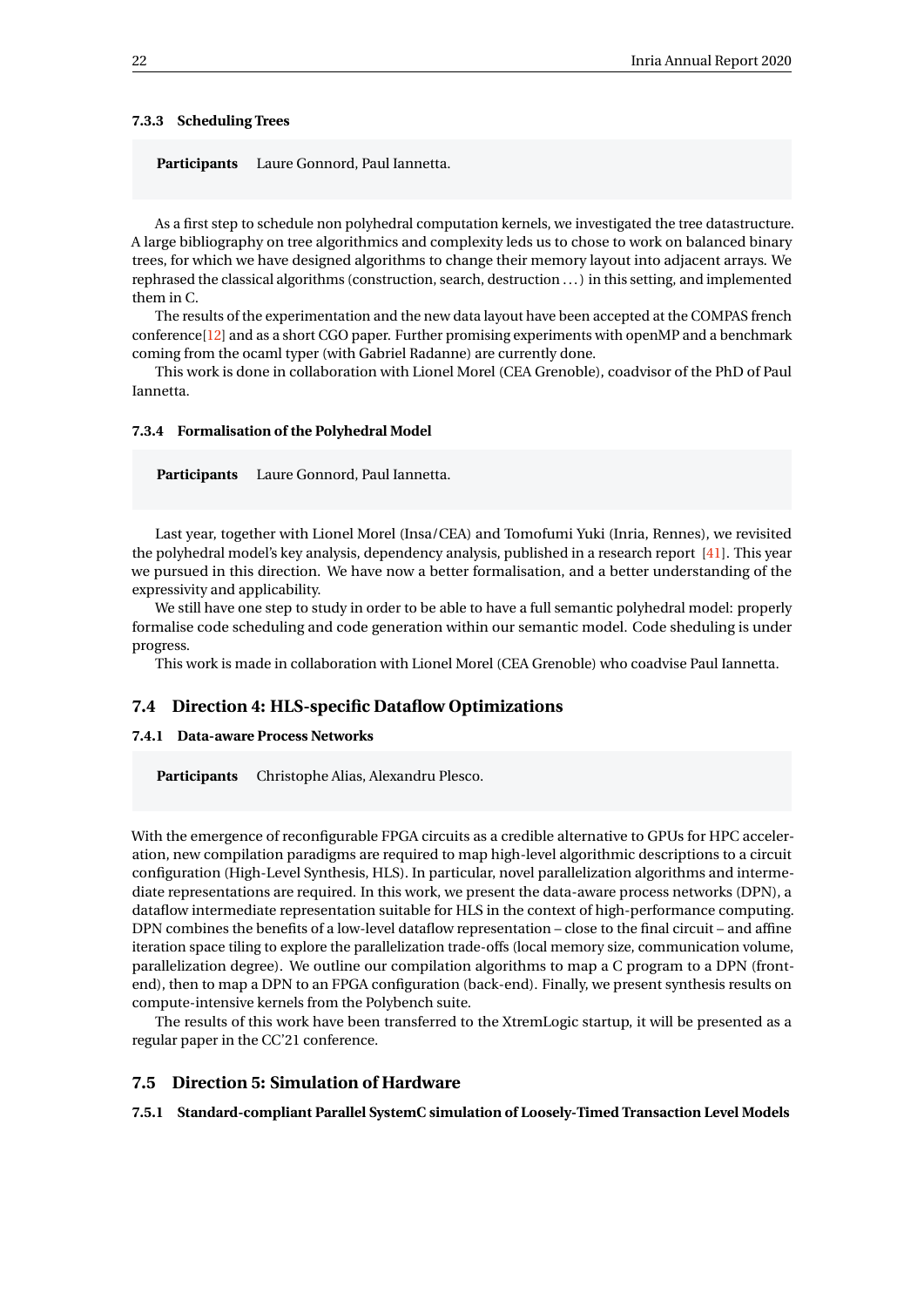**Participants** Matthieu Moy.

To face the growing complexity of System-on-Chips (SoCs) and their tight time-tomarket constraints, Virtual Prototyping (VP) tools based on SystemC/TLM must get faster while keeping accuracy. However, the Accellera SystemC reference implementation remains sequential and cannot leverage the multiple cores of modern workstations. In this paper, we present a new implementation of a parallel and standardcompliant SystemC kernel, reaching unprecedented performances. By coupling a parallel SystemC kernel and memory access monitoring, we are able to keep SystemC atomic thread evaluation while leveraging the available host cores. Evaluations show a ×19 speed-up compared to the Accellera SystemC kernel using 33 host cores reaching speeds above 2000 Million simulated Instructions Per Second (MIPS). In 2020, we extended the approach to allow running full-stack simulation including hardware, advanced operating system such as Linux, and application, which raises new issues (virtual memory, heavy use of lockless synchronization in the kernel, ...).

This work was be published at the ASP-DAC 2020 conference [\[6\]](#page-29-7), and an extended journal version was accepted in 2021. The Ph.D Thesis of Gabriel Busnot on the subject was defended in December 2020.

#### <span id="page-25-0"></span>**7.5.2 Simulation of the Portals 4 protocol, and case study on the BXI interconnect**

**Participants** Julien Emmanuel, Ludovic Henrio, Matthieu Moy.

In the context of Julien Emmanuel's CIFRE Ph.D, in collaboration with Atos/Bull, we present a new network simulator, which models the Portals 4 communication protocol used in High Performance Computing (HPC). It is built on top of SimGrid and uses cooperative actors to model the interactions between compute nodes in a supercomputer. Unlike most simulators in HPC, it models both communications on the interconnect and on the PCIe network inside each compute node, whithout going for a full emulation of the hardware. The simulator can be used to optimize or debug an application without having to use an actual supercomputer. This is made possible by leveraging SimGrid's flow model and it enables accurate simulation with good performances, even when running the model on a laptop. We test this simulator with custom experiments as well as existing Portals code, and compare the results with Portals executions on an actual cluster using Atos' BXI interconnect. The simulator is currently being extended to support unmodified MPI applications.

This work was published at the MSPDS workshop of the HPCS conference [\[8\]](#page-30-7).

#### <span id="page-25-1"></span>**7.5.3 Response time analysis of dataflow applications on a many-core processor with shared-memory and network-on-chip**

#### **Participants** Matthieu Moy.

In RTNS 2016, Rihani et al. [\[55\]](#page-33-13) proposed an algorithm to compute the impact of interference on memory accesses on the timing of a task graph. It calculates a static, time-triggered schedule, i.e. a release date and a worst-case response time for each task. The task graph is a DAG, typically obtained by compilation of a high-level dataflow language, and the tool assumes a previously determined mapping and execution order. The algorithm is precise, but suffers from a high *O*(*n* 4 ) complexity, *n* being the number of input tasks. Since we target many-core platforms with tens or hundreds of cores, applications likely to exploit the parallelism of these platforms are too large to be handled by this algorithm in reasonable time.

This paper proposes a new algorithm that solves the same problem. Instead of performing global fixed-point iterations on the task graph, we compute the static schedule incrementally, reducing the complexity to  $O(N^2)$ . Experimental results show a reduction from 535 seconds to 0.90 seconds on a benchmark with 384 tasks, i.e. 593 times faster.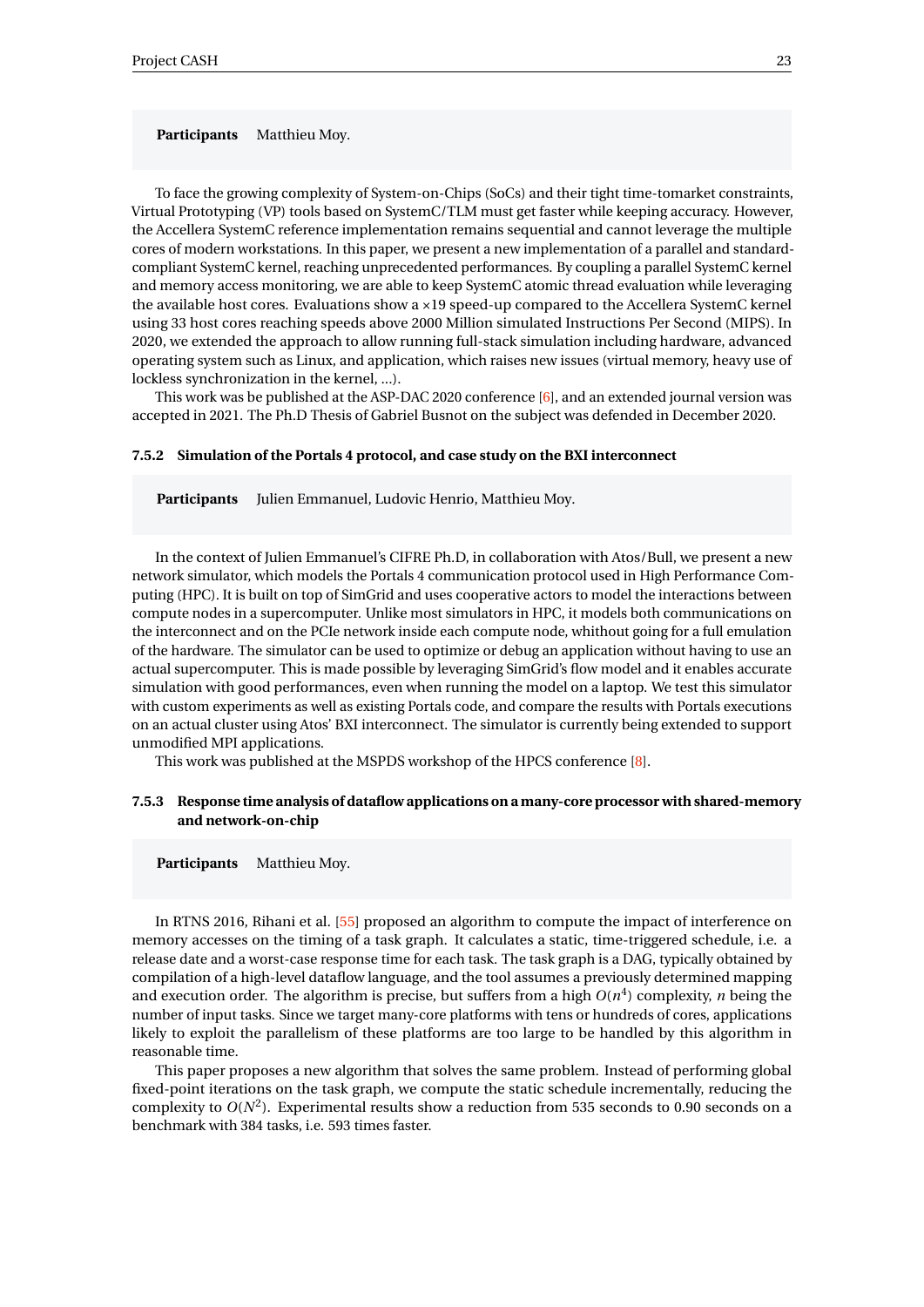This work was published at DATE 2020 [\[7\]](#page-30-8).

## <span id="page-26-0"></span>**8 Bilateral contracts and grants with industry**

CIFRE Ph.D of Julien Emmanuel with Bull/Atos, hosted by Inria. 2020-2023.

## <span id="page-26-1"></span>**9 Partnerships and cooperations**

## <span id="page-26-2"></span>**9.1 International initiatives**

#### **CAPESA**

**Title:** *CharActerisation of Program Evolution with Static Analyses*

**Duration:** 2020 - *2022*

**Coordinator:** Laure Gonnord

#### **Partners:**

• Computer Science Department at Université du Québec à Montréal (UQAM), ACE research group (<https://ace-design.github.io/>)., Université du Québec À Montréal (Canada)

#### **Inria contact:** Laure Gonnord

**Summary:** In this project we propose to study code transformation in terms of "semantic diff". This notion will be defined thanks to code intermediate representations such as Abstract Syntax Trees (AST) or the control flow graph, not by textual representation. The objective is not only to compute but also to manipulate these "diffs" in several contexts: being able to reapply a diff on another program than the one it comes from, quantify the interference between two diffs, and more generally to study the composability of several diffs. The approach will be experimentally validated on problems coming from the domain of expertise of both teams of the cooperation: compiler pass analyses (expertise of CASH), and git commits (expertise of UQAM). The complementarity of the analysis and compilation approaches of the CASH team and the expertise on software engineering of the UQAM member will ensure the success and the originality of the project.

#### <span id="page-26-3"></span>**9.1.1 Participation in other international programs**

#### **PolyTrace exploratory action**

**Title:** PolyTrace – Compiling from execution traces

**Duration:** 2020 - *2024*

**Coordinator:** Christophe Alias

#### **Partners:**

• Prof. Keiji Kimura, Waseda University, Tokyo, Japan

**Inria contact:** Christophe Alias

**Summary:** In this project, we propose a new paradigm for compiler optimization: given several optimized execution traces, *learn* a compiler optimization which produces the same effects (same schedule, same parallelism, same memory allocation). We focus on regular programs and polyhedral compilation, where we believe the properties of regularity enable such an inference. The approach will be applied to buffer sizing, then to polyhedral scheduling.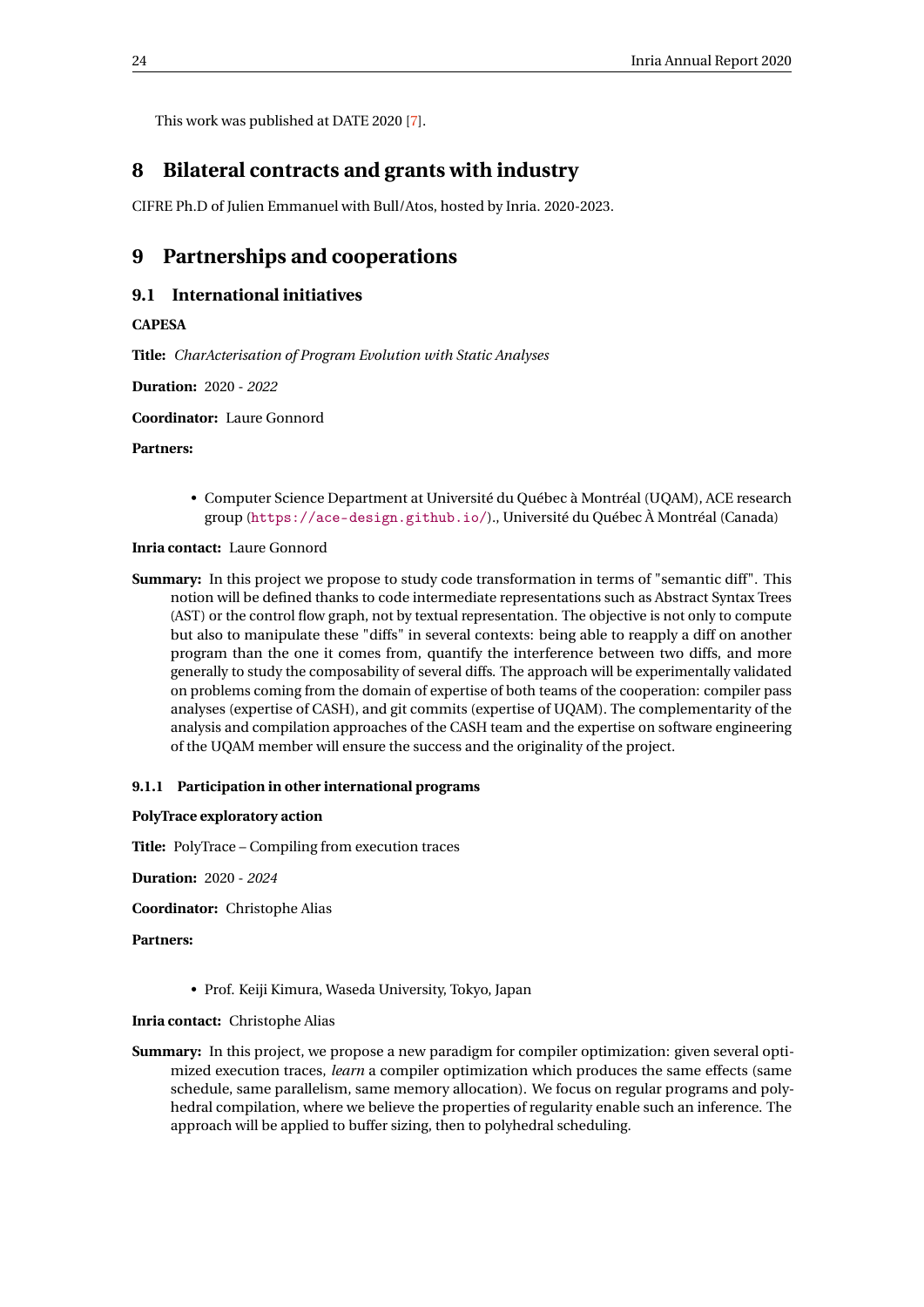#### <span id="page-27-0"></span>**9.1.2 ANR**

• Laure Gonnord's "Jeune Chercheur" ANR, CODAS, has started in January 2018 (42 months).

## <span id="page-27-1"></span>**10 Dissemination**

## <span id="page-27-2"></span>**10.1 Promoting scientific activities**

<span id="page-27-3"></span>**10.1.1 Scientific events: organisation**

#### **General chair, scientific chair**

• Laure Gonnord is in the steering commitee of the NSAD (Numerical and Symbolic Abstract Domains), from 2019

#### <span id="page-27-4"></span>**10.1.2 Scientific events: selection**

#### **Chair of conference program committees**

• Christophe Alias was PC chair for the computer architecture track of Compas'20, a French conference on computer architecture and operating systems.

#### **Member of the conference program committees**

- Matthieu Moy was PC member at Emsoft'2020
- Laure Gonnord was PC member at POPL'2021 and CC'2021

#### <span id="page-27-5"></span>**10.1.3 Invited talks**

• Laure Gonnord was invited in the IRIF "PPS Seminar" in November 2020.

#### <span id="page-27-6"></span>**10.1.4 Leadership within the scientific community**

- Laure Gonnord belongs to the national board of the GDR GPL (starting 2021) and chair of the associated Junior School.
- Ludovic Henrio is now leading the new compilation and language group of the GDR GPL (starting 2021).

#### <span id="page-27-7"></span>**10.1.5 Scientific expertise**

• Christophe Alias is scientific advisor (concours scientifique) for the XTREMLOGIC start-up.

#### <span id="page-27-8"></span>**10.2 Teaching - Supervision - Juries**

#### <span id="page-27-9"></span>**10.2.1 Teaching**

- Bachelor ("Licence"):
	- **–** Christophe Alias, Compilation, CM+TD, 27h, 3A, INSA Centre Val de Loire. (2020)
	- **–** Matthieu Moy, Concurrent Programming, CM+TD+TP, 57h, L3, UCBL. (2020)
	- **–** Matthieu Moy, Recursive Programming, TD+TP, 28h, L1, UCBL. (2020)
	- **–** Matthieu Moy, Git, CM+TP: 12h, L3, UCBL. (2020)
	- **–** Amaury Maillé, Concurrent Programming, 8h TD, 16h TP, L3, UCBL. (2020)
	- **–** Amaury Maillé, Algorithms and Object-Oriented Programming, 28h TP, L3, UCBL. (2020)
	- **–** Julien Emmanuel, Programmation fonctionnelle pour le WEB, TP, 28h, L2, UCBL. (2020)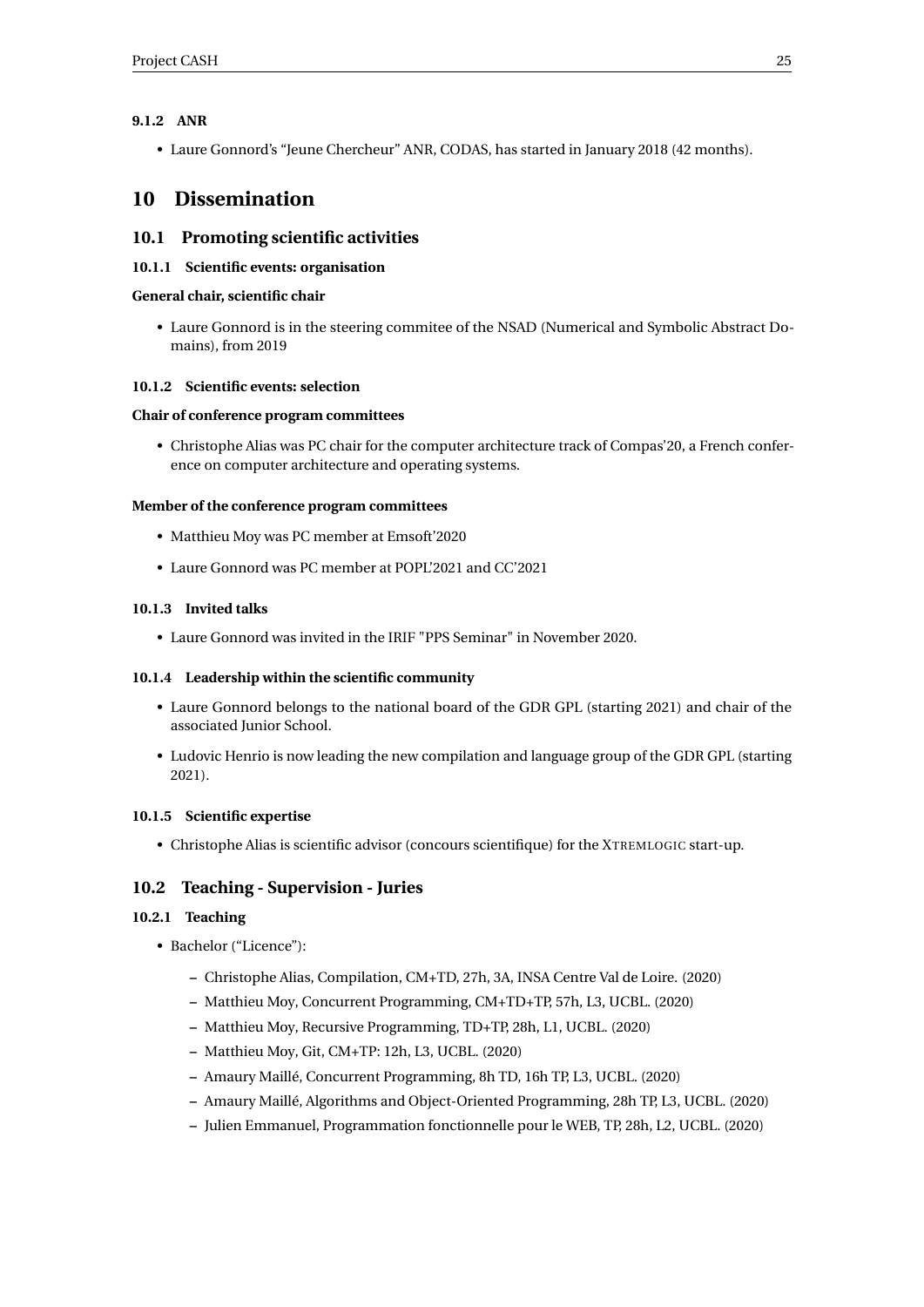- **–** Julien Emmanuel, Base de données et Programmation WEB, TP, 22h, L2, UCBL. (2020)
- **–** Julien Braine, Architecture et Systèmes (ASR1), TP/TD 32h. L3, ENSL (2020)
- **–** Laure Gonnord, Systèmes (ASR 5), CM+TD+TP (half online), 29h, L2, Lyon1
- Master:
	- **–** Christophe Alias, Compiler optimizations for embedded applications, CM+TD, 27h, 4A, INSA Centre Val de Loire. (2020)
	- **–** Christophe Alias and Matthieu Moy, Hardware Compilation and Simulation, CM+TD, 32h, M2 Informatique Fondamentale, ENS de Lyon. (2020)
	- **–** Matthieu Moy, Software Engineering, CM+TD+TP, 25h, M1, UCBL. (2020)
	- **–** Paul Iannetta, Software Engineering, TP, 16.5h, M1, UCBL. (2020)
	- **–** Matthieu Moy, Compilation and program transformations, TD+TP, 22,5h, CM: 7.5h. M1, UCBL. (2020, Sept-Jan 21)
	- **–** Matthieu Moy, Compilation and program transformations, TD+TP, 22,5h, CM: 7.5h. M1, UCBL. (2020, Jan: intensive course)
	- **–** Laure Gonnord, Préparation au concours du CAPES-NSI, 50h, CM, TD, TP, Lyon1 (2020).
	- **–** Laure Gonnord, Ludovic Henrio, Gabriel Radanne and Yannick Zakowski, Compilation and Program Analysis, video recording and online courses, total 26 hours CM, ENSL (2020)
	- **–** Paul Iannetta and Gabriel Radanne, Compilation and Program Analysis, online labs, 28h each (2020).
	- **–** Amaury Maillé, Advanced Programming, 15 h TP, M1, UCBL. (2020)
	- **–** Ludovic Henrio, "An algorithmic approach to distributed systems", 6h (CM+TD), M2, University of Nice Sophia-Antipolis.

#### <span id="page-28-0"></span>**10.2.2 Supervision**

- Defended PhD: Gabriel Busnot, "Accélération SystemC pour la co-simulation multi-physique et la simulation de modèles hétérogènes en complexité", Univ. Lyon 1, started in october 2017, supervised by Matthieu Moy (LIP) and Tanguy Sassolas (CEA-LIST).
- PhD in progress (from Sept. 2018): Paul Iannetta "Complex data structures scheduling for optimizing compilers", supervised by Lionel Morel (CITI/CEA) and Laure Gonnord (LIP).
- PhD in progress (from Sept. 2018): Julien Braine "Horn Clauses as an Efficient Intermediate Representation for Data Structure Verification", supervised by David Monniaux (CNRS/Verimag) and Laure Gonnord (LIP).
- Defended PhD: Pierre Leca, "Distributed BSP: Active Objects for BSPlib programs", CIFRE Huawei/UNS, started in August 2017, supervised by Gaëtan Hains (Huawei), Wijnand Suijlen (Huawei), Françoise Baude (UNS./I3S), Ludovic Henrio (LIP).
- PhD in progress: Amaury Maillé, "Programming model to assemble compute kernels safely and efficiently: Future- based synchronization for arrays and matrices", ENS Lyon, supervised by Matthieu Moy and Ludovic Henrio. Started in October 2019, supervised by Gaëtan Hains (Huawei), Wijnand Suijlen (Huawei), Françoise Baude (UNS./I3S), Ludovic Henrio (LIP).

#### <span id="page-28-1"></span>**10.2.3 Juries**

- Christophe Alias was reviewer for the PhD thesis of Harenome Razanajato, "Polyhedral Code Generation: Reducing Overhead and Increasing Parallelism", University of Strasbourg (September 2020)
- Christophe Alias is oral examiner for the second concours of ENS de Lyon.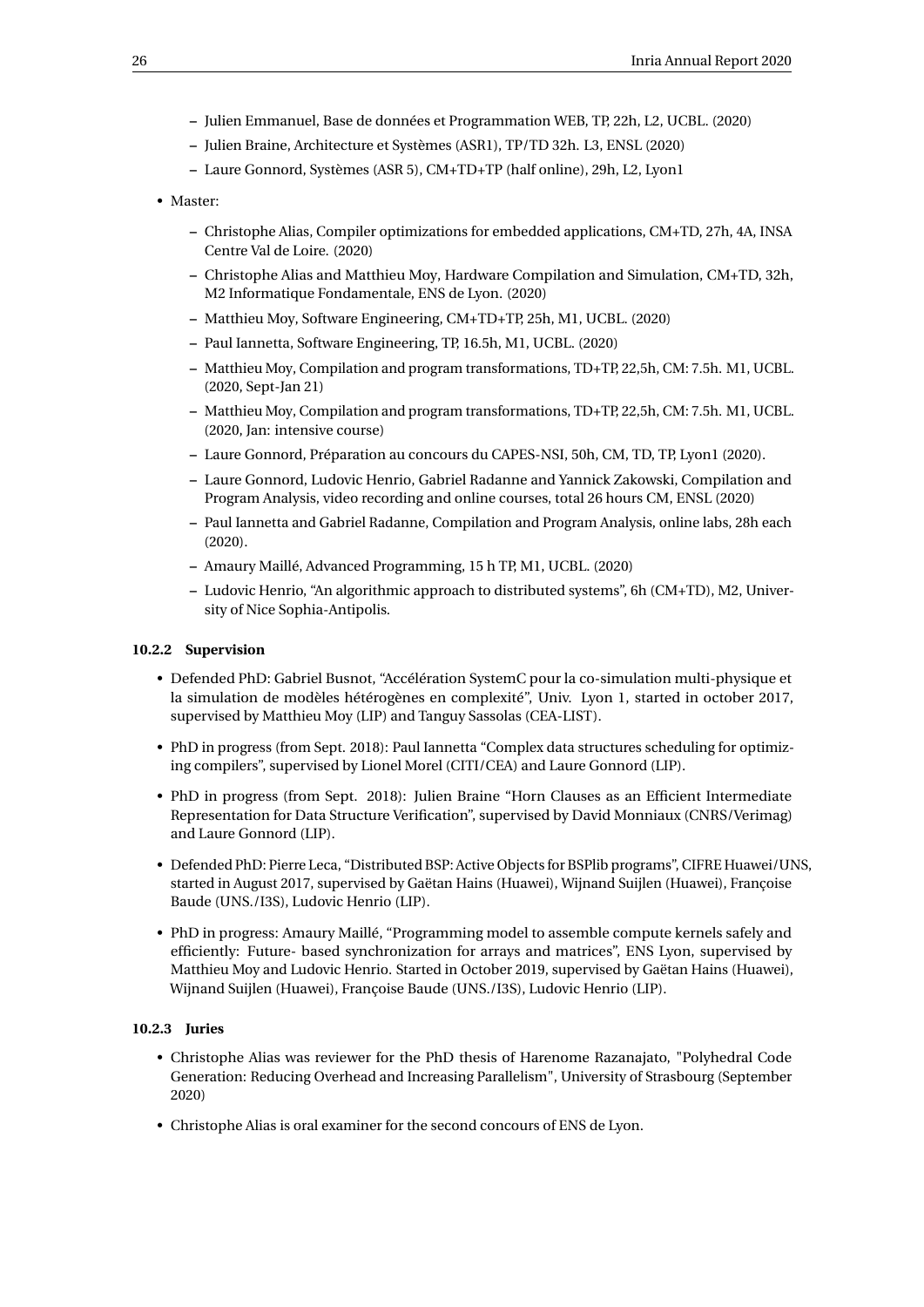- Laure Gonnord was jury member for the *C*oncours d'admission de l'Agrégation de Sciences Industrielles, spécialité Informatique Industrielle, in June 2019 and 2020.
- Laure Gonnord was jury member for the Junior Inria research positions selection of the Bordeaux Inria center and the National Inria selection in Spring 2020.
- Laure Gonnord was external jury member for the PhD defense of Nicolas Szlifierski, IMT Atlantique. "Contrôle sûr de chaînes d'obfuscations logicielles" (December 2020)
- Laure Gonnord was external jury member for the PhD defense of Rémy Grüblatt, Univ. Lyon1. "From WiFi Performance Evaluation to Controlled Mobility in Drone Networks" (January 2021)
- Matthieu Moy was reviewer for the Ph.D of Riyane SID LAKHDAR, "Methodology for Code-Optimization of Memory Data-Layouts for High-Performance-System Architectures with Complex Memory Hierarchies" (CEA Grenoble).

## <span id="page-29-0"></span>**10.3 Popularization**

#### <span id="page-29-1"></span>**10.3.1 Education**

• Video "Polyèdres et synthèse de programmes" by Christophe Alias for the cycle de conférences NSI, sponsored by Inria for the purpose of high-school teachers.

## <span id="page-29-2"></span>**11 Scientific production**

#### <span id="page-29-3"></span>**11.1 Publications of the year**

#### **International journals**

[1] L. Henrio, C. Kessler and L. Li. 'Leveraging access mode declarations in a model for memory consistency in heterogeneous systems'. In: *Journal of Logical and Algebraic Methods in Programming* 110 (Jan. 2020), pp. 1–17. DOI: [10.1016/j.jlamp.2019.100498](https://doi.org/10.1016/j.jlamp.2019.100498). URL: [https://hal.archives-ouv](https://hal.archives-ouvertes.fr/hal-02331964) [ertes.fr/hal-02331964](https://hal.archives-ouvertes.fr/hal-02331964).

#### **International peer-reviewed conferences**

- <span id="page-29-5"></span>[2] C. Alias. 'Farkas Lemma made easy'. In: 10th International Workshop on Polyhedral Compilation Techniques (IMPACT 2020). Bologna, Italy, 22nd Dec. 2019, pp. 1–6. URL: [https://hal.inria.fr](https://hal.inria.fr/hal-02422033) [/hal-02422033](https://hal.inria.fr/hal-02422033).
- <span id="page-29-6"></span>[3] C. Alias, G. Iooss and S. Rajopadhye. 'On the Verification of Polyhedral Program Transformations'. In: 18th International Conference on High Performance Computing & Simulation (HPCS 2020), 3rd Special Session on Compiler Architecture, Design and Optimization (CADO 2020). Barcelona, Spain, 25th Jan. 2020. URL: <https://hal.archives-ouvertes.fr/hal-03106070>.
- [4] C. Alias and A. Plesco. 'Data-Aware Process Networks'. In: Proceedings of the 30th ACM SIGPLAN International Conference on Compiler Construction. Virtual, South Korea, 2nd Mar. 2021. DOI: [10.1145/3446804.3446847](https://doi.org/10.1145/3446804.3446847). URL: <https://hal.inria.fr/hal-03143777>.
- <span id="page-29-4"></span>[5] J. Braine and L. Gonnord. 'Proving array properties using data abstraction'. In: Numerical and Symbolic Abstract Domains (NSAD). Virtual, United States, 24th Sept. 2020. URL: [https://hal.ar](https://hal.archives-ouvertes.fr/hal-02948081) [chives-ouvertes.fr/hal-02948081](https://hal.archives-ouvertes.fr/hal-02948081).
- <span id="page-29-7"></span>[6] G. Busnot, T. Sassolas, N. Ventroux and M. Moy. 'Standard-compliant Parallel SystemC simulation of Loosely-Timed Transaction Level Models'. In: ASP-DAC 2020 - 25th Asia and South Pacific Design Automation Conference. Beijing, China: <https://aspdac2020.github.io/aspdac20/>, 13th Jan. 2020, pp. 1–6. URL: <https://hal.archives-ouvertes.fr/hal-02416253>.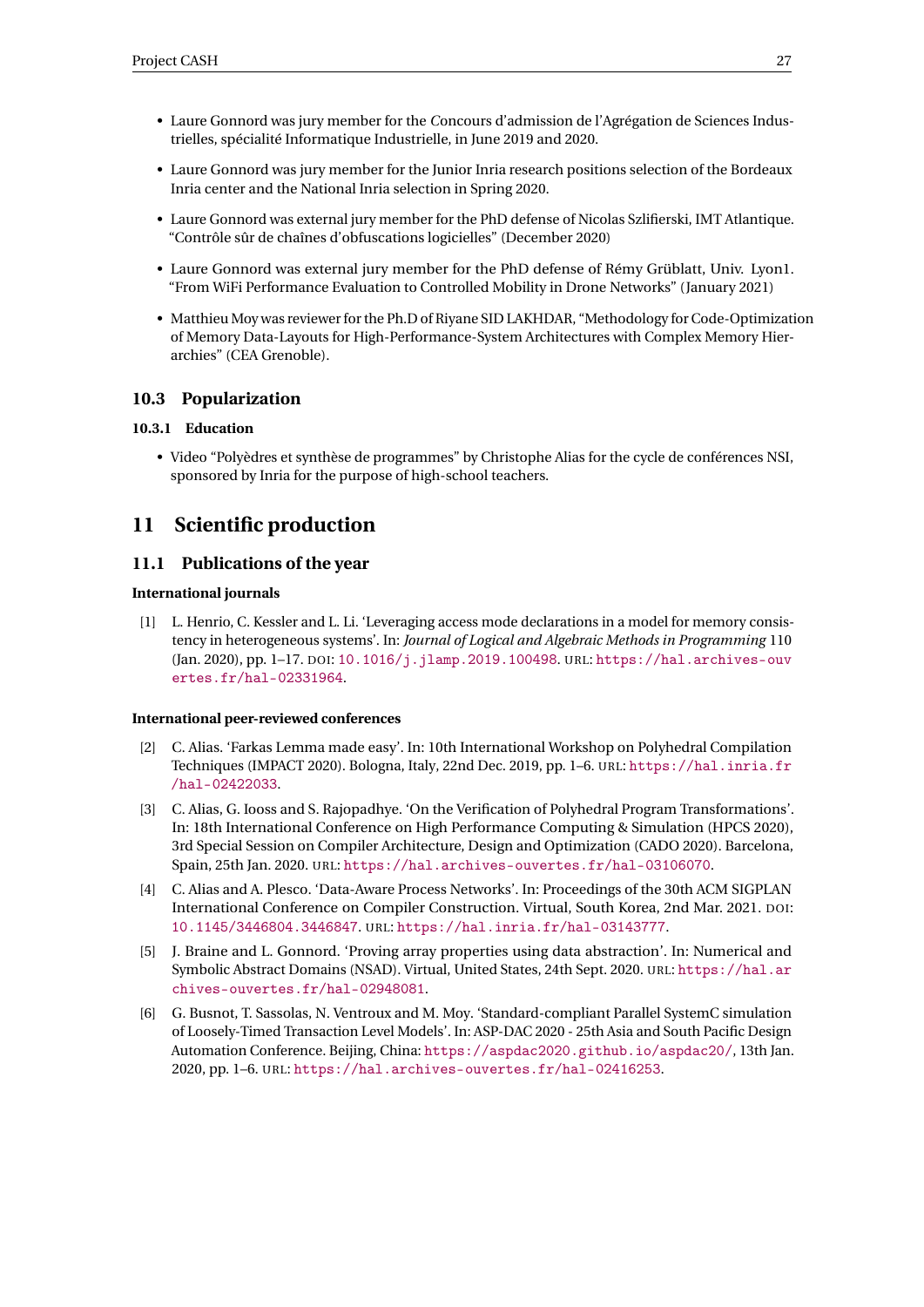- <span id="page-30-8"></span>[7] M. Dupont De Dinechin, M. Schuh, M. Moy and C. Maïza. 'Scaling Up the Memory Interference Analysis for Hard Real-Time Many-Core Systems'. In: DATE 2020 - Design, Automation and Test in Europe Conference. Grenoble, France, 9th Mar. 2020, pp. 1–4. URL: [https://hal.archives-ouv](https://hal.archives-ouvertes.fr/hal-02431273) [ertes.fr/hal-02431273](https://hal.archives-ouvertes.fr/hal-02431273).
- <span id="page-30-7"></span>[8] J. Emmanuel, M. Moy, L. Henrio and G. Pichon. 'Simulation of the Portals 4 protocol, and case study on the BXI interconnect'. In: HPCS 2020 - International Conference on High Performance Computing & Simulation. Barcelona, Spain: <http://hpcs2020.cisedu.info>, 10th Dec. 2020, pp. 1–8. URL: <https://hal.archives-ouvertes.fr/hal-02972297>.
- [9] L. Henrio, E. B. Johnsen and V. K. I. Pun. 'Active Objects with Deterministic Behaviour'. In: *Integrated Formal Methods. IFM 2020.* Integrated Formal Methods. IFM 2020. Lugano, Switzerland, 13th Nov. 2020, pp. 181–198. DOI: [10.1007/978-3-030-63461-2\\_10](https://doi.org/10.1007/978-3-030-63461-2_10). URL: [https://hal.archives-ouve](https://hal.archives-ouvertes.fr/hal-03008405) [rtes.fr/hal-03008405](https://hal.archives-ouvertes.fr/hal-03008405).
- [10] P. Leca, W. Suijlen, L. Henrio and F. Baude. 'Distributed futures for efficient data transfer between parallel processes'. In: SAC 2020 - 35th ACM/SIGAPP Symposium On Applied Computing. Brno, Czech Republic, 30th Mar. 2020. DOI: [10.1145/3341105.3374104](https://doi.org/10.1145/3341105.3374104). URL: [https://hal.archive](https://hal.archives-ouvertes.fr/hal-02417953) [s-ouvertes.fr/hal-02417953](https://hal.archives-ouvertes.fr/hal-02417953).
- <span id="page-30-5"></span>[11] A. Maillé, L. Henrio and M. Moy. 'Promise Plus: Flexible Synchronization for Parallel Computations on Arrays'. In: *Lecture Notes in Computer Science*. 9th IPM International Conference on Fundamentals of Software Engineering. Tehran, Iran, 19th May 2021. URL: [https://hal.archives-ouvert](https://hal.archives-ouvertes.fr/hal-03143269) [es.fr/hal-03143269](https://hal.archives-ouvertes.fr/hal-03143269).

#### **Conferences without proceedings**

<span id="page-30-6"></span>[12] P. Iannetta, L. Gonnord and L. Morel. 'On optimizing scalar self-rebalancing trees'. In: COMPAS 2020 - Conférence francophone d'informatique en Parallélisme, Architecture et Système. Lyon, France, 2020. URL: <https://hal.archives-ouvertes.fr/hal-03048742>.

#### **Reports & preprints**

- [13] P. Iannetta, L. Gonnord and L. Morel. *On optimizing scalar self-rebalancing trees*. LYON, France: INRIA , LIP; Inria - Research Centre Grenoble – Rhône-Alpes; Université de Lyon I Claude Bernard, 2020. URL: <https://hal.inria.fr/hal-02573052>.
- [14] G. Iooss, C. Alias and S. Rajopadhye. *Monoparametric Tiling of Polyhedral Programs*. 3rd Jan. 2021. URL: <https://hal.inria.fr/hal-02493164>.

#### <span id="page-30-0"></span>**11.2 Other**

#### **Softwares**

[15] [SW ] H. Renaud, *Fut on Flow*, 6th Aug. 2020. HAL: 〈[hal-02908763](https://hal.archives-ouvertes.fr/hal-02908763)〉, URL: [https://hal.archiv](https://hal.archives-ouvertes.fr/hal-02908763) [es-ouvertes.fr/hal-02908763](https://hal.archives-ouvertes.fr/hal-02908763), VCS: <https://gitlab.inria.fr/datafut/fut-on-flow>, SWHID: 〈[swh:1:dir:409184eb3c27c62e3ff996e1b1a7baf41c5b3153;origin=https://hal](http://archive.softwareheritage.org/swh:1:dir:409184eb3c27c62e3ff996e1b1a7baf41c5b3153;origin=https://hal.archives-ouvertes.fr/hal-02908763;visit=swh:1:snp:9a972df7a9a7d45584256fc0722e03a27d211154;anchor=swh:1:rev:fc074c0539a309fefc4d51c77f5816bc054a5fd6;path=/) [.archives-ouvertes.fr/hal-02908763;visit=swh:1:snp:9a972df7a9a7d45584256fc07](http://archive.softwareheritage.org/swh:1:dir:409184eb3c27c62e3ff996e1b1a7baf41c5b3153;origin=https://hal.archives-ouvertes.fr/hal-02908763;visit=swh:1:snp:9a972df7a9a7d45584256fc0722e03a27d211154;anchor=swh:1:rev:fc074c0539a309fefc4d51c77f5816bc054a5fd6;path=/) [22e03a27d211154;anchor=swh:1:rev:fc074c0539a309fefc4d51c77f5816bc054a5fd6;pa](http://archive.softwareheritage.org/swh:1:dir:409184eb3c27c62e3ff996e1b1a7baf41c5b3153;origin=https://hal.archives-ouvertes.fr/hal-02908763;visit=swh:1:snp:9a972df7a9a7d45584256fc0722e03a27d211154;anchor=swh:1:rev:fc074c0539a309fefc4d51c77f5816bc054a5fd6;path=/)  $th=\rangle$ .

#### <span id="page-30-1"></span>**11.3 Cited publications**

- <span id="page-30-2"></span>[16] D. Caromel and L. Henrio. *A Theory of Distributed Objects*. Springer-Verlag, 2004.
- <span id="page-30-4"></span>[17] C. Alias, A. Darte, P. Feautrier and L. Gonnord. 'Multi-dimensional Rankings, Program Termination, and Complexity Bounds of Flowchart Programs'. In: *International Static Analysis Symposium (SAS'10)*. 2010.
- <span id="page-30-3"></span>[18] C. Alias and A. Plesco. *Data-aware Process Networks*. Research Report RR-8735. Inria - Research Centre Grenoble – Rhône-Alpes, June 2015, p. 32. URL: <https://hal.inria.fr/hal-01158726>.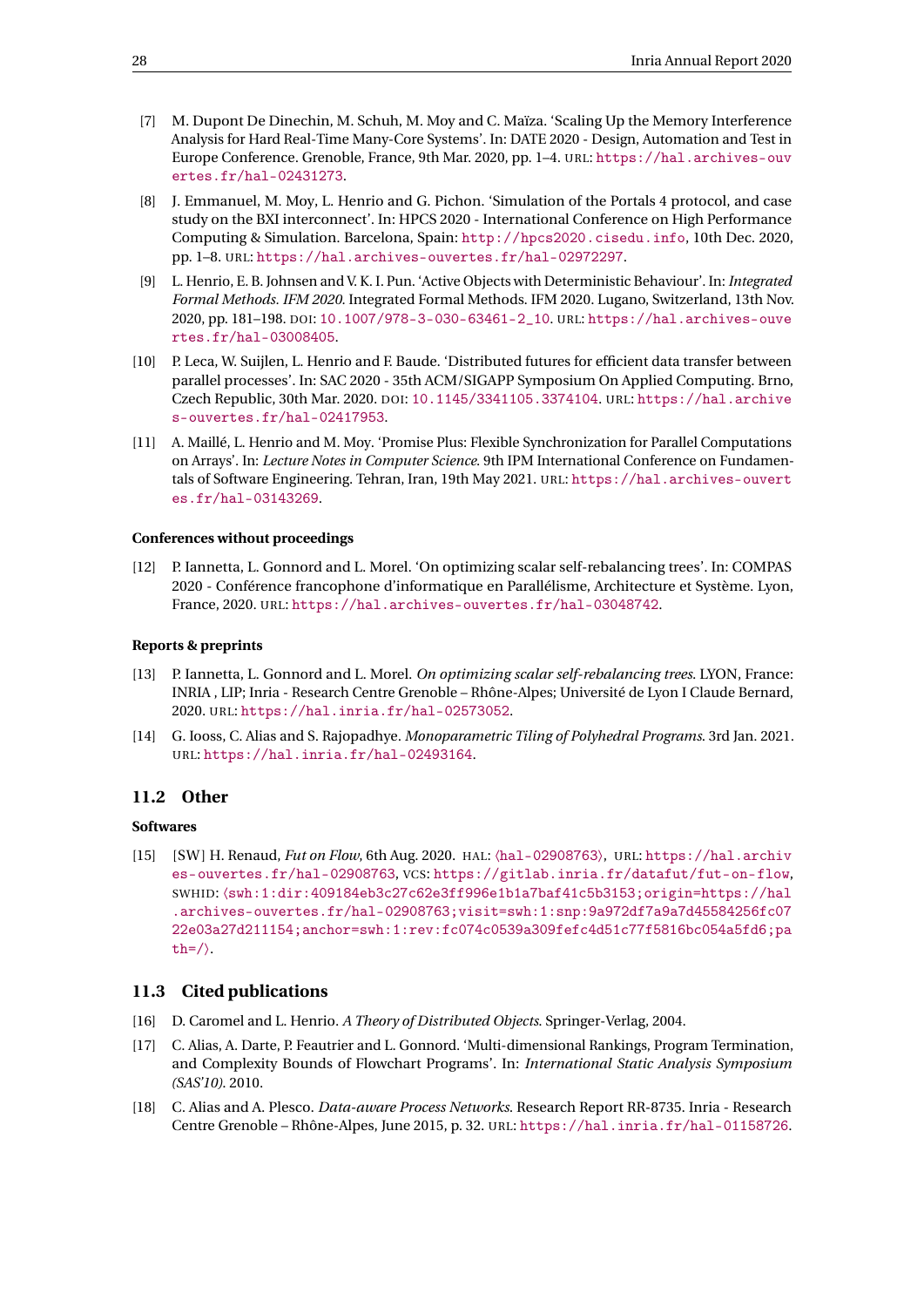- <span id="page-31-3"></span>[19] C. Alias and A. Plesco. *Method of Automatic Synthesis of Circuits, Device and Computer Program associated therewith*. Patent FR1453308. Apr. 2014.
- <span id="page-31-9"></span>[20] C. Alias and A. Plesco. 'Optimizing Affine Control with Semantic Factorizations'. In: *ACM Transactions on Architecture and Code Optimization (TACO)* 14.4 (Dec. 2017), p. 27.
- <span id="page-31-0"></span>[21] I. Amer, C. Lucarz, G. Roquier, M. Mattavelli, M. Raulet, J.-F. Nezan and O. Deforges. 'Reconfigurable video coding on multicore'. In: *Signal Processing Magazine, IEEE* 26.6 (2009), pp. 113–123. URL: [http://ieeexplore.ieee.org/xpls/abs\\_all.jsp?arnumber=5230810](http://ieeexplore.ieee.org/xpls/abs_all.jsp?arnumber=5230810).
- <span id="page-31-5"></span>[22] S. Ananian. 'The Static Single Information Form'. MA thesis. MIT, Sept. 1999.
- <span id="page-31-11"></span>[23] C. B. Aoun, L. Andrade, T. Maehne, F. Pêcheux, M.-M. Louërat and A. Vachouxy. 'Pre-simulation elaboration of heterogeneous systems: The SystemC multi-disciplinary virtual prototyping approach'. In: *Embedded Computer Systems: Architectures, Modeling, and Simulation (SAMOS), 2015 International Conference on*. IEEE. 2015, pp. 278–285.
- <span id="page-31-12"></span>[24] P. Aubry, P.-E. Beaucamps, F. Blanc, B. Bodin, S. Carpov, L. Cudennec, V. David, P. Doré, P. Dubrulle, B. Dupont De Dinechin, F. Galea, T. Goubier, M. Harrand, S. Jones, J.-D. Lesage, S. Louise, N. Morey Chaisemartin, T. H. Nguyen, X. Raynaud and R. Sirdey. 'Extended Cyclostatic Dataflow Program Compilation and Execution for an Integrated Manycore Processor'. In: *Alchemy 2013 - Architecture, Languages, Compilation and Hardware support for Emerging ManYcore systems*. Vol. 18. Proceedings of the International Conference on Computational Science, ICCS 2013. Barcelona, Spain, June 2013, pp. 1624–1633. DOI: [10.1016/j.procs.2013.05.330](https://doi.org/10.1016/j.procs.2013.05.330). URL: [https://hal.inria.fr/hal-](https://hal.inria.fr/hal-00832504)[00832504](https://hal.inria.fr/hal-00832504).
- <span id="page-31-10"></span>[25] D. Becker, M. Moy and J. Cornet. 'Parallel Simulation of Loosely Timed SystemC/TLM Programs: Challenges Raised by an Industrial Case Study'. In: *MDPI Electronics* 5.2 (2016). Ed. by F. Rousseau, G. Nicolescu, A. Baghdadi and M. Bassiouni, p. 22. DOI: [10.3390/electronics5020022](https://doi.org/10.3390/electronics5020022). URL: <https://hal.archives-ouvertes.fr/hal-01321055>.
- <span id="page-31-14"></span>[26] N. Bjørner, K. McMillan and A. Rybalchenko. 'On Solving Universally Quantified Horn Clauses'. In: *Static Analysis: 20th International Symposium, SAS 2013, Seattle, WA, USA, June 20-22, 2013. Proceedings*. Ed. by F. Logozzo and M. Fähndrich. Berlin, Heidelberg: Springer Berlin Heidelberg, 2013, pp. 105–125. URL: [http://dx.doi.org/10.1007/978-3-642-38856-9\\_8](http://dx.doi.org/10.1007/978-3-642-38856-9_8).
- <span id="page-31-6"></span>[27] P. Cousot and R. Cousot. 'Abstract interpretation: A unified lattice model for static analysis of programs by construction or approximation of fixpoints'. In: *4th ACM Symposium on Principles of Programming Languages (POPL'77)*. Los Angeles, Jan. 1977, pp. 238–252.
- <span id="page-31-1"></span>[28] F. De Boer, V. Serbanescu, R. Hähnle, L. Henrio, J. Rochas, C. C. Din, E. Broch Johnsen, M. Sirjani, E. Khamespanah, K. Fernandez-Reyes and A. M. Yang. 'A Survey of Active Object Languages'. In: *ACM Comput. Surv.* 50.5 (Oct. 2017), 76:1–76:39. DOI: [10.1145/3122848](https://doi.org/10.1145/3122848). URL: [http://doi.acm](http://doi.acm.org/10.1145/3122848) [.org/10.1145/3122848](http://doi.acm.org/10.1145/3122848).
- <span id="page-31-7"></span>[29] P. Feautrier. 'Dataflow analysis of array and scalar references'. In: *International Journal of Parallel Programming* 20.1 (1991), pp. 23–53.
- <span id="page-31-8"></span>[30] P. Feautrier. 'Scalable and Structured Scheduling'. In: *International Journal of Parallel Programming* 34.5 (Oct. 2006), pp. 459–487.
- <span id="page-31-4"></span>[31] P. Feautrier, A. Gamatié and L. Gonnord. 'Enhancing the Compilation of Synchronous Dataflow Programs with a Combined Numerical-Boolean Abstraction'. In: *CSI Journal of Computing* 1.4 (2012), 8:86–8:99. URL: <http://hal.inria.fr/hal-00860785>.
- <span id="page-31-2"></span>[32] K. Fernandez-Reyes, D. Clarke, E. Castegren and H.-P. Vo. 'Forward to a Promising Future'. In: *Conference proceedings COORDINATION 2018*. 2018.
- <span id="page-31-13"></span>[33] K. Fernandez-Reyes, D. Clarke, L. Henrio, E. Broch Johnsen and T. Wrigstad. 'Godot: All the Benefits of Implicit and Explicit Futures'. In: *ECOOP 2019 - 33rd European Conference on Object-Oriented Programming*. Leibniz International Proceedings in Informatics (LIPIcs). London, United Kingdom, July 2019, pp. 1–28. URL: <https://hal.archives-ouvertes.fr/hal-02302214>.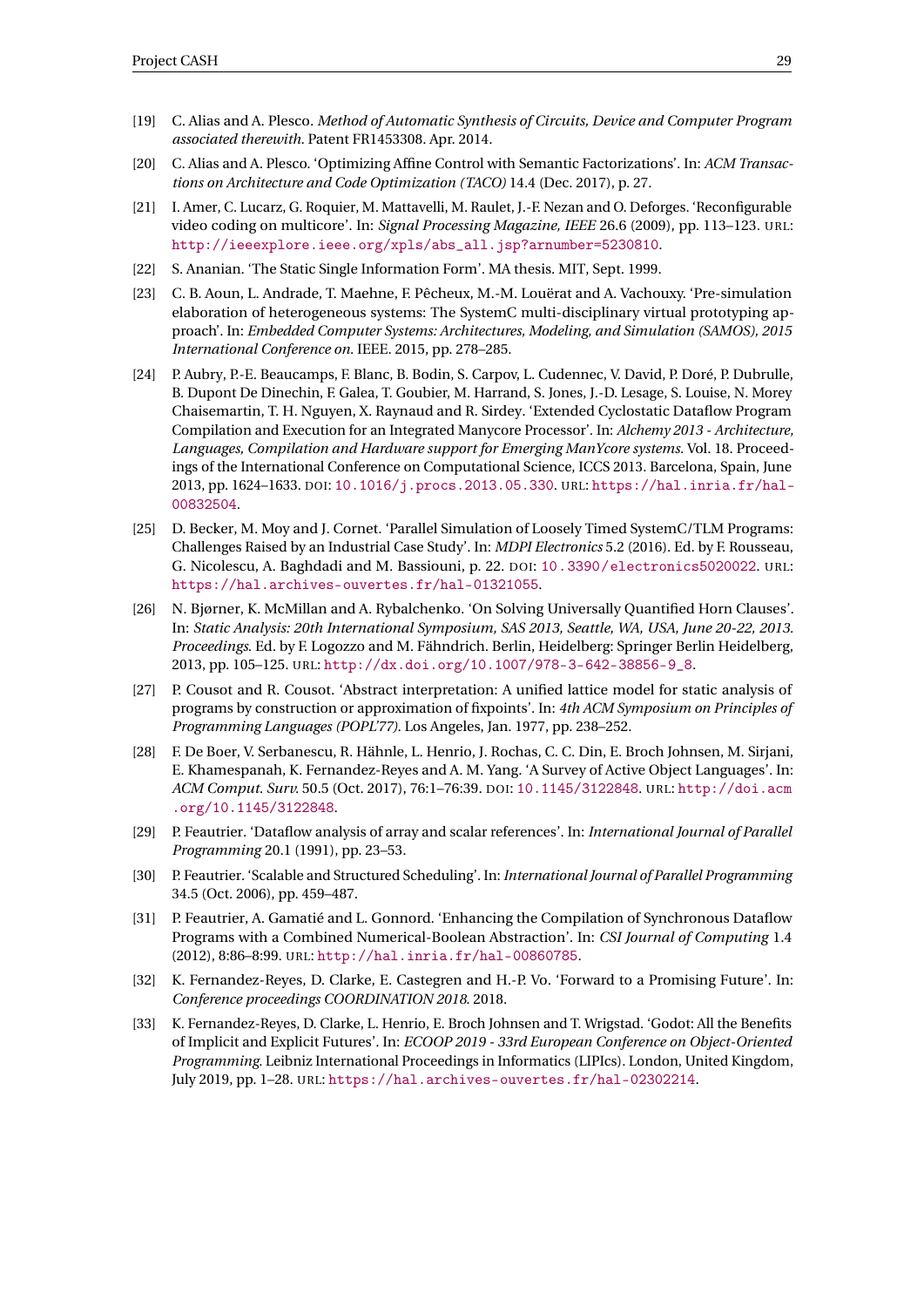- <span id="page-32-3"></span>[34] R. Fontaine, L. Gonnord and L. Morel. 'Polyhedral Dataflow Programming: a Case Study'. In: *SBAC-PAD 2018 - 30th International Symposium on Computer Architecture and High-Performance Computing*. Lyon, France: IEEE, Sept. 2018, pp. 1–9. URL: [https://hal-cea.archives-ouverte](https://hal-cea.archives-ouvertes.fr/cea-01855997) [s.fr/cea-01855997](https://hal-cea.archives-ouvertes.fr/cea-01855997).
- <span id="page-32-7"></span>[35] L. Gonnord, P. Iannetta and L. Morel. *Semantic Polyhedral Model for Arrays and Lists*. Research Report RR-9183. Inria Grenoble Rhône-Alpes ; UCBL ; LIP - ENS Lyon ; CEA List, June 2018. URL: <https://hal.archives-ouvertes.fr/hal-01815759>.
- <span id="page-32-10"></span>[36] M. I. Gordon. 'Compiler techniques for scalable performance of stream programs on multicore architectures'. PhD thesis. Massachusetts Institute of Technology. Dept. of Electrical Engineering and Computer Science, 2010.
- <span id="page-32-9"></span>[37] O. Hakjoo, L. Wonchan, H. Kihong, Y. Hongseok and Y. Kwangkeun. 'Selective context-sensitivity guided by impact pre-analysis'. In: *ACM SIGPLAN Conference on Programming Language Design and Implementation, PLDI '14, Edinburgh, United Kingdom - June 09 - 11, 2014*. ACM, 2014, p. 49.
- <span id="page-32-1"></span>[38] N. Halbwachs, P. Caspi, P. Raymond and D. Pilaud. 'The synchronous data flow programming language LUSTRE'. In: *Proceedings of the IEEE* 79.9 (Sept. 1991), pp. 1305–1320.
- <span id="page-32-4"></span>[39] L. Henrio. *Data-flow Explicit Futures*. Research Report. I3S, Université Côte d'Azur, Apr. 2018. URL: <https://hal.archives-ouvertes.fr/hal-01758734>.
- <span id="page-32-0"></span>[40] M. Duranton, D. Black-Schaffer, K. De Bosschere and J. Maebe. *The HIPEAC VISION FOR AD-VANCED COMPUTING IN HORIZON 2020, h t t p s : //www.hipeac.net/v13.2013.url:* <https://www.hipeac.net/v13>.
- <span id="page-32-17"></span>[41] P. Iannetta, L. Gonnord, L. Morel and T. Yuki. *Semantic Array Dataflow Analysis*. Research Report RR-9232. Inria Grenoble Rhône-Alpes, Dec. 2018, pp. 1–22. URL: [https://hal.archives-ouver](https://hal.archives-ouvertes.fr/hal-01954396) [tes.fr/hal-01954396](https://hal.archives-ouvertes.fr/hal-01954396).
- <span id="page-32-13"></span>[42] *IEEE 1666 Standard: SystemC Language Reference Manual*. Open SystemC Initiative. 2011. URL: <http://www.accellera.org/>.
- <span id="page-32-2"></span>[43] G. Kahn. 'The semantics of a simple language for parallel programming'. In: *Information processing*. North-Holland, 1974.
- <span id="page-32-15"></span>[44] A. Krizhevsky, I. Sutskever and G. E. Hinton. 'Imagenet classification with deep convolutional neural networks'. In: *Advances in neural information processing systems*. 2012, pp. 1097–1105.
- <span id="page-32-6"></span>[45] M. Maalej, V. Paisante, P. Ramos, L. Gonnord and F. Pereira. 'Pointer Disambiguation via Strict Inequalities'. In: *Code Generation and Optimisation*. Austin, United States, Feb. 2017. URL: [https:](https://hal.archives-ouvertes.fr/hal-01387031) [//hal.archives-ouvertes.fr/hal-01387031](https://hal.archives-ouvertes.fr/hal-01387031).
- <span id="page-32-8"></span>[46] M. Maalej Kammoun. 'Low-cost memory analyses for efficient compilers'. Thèse de doctorat, Université Lyon1. PhD thesis. Université Lyon 1, 2017. URL: [http://www.theses.fr/2017LYSE1](http://www.theses.fr/2017LYSE1167) [167](http://www.theses.fr/2017LYSE1167).
- <span id="page-32-16"></span>[47] D. Monniaux and L. Gonnord. 'Cell morphing: from array programs to array-free Horn clauses'. In: *23rd Static Analysis Symposium (SAS 2016)*. Ed. by X. Rival. Static Analysis Symposium. Edimbourg, United Kingdom, Sept. 2016. URL: <https://hal.archives-ouvertes.fr/hal-01206882>.
- <span id="page-32-14"></span>[48] M. Moy. 'Parallel Programming with SystemC for Loosely Timed Models: A Non-Intrusive Approach'. In: *DATE*. Grenoble, France, Mar. 2013, p. 9. URL: [https://hal.archives-ouvertes.fr/hal-0](https://hal.archives-ouvertes.fr/hal-00761047) [0761047](https://hal.archives-ouvertes.fr/hal-00761047).
- <span id="page-32-12"></span>[49] *OSCI TLM-2.0 Language Reference Manual*. Open SystemC Initiative (OSCI). June 2008. URL: [http:](http://www.accellera.org/downloads/standards) [//www.accellera.org/downloads/standards](http://www.accellera.org/downloads/standards).
- <span id="page-32-5"></span>[50] V. Paisante, M. Maalej, L. Barbosa, L. Gonnord and F. M. Q. Pereira. 'Symbolic Range Analysis of Pointers'. In: *International Symposium of Code Generation and Optmization*. Barcelon, Spain, Mar. 2016, pp. 791–809. URL: <https://hal.inria.fr/hal-01228928>.
- <span id="page-32-11"></span>[51] A. Plesco. 'Program Transformations and Memory Architecture Optimizations for High-Level Synthesis of Hardware Accelerators'. Theses. Ecole normale supérieure de lyon - ENS LYON, Sept. 2010. URL: <https://tel.archives-ouvertes.fr/tel-00544349>.